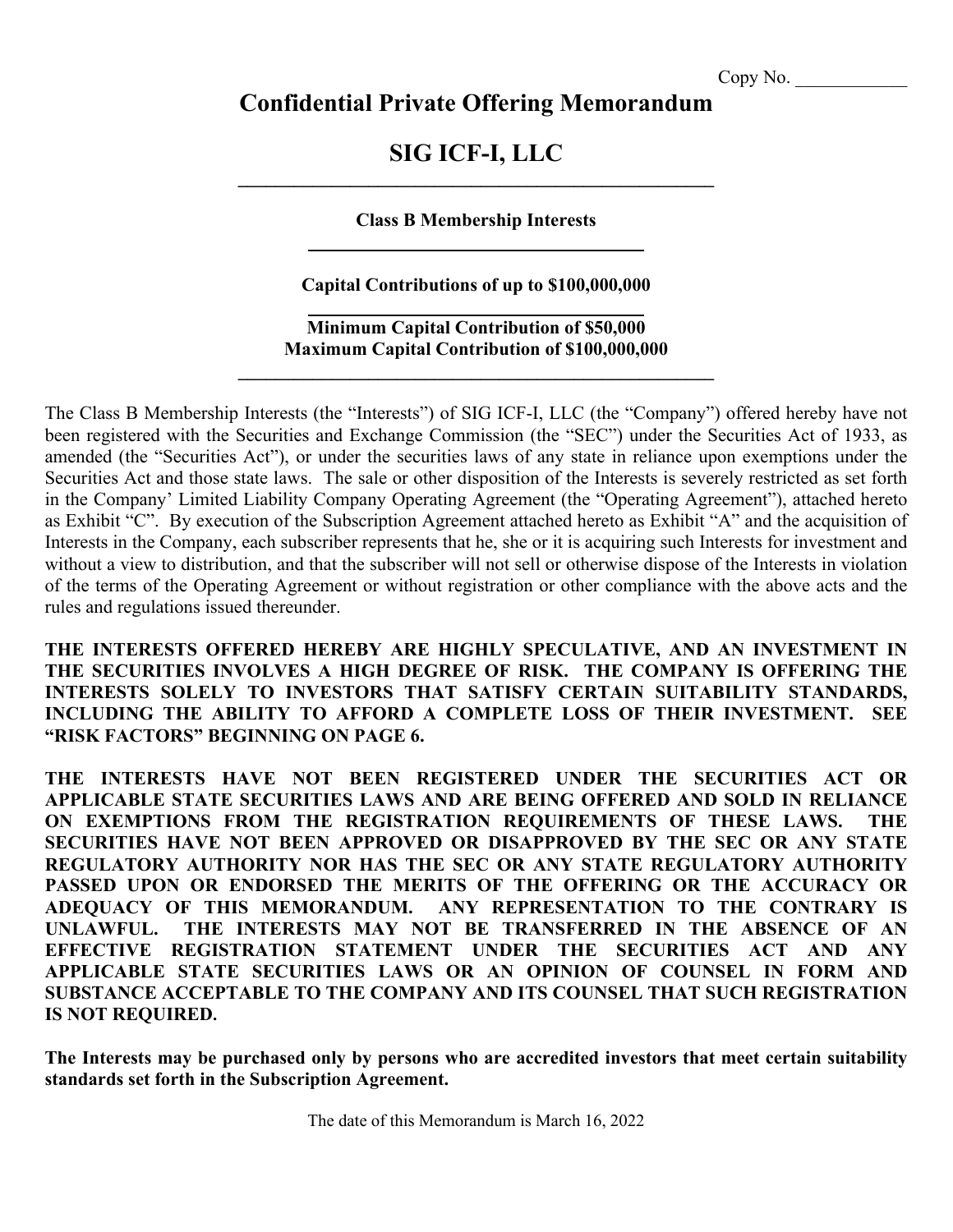THE COMPANY, PURSUANT TO THIS CONFIDENTIAL OFFERING MEMORANDUM ("MEMORANDUM"), IS OFFERING FOR SALE UP TO \$100,000,000 OF CLASS B MEMBERSHIP INTERESTS, WITH A MINIMUM CAPITAL CONTRIBUTION OF \$50,000. THE MANAGER INTENDS TO ACCEPT SUBSCRIPTIONS ON A ROLLING BASIS AS HE RECEIVES THEM FROM INVESTORS HE DEEMS, IN HIS SOLE DISCRETION, TO BE QUALIFIED INVESTORS WHO HAVE MET THE SUBSCRIPTION REQUIREMENTS OF THIS OFFERING.

THE INTERESTS ARE SUBJECT TO RESTRICTIONS ON TRANSFERABILITY AND RESALE AND MAY NOT BE TRANSFERRED OR RESOLD EXCEPT AS PERMITTED UNDER THE SECURITIES ACT AND APPLICABLE STATE SECURITIES LAWS, PURSUANT TO REGISTRATION OR EXEMPTION THEREFROM. THE INTERESTS ARE ALSO SUBJECT TO SEVERE RESTRICTION ON TRANSFERABILITY UNDER THE TERMS OF THE OPERATING AGREEMENT. INVESTORS SHOULD BE AWARE THAT THEY MAY BE REQUIRED TO BEAR THE FINANCIAL RISKS OF THIS INVESTMENT FOR AN INDEFINITE PERIOD OF TIME.

THIS MEMORANDUM IS SUBMITTED ON A CONFIDENTIAL BASIS FOR USE BY A LIMITED NUMBER OF ACCREDITED INVESTORS SOLELY IN CONNECTION WITH THE PURCHASE OF THE INTERESTS AS DESCRIBED HEREIN. THE USE OF THIS MEMORANDUM FOR ANY OTHER PURPOSE IS NOT AUTHORIZED. THIS MEMORANDUM MAY NOT BE REPRODUCED OR REDISTRIBUTED, IN WHOLE OR IN PART, NOR MAY ITS CONTENTS BE DISCLOSED TO, OR RELIED UPON BY, ANY PERSON OTHER THAN THE INVESTORS TO WHOM IT IS SUBMITTED, EXCEPT AS MAY BE REQUIRED BY LAW OR BY ANY REGULATORY AUTHORITY HAVING APPROPRIATE JURISDICTION. NO PERSON IS AUTHORIZED TO GIVE ANY INFORMATION OR MAKE ANY REPRESENTATIONS (WHETHER ORAL OR WRITTEN) IN CONNECTION WITH THIS OFFERING EXCEPT SUCH INFORMATION AS IS CONTAINED IN THIS MEMORANDUM AND IN THE EXHIBITS HERETO AND DOCUMENTS SUMMARIZED HEREIN. ONLY INFORMATION OR REPRESENTATIONS CONTAINED HEREIN MAY BE RELIED UPON AS HAVING BEEN AUTHORIZED. PURCHASERS OF THE INTERESTS DESCRIBED HEREIN SHOULD NOT RELY ON INFORMATION NOT CONTAINED IN THIS MEMORANDUM.

THE SECURITIES OFFERED HEREBY WILL BE SOLD SUBJECT TO THE PROVISIONS OF THE SUBSCRIPTION AGREEMENT (THE "SUBSCRIPTION AGREEMENT"), ATTACHED HERETO AS EXHIBIT "A," CONTAINING CERTAIN REPRESENTATIONS, WARRANTIES, COVENANTS, TERMS AND CONDITIONS. ANY INVESTMENT IN THE INTERESTS OFFERED HEREBY SHOULD BE MADE ONLY AFTER A COMPLETE AND THOROUGH REVIEW OF THE PROVISIONS OF THE SUBSCRIPTION AGREEMENT.

THIS INVESTMENT INVOLVES A HIGH DEGREE OF RISK. IT IS SPECULATIVE AND SUITABLE ONLY FOR PERSONS WHO HAVE SUBSTANTIAL FINANCIAL RESOURCES AND HAVE NO NEED FOR LIQUIDITY IN THIS INVESTMENT. FURTHER, THIS INVESTMENT SHOULD ONLY BE MADE BY THOSE WHO UNDERSTAND OR HAVE BEEN ADVISED WITH RESPECT TO THE TAX CONSEQUENCES OF AND RISK FACTORS ASSOCIATED WITH THE INVESTMENT AND WHO ARE ABLE TO BEAR THE SUBSTANTIAL ECONOMIC RISK OF THE INVESTMENT FOR AN INDEFINITE PERIOD OF TIME. SEE "INVESTOR SUITABILITY STANDARDS" AND "SUMMARY OF OPERATING AGREEMENT."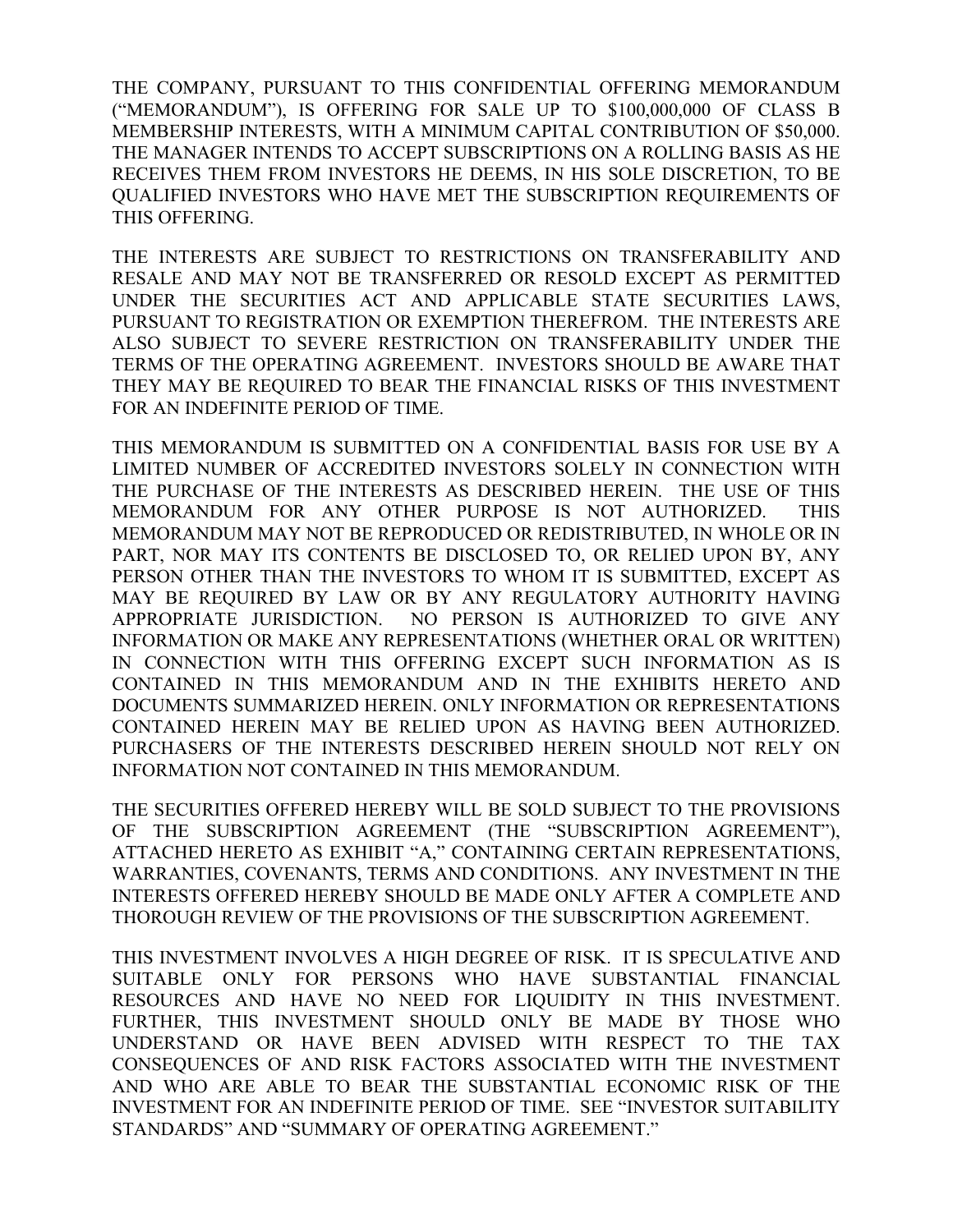IN CONNECTION WITH THE OFFERING AND SALE OF THE INTERESTS, THE COMPANY RESERVES THE RIGHT, IN ITS DISCRETION, TO REJECT ANY SUBSCRIPTION BY SUBSCRIBERS. THIS MEMORANDUM IS NOT AN OFFER TO SELL TO OR A SOLICITATION OF AN OFFER TO BUY FROM, NOR SHALL ANY SECURITIES BE OFFERED OR SOLD TO, ANY PERSON IN A JURISDICTION IN WHICH SUCH OFFER, SOLICITATION, PURCHASE OR SALE WOULD BE UNLAWFUL UNDER THE SECURITIES LAWS OF SUCH JURISDICTION.

\* \* \* \* \* EACH PROSPECTIVE INVESTOR IS HEREBY OFFERED THE OPPORTUNITY TO ASK QUESTIONS OF, AND RECEIVE ANSWERS FROM, THE COMPANY OR PERSONS ACTING ON BEHALF OF THE COMPANY CONCERNING THE TERMS AND CONDITIONS OF THE OFFERING AND THE ANTICIPATED BUSINESS AND OPERATIONS OF THE COMPANY, AND TO OBTAIN ANY ADDITIONAL INFORMATION TO THE EXTENT THE COMPANY POSSESSES SUCH INFORMATION. INQUIRIES AND REQUESTS FOR ADDITIONAL INFORMATION SHOULD BE DIRECTED TO THE COMPANY'S MANAGER AS FOLLOWS:

> Nicolas DeAngelo, President SIG ICF-I, LLC 16787 Beach Blvd #334 Huntington Beach, CA 92647 Phone: (949) 881-7128 e-mail: ndeangelo@saintinvestment.com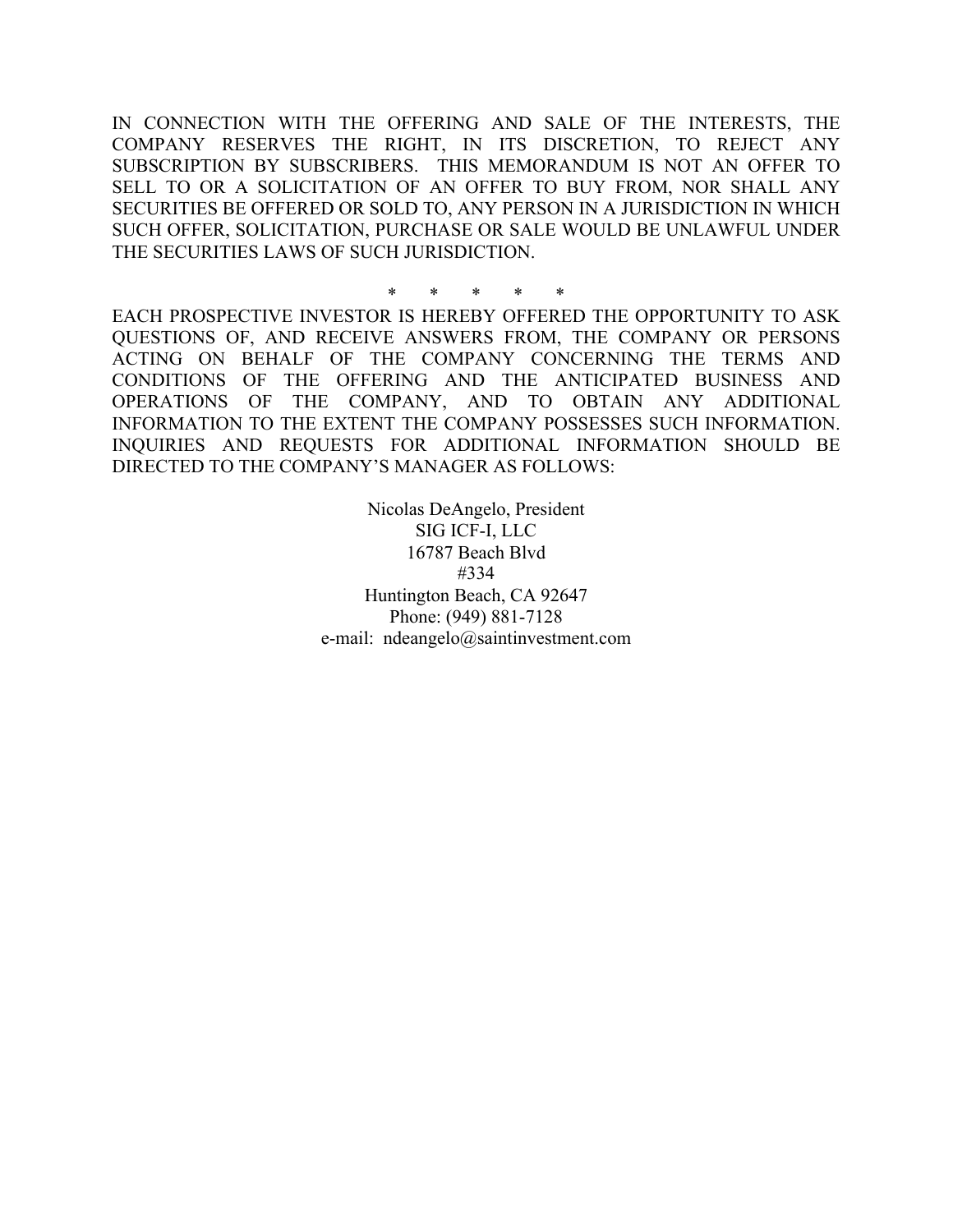# **TABLE OF CONTENTS**

# **PAGE**

# **EXHIBITS**

| Exhibit A -   | Subscription Agreement                                                |
|---------------|-----------------------------------------------------------------------|
| Exhibit $B -$ | <b>Confidential Purchaser Questionnaire</b>                           |
| Exhibit $C -$ | Limited Liability Company Agreement of SIG ICF-I, LLC                 |
| Exhibit $D -$ | Form W-9 Request for Taxpayer Identification Number and Certification |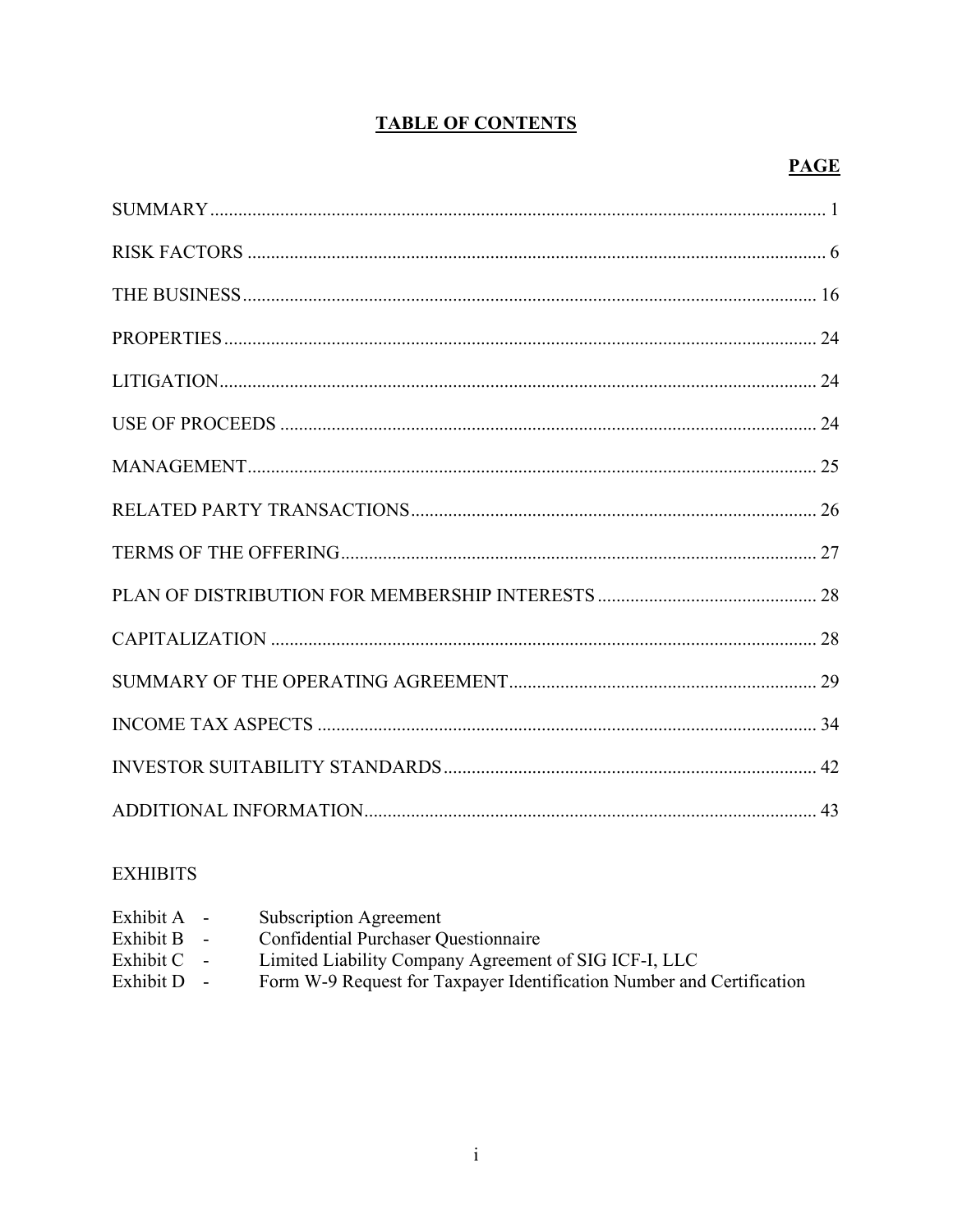#### **SUMMARY**

*The following summary is qualified in its entirety by the more detailed information appearing elsewhere in this Memorandum. Certain statements may relate to future events or the future performance of the Company, which involve known and unknown risks and other uncertainties or factors that may cause actual results, performance or achievements of the Company to be materially different from any future results, performance or achievements expressed or implied by the forward-looking statements. Factors that might cause such differences include, but are not limited to, those discussed under the heading "Risk Factors."*

#### The Company

The Company is a limited liability company organized under the Delaware Limited Liability Company Act (the "LLC Act") in February 2022 to purchase residential and commercial real estate mortgage notes and commercial and residential real estate properties. The Company specifically plans to purchase re-performing and non-performing residential and commercial real estate notes secured by real estate located throughout the United States at a discount with the goal of liquidating these notes in a manner that realizes greater proceeds from the sale of each note than the purchase price paid for that note. The Company will purchase reperforming and non-performing residential real estate notes from wholesalers, banks, servicers and direct originators of these notes. The Company will then work the notes through three stages, administration, risk management and borrower management, and then seek to realize revenue via an exit strategy for the note. The typical exit strategies will include a workout with the homeowner, a refinancing and continued servicing of the note, a re-sale of the note to a third party or foreclosure and re-sale of the property underlying the note.

The Company will also purchase residential and commercial real estate located throughout the United States but primarily will focus on the western and southern United States. The Company will acquire these properties through foreclosure sales, the bankruptcy process, purchases on the open market or as part of note pool purchases Once acquired, the Company will seek to maximize profit, which may sometimes require rehabbing and renovating real property with the intent to either sell the property after the improvements are completed or maintain the property in a portfolio of rental properties. The Company will generally avoid purchasing land tracts, religious properties, drug rehabilitation centers, hospitals, cemeteries, government properties or properties located in rural areas.

The Company's goal is to achieve long term stability and to provide its Class B Members with a consistent, dependable return on their capital. For non-performing mortgage notes, the goal will be to improve their performance by completing a modification or pursuing a foreclosure action. For real properties, the goal will be to renovate the property, locate higher quality tenants and improving the leasing consistency so that the properties have a higher resale value.

#### **The Manager**

The Manager has sole responsibility for the day to day management and control of the Company and all day to day aspects of its business. No Member shall take part in, or interfere in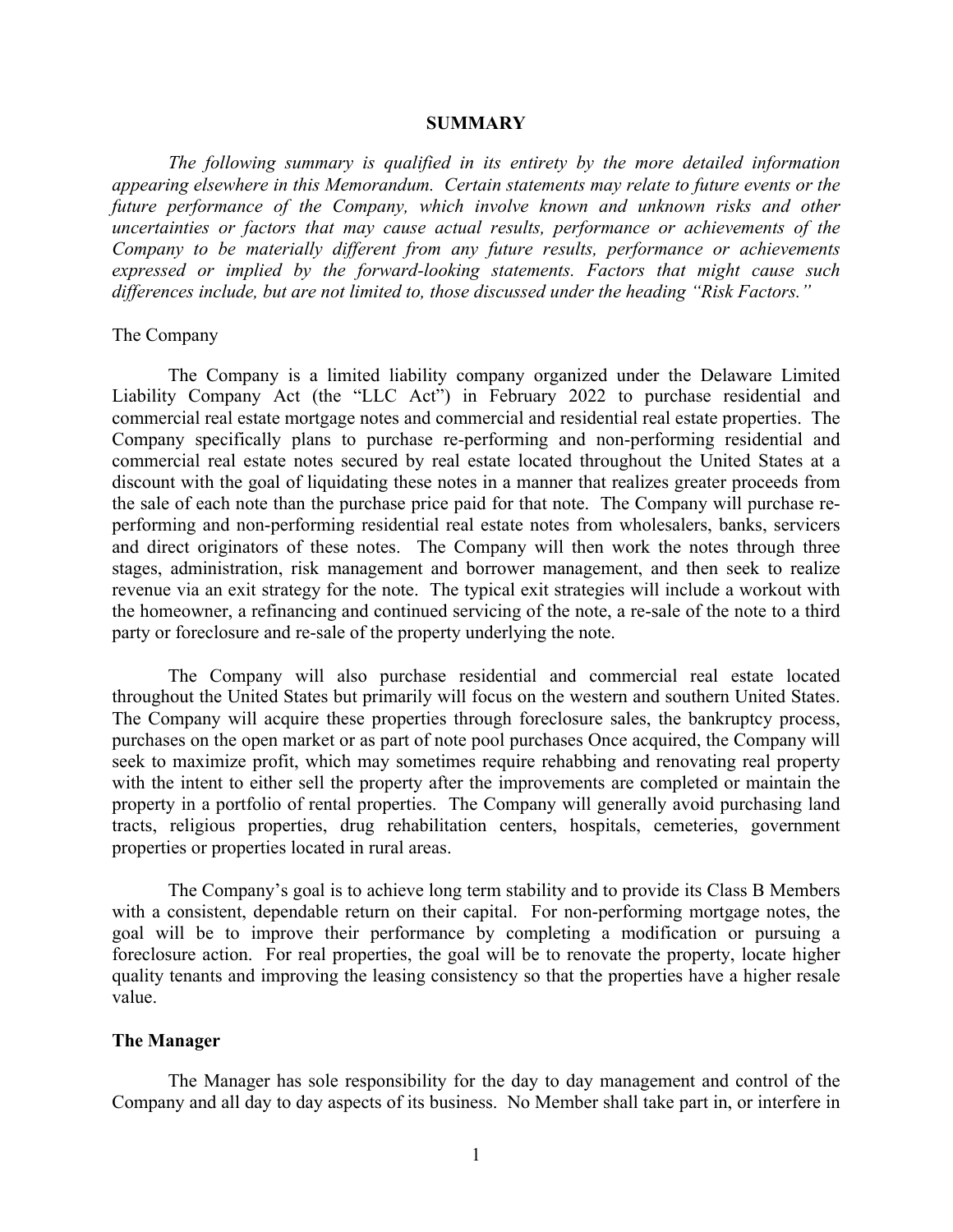any manner with the management, conduct or control of the business and affairs of the Company and shall not have any right or authority to act for or bind the Company. The Manager shall be elected solely by the Class A Member voting alone as a class. There is one Manager or such other number as may be determined from time to time by the Class A Member. The Class A Member may remove any Manager at any time with or without cause. The present Manager is Saint House 1, LLC. Accordingly, the Class B Members have no right to elect the Manager and shall have no right to participate in the management of the Company. The Company anticipates that it will engage a third party administrator and/or technology platform to assist the Manager in the administration of the Company.

#### **The Members**

Saint House I, LLC is the holder of the Class A Membership Interests. Nicolas DeAngelo, the President of the Company and manager of the Manager, is responsible for the overall management of the Company. Nicolas DeAngelo brings 11 years of relevant real estate experience as well as an extensive personal network of real estate professionals such as real estate attorneys, banks, title companies, realtors, brokers, property managers and contractors to assist in locating, valuing, managing and selling residential real estate and mortgage debt assets. Nicolas DeAngelo assists in the performance of various roles for the Company with regards to operations, investor relations, business development and finance.

The purchasers of Class B Membership Interests in this Offering shall become Class B Members of the Company. The Class B Members shall have no right to participate in the management of the Company. The Class B Members shall be entitled to receive a preferred return of eight percent (8%) per annum on their Capital Contributions (the "Operating Preferred Return"). The Operating Preferred Return will be paid to the Class B Members out of net cash from operations on a monthly basis in arrears commencing on the first day of the calendar month beginning after the thirtieth (30th) day subsequent to the date of the Class B Member's Capital Contribution, and thereafter by the fifteenth day of the calendar month subsequent to the month in which it accrues. The Company has the option at any time to force the redemption of the Class B Membership Interests upon written notice to the Class B Member at a price equal to the Class B Member's capital contribution plus any accrued but unpaid Operating Preferred Return on the date of redemption. At any time subsequent to the first anniversary of the date on which a Class B Member makes its capital contribution to the Company, each Class B Member shall have the option to force the Company to redeem its Class B Membership Interest upon ninety (90) days written notice to the Company at a price equal to the Class B Member's capital contribution plus any accrued but unpaid Operating Preferred Return on the date of redemption. Other than payment of preferred returns or redemption payments, the Class B Members shall not be entitled to receive any allocation of the Company's revenues or expenses or distribution of any additional cash from the Company. Any additional revenues shall be allocated solely to the Class A Member and any additional cash available for distribution to the Members, if distributed, shall only be distributed to the Class A Member. Losses shall be allocated to all Members generally in accordance with positive capital accounts. See "Summary of the Operating Agreement."

## **The Offering**

The Company is seeking to raise up to \$100,000,000 through an offering of the Class B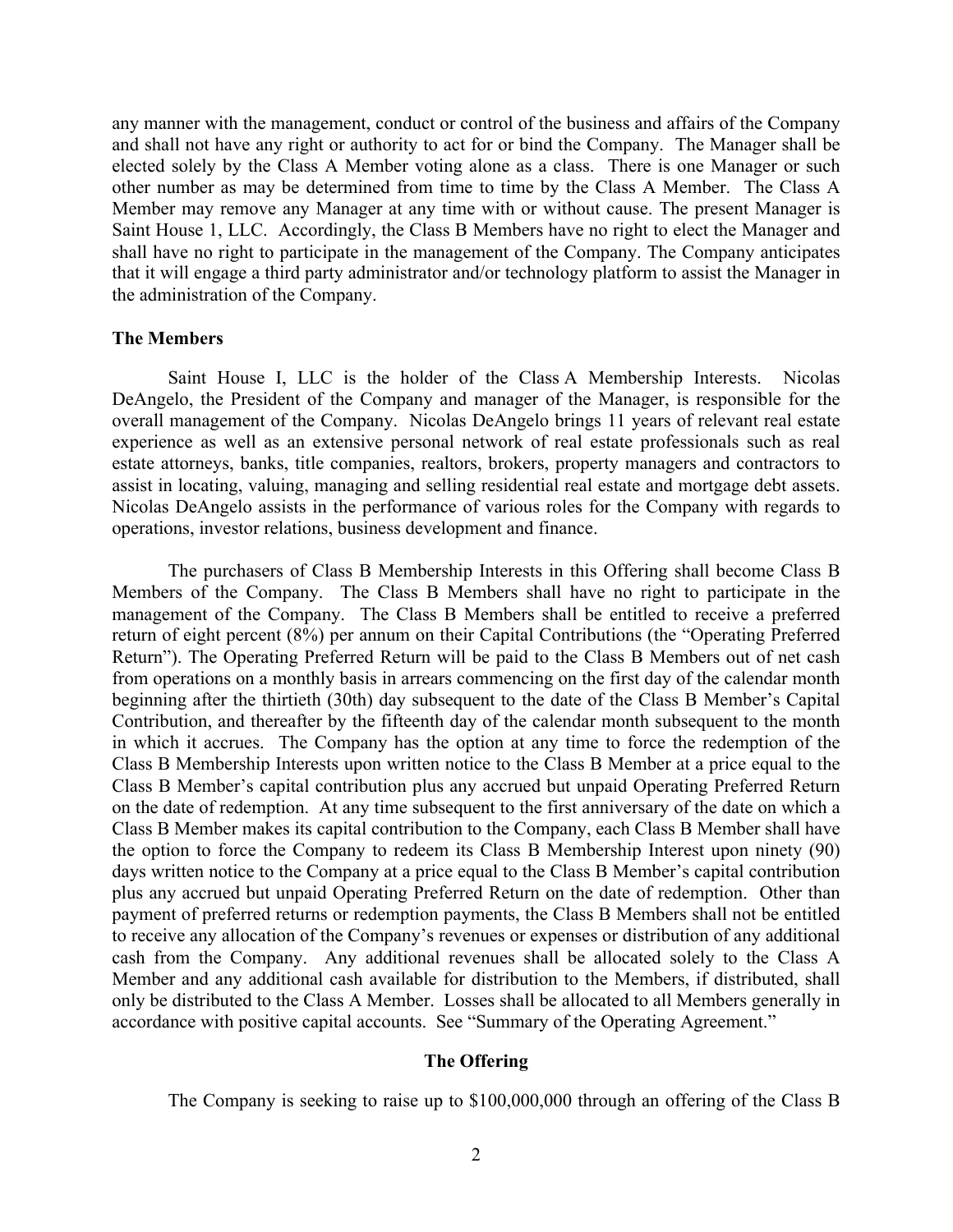Membership Interests (the "Offering"). In connection with the offering and sale of the Interests herein, the Company reserves the right, in its sole discretion, to reject any subscription or portion thereof by any investor and to increase the size of the Offering.

- Offering A maximum of \$100,000,000 of Class B Membership Interests of the Company to accredited investors. A minimum capital contribution of \$50,000 is required and the Company may, in its sole discretion, accept larger capital contributions in \$10,000 increments. See "Terms of the Offering." Operating Preferred Return The Class B Members shall be entitled to receive a preferred return of eight percent (8%) per annum with respect to the Interests. Use of Proceeds The net proceeds of the Offering will be used to fund general working capital needs of the Company, principally the purchase of residential and commercial real estate notes and residential and commercial real property. See "Use of Proceeds." Risk Factors AN INVESTMENT IN THE INTERESTS IS HIGHLY SPECULATIVE AND INVOLVES A HIGH DEGREE OF RISK. INVESTORS SHOULD BE ABLE TO WITHSTAND THE TOTAL LOSS OF THEIR ENTIRE INVESTMENT IN THE SECURITIES. PROSPECTIVE PURCHASERS SHOULD CAREFULLY REVIEW THE INFORMATION SET FORTH UNDER "RISK FACTORS" AS WELL AS OTHER INFORMATION CONTAINED IN THIS
	- MEMORANDUM. THERE CAN BE NO ASSURANCE THAT THE COMPANY'S OBJECTIVES CAN BE ACHIEVED (SEE "RISK FACTORS" BEGINNING ON PAGE 6).
- Restrictions on Transfer Sales or other transfers of the Interests may only be made in compliance with federal and state securities laws and are subject to substantial contractual restrictions set forth in the Operating Agreement. Interests are not transferable without the prior written consent of the Manager. In the event that all restrictions have been satisfied and the Manager consents to a transfer, a Class B Member nevertheless may be unable to dispose of his or her Interests, since it is highly unlikely that any market will exist for the Interests.
- Redemption Rights The Company has the option by delivering written notice to a Class B Member at any time to force the redemption of the Class B Membership Interest at a price equal to the Class B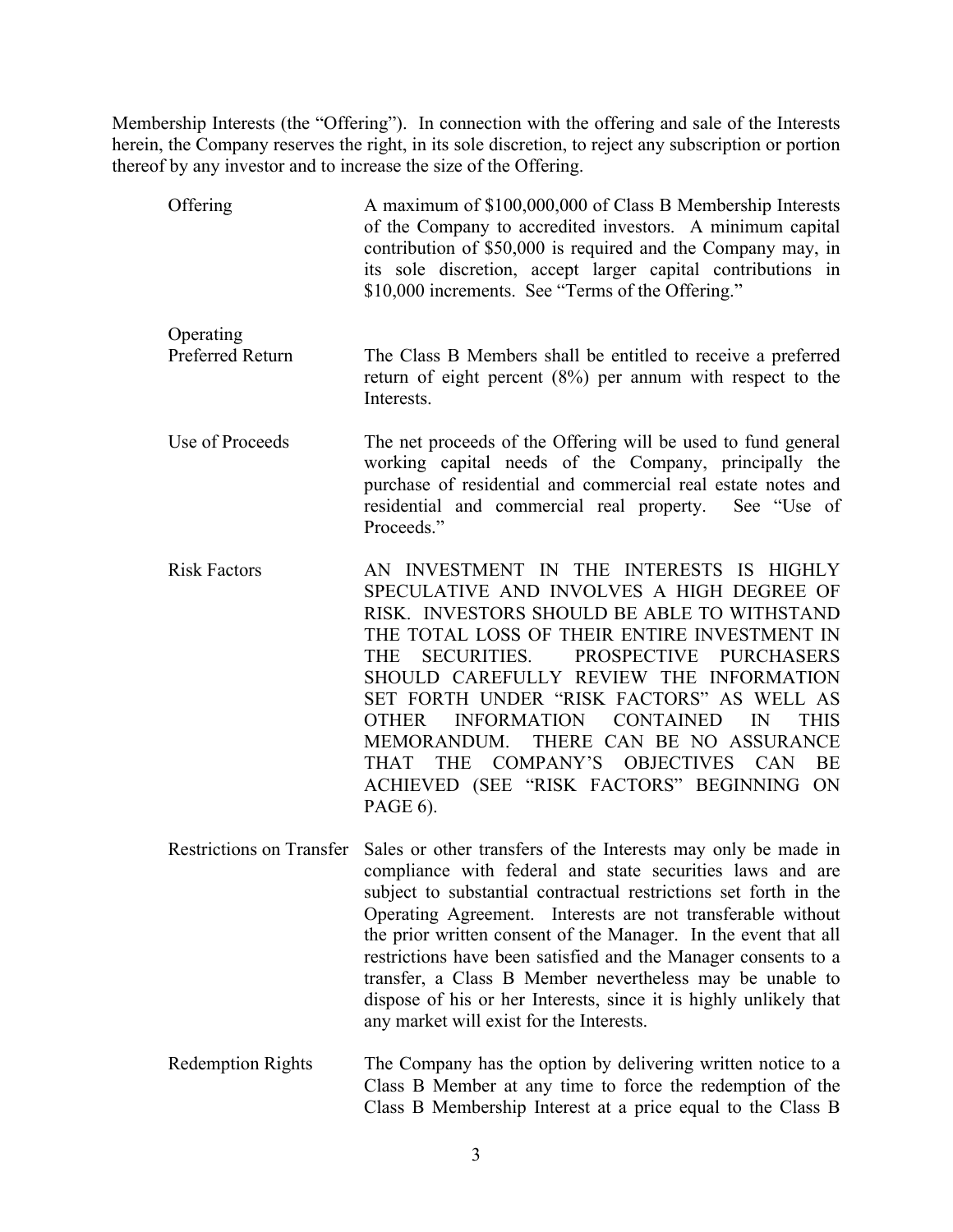Member's capital contribution for such Interest plus any accrued but unpaid Operating Preferred Return on the date of redemption. The Company shall fix a date for the redemption which shall not be more than sixty days after the date of such notice. At any time subsequent to the first anniversary of the date on which a Class B Member makes his capital contribution to purchase a Class B Membership Interest, any Class B Member, at their own option, shall have the right to have the Company redeem the Class B Member's Membership Interest by delivering written notice of this election to the Company. The Company shall fix a date for the redemption which shall not be more than ninety days after the date of such notice. On the redemption date, the Company shall pay the Class B Member the amount of its accrued but unpaid Operating Preferred Return plus the amount of its unreturned capital contributions as of the redemption date. The Company shall also have the right to redeem a Class B Member's Interests for the amount of its accrued but unpaid Operating Preferred Return plus the amount of its unreturned capital contributions upon the Class B Member's death, or upon the occurrence of certain other events affecting the Class B Member's ownership of the Interests. See "Summary of the Operating Agreement – Transfer Restrictions."

- Subscription Agreement The purchase of the Interests will be made pursuant to a Subscription Agreement and an Accredited Investor Verification Process with Verify Investor, LLC that will contain, among other things, customary representations and warranties by the Company, certain covenants of the Company, investment representations of the purchasers, including representations that may be required by the Securities Act and applicable state "blue sky" laws, and appropriate conditions to closing, including, but not limited to, qualification of the offer and sale of the Interests under applicable state "blue sky," laws. A form of such Subscription Agreement and Accredited Investor Verification Process with Verify Investor, LLC are attached as Exhibits "A" and "B" hereto.
- Suitability Standards An investment in the Interests offered by this Memorandum is suitable only for the accredited investor who has such knowledge and experience in financial and business matters that he or she is capable of evaluating the merits and risks of an investment in the Company and of protecting the investor's interest in the transaction. Interests may be purchased only by persons who meet the suitability standards set forth herein and in the Subscription Agreement.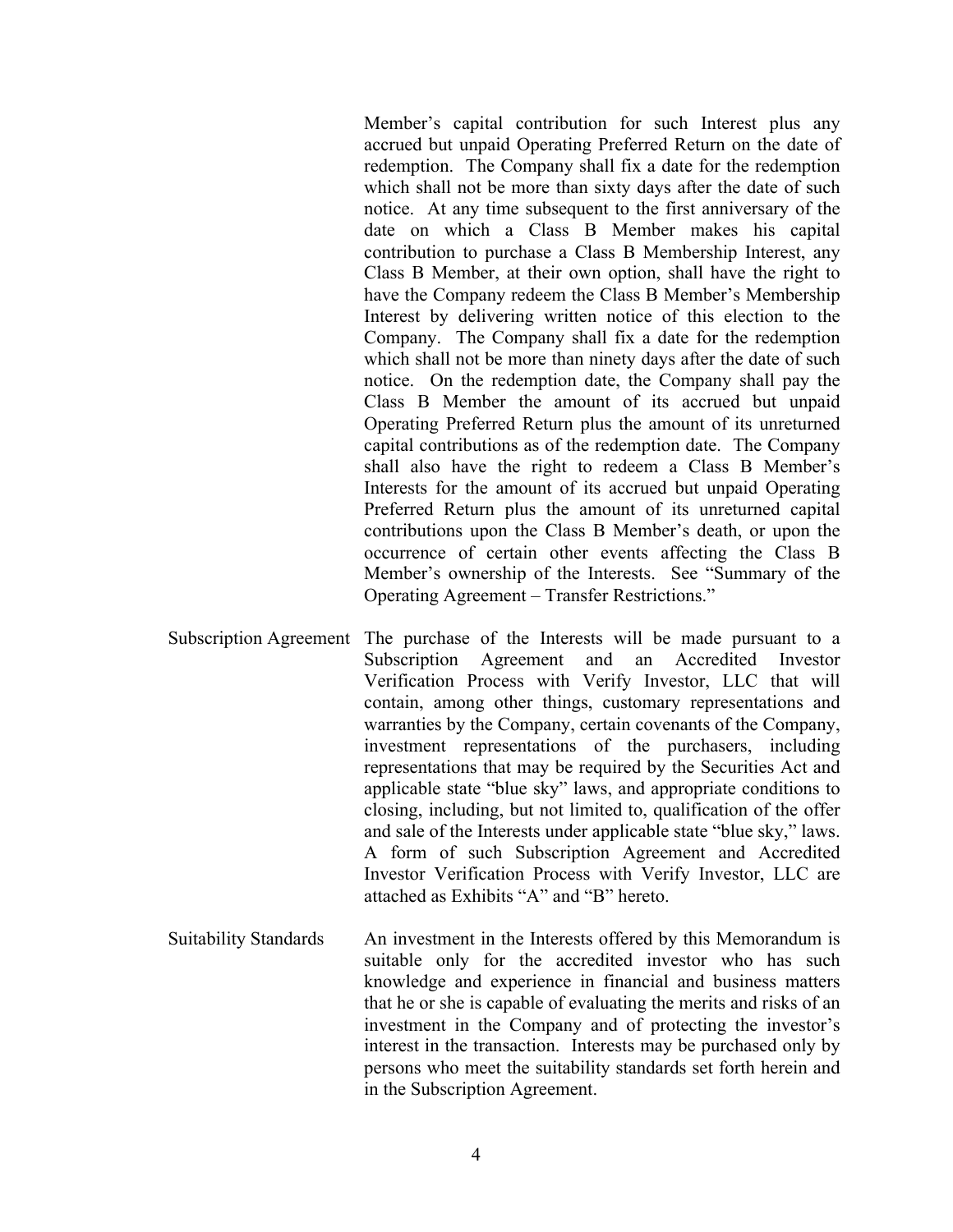- Plan of Distribution The Company plans to offer the Interests through its Manager, officers and Class A Member.
- Subscription Procedure In order to subscribe for the Interests, a Subscriber must complete, execute and deliver to the Company (1) the Subscription Agreement in the form attached hereto as Exhibit "A", (2) the Accredited Investor Verification Process with Verify Investor, LLC described at Exhibit "B", (3) a joinder to the Operating Agreement in the form annexed hereto as Exhibit "C", (4) a Form W-9 – Request For Taxpayer Identification Number and Certification and (5) a wire transfer or check made payable to SIG ICF-I, LLC in the amount of the purchase price of your Interests.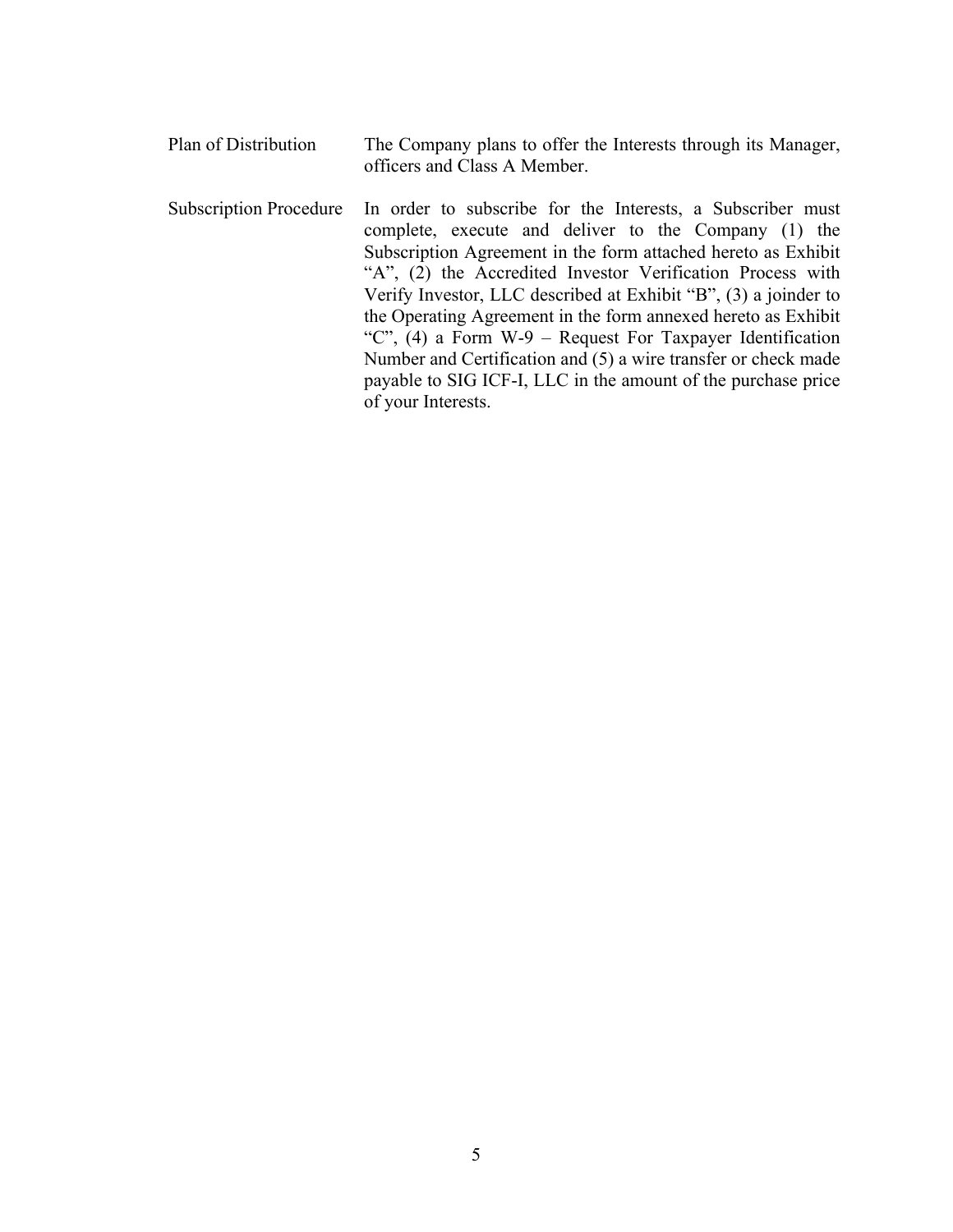#### **RISK FACTORS**

*An investment in the Interests offered hereby involves a high degree of risk. Prospective investors should carefully consider the following risk factors, in addition to the other information set forth in this Memorandum in connection with an investment in the Interests offered hereby. The following risk factors are not meant to be an exhaustive listing of all risks associated with an investment in the Company. Each prospective investor should consult his or her own professional advisers and should not construe the contents of this Memorandum or other information furnished by the Company as investment, legal or tax advice.*

## **As there are significant restrictions on transferability of the Interests, you may not be able to sell the Interests when you want to.**

As there is no public or private market for the Interests and there can be no assurance that a market will develop at any time in the future, purchase of the Interests should be considered a long-term investment. Sales or other transfers of the Interests may only be made in compliance with federal and state securities laws and are subject to substantial contractual restrictions set forth in the Operating Agreement. See "Terms of the Offering" and "Summary of the Operating Agreement – Transfer Restrictions." The holders of Interests will be required to agree not to transfer their Interests in violation of such laws. In addition, the Operating Agreement and the Subscription Agreement impose substantial limitations on any transfer of the Interests and the Interests are not transferable without the prior written consent of the Manager. In the event that all restrictions have been satisfied and the Manager consents to a transfer, a Class B Member nevertheless may be unable to dispose of his or her Interests, since it is highly unlikely that any market will exist for the Interests. Consequently, any holder of the Interests may be unable to liquidate his or her investment even in the event of an emergency or though his or her personal, financial circumstances would dictate such a liquidation, and the Interests may not be acceptable as collateral for loans.

#### **The Company has no operating history.**

The Company was formed in February 2022 and has no operating history on which subscribers can evaluate making an investment decision. Accordingly, there can be no assurance that the Company will be able to continue to implement its business plan or ever generate any substantial net profits.

## **The Class B Members will have no right to participate in the management of the Company.**

Under the Operating Agreement, Members have no right to participate in the management of the Company. Except as specifically provided in the Act, the management of the business and affairs of the Company will be vested exclusively in the Manager and a Member will have no right to participate in many decisions which may materially affect the value of his, her or its investment. Moreover, the Operating Agreement provides the Class A Members with the exclusive right to appoint the Manager and to replace the Manager involuntarily. As the Interests consist solely of Class B Membership Interests, subscribers to this Offering will not have any of these rights. Accordingly, a subscriber should not purchase any Interests unless he, she or it is willing to entrust all aspects of the management of the Company to the Manager.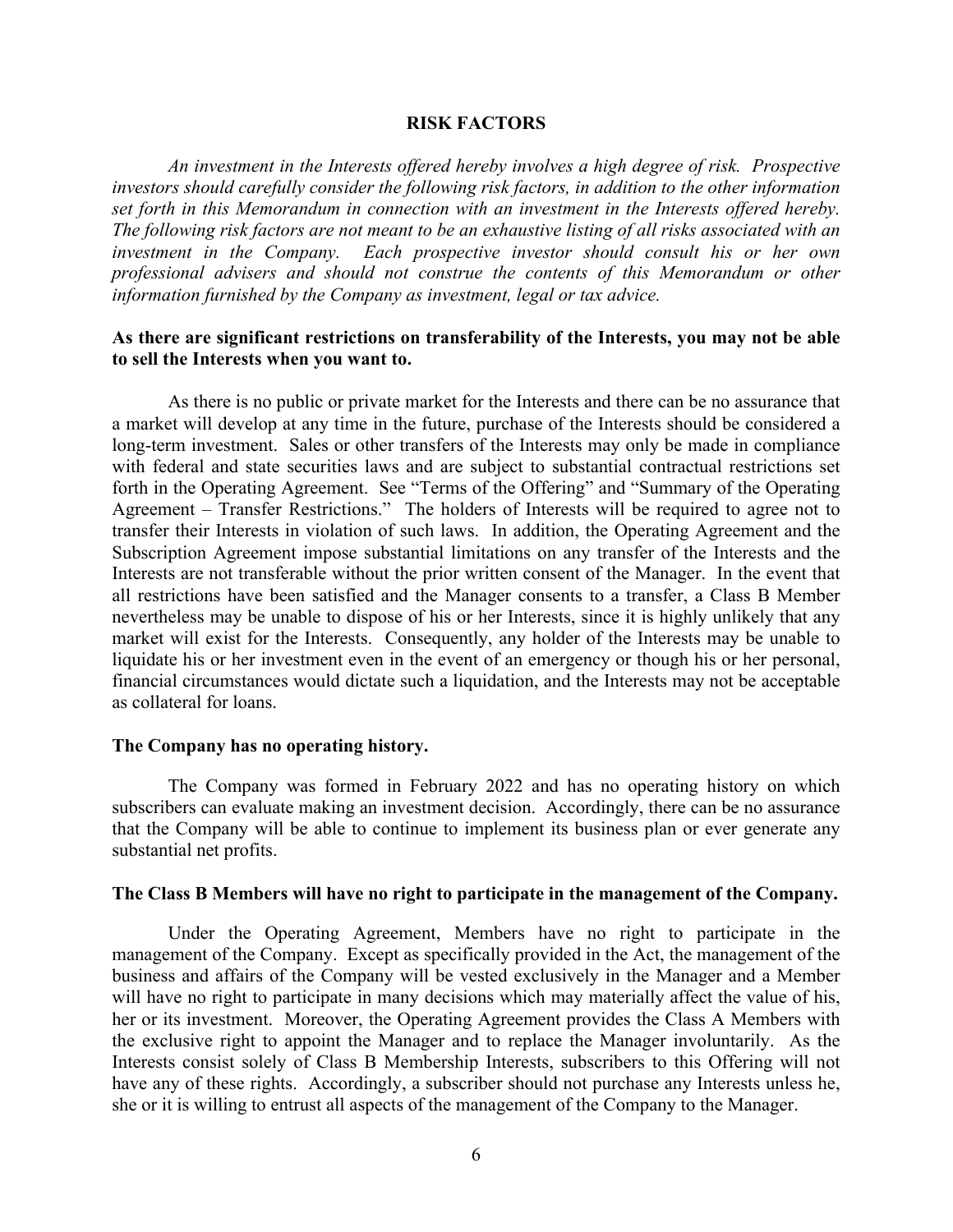## **Other than payment of preferred returns or redemption payments, the Class B Members shall not be entitled to receive any additional allocation of the Company's revenues or expenses or distribution of any additional cash from the Company.**

The Class B Members shall only be entitled to receive payment of their Operating Preferred Return and a return of their capital contribution. The Class B Members shall not be entitled to receive any additional distributions of cash or allocations of revenues or expenses from the Company.

# **The Company is an early stage venture that has limited funds and very limited ability to obtain bank financing.**

The Company is an early stage venture which presently has extremely limited funds. The Company is seeking to raise up to \$100,000,000 in this Offering to finance its operations and to fund its purchase of performing and non-performing residential and commercial real estate notes and residential and commercial real estate. There is no assurance that such amount of financing will be sufficient for the Company's purposes, or that, if the Company needs additional funds, debt or equity financing will be available on favorable terms or at all. We have no existing bank lines of credit and have not established any definitive sources for additional financing. Failure to obtain such additional financing on acceptable terms when needed could restrict the Company's ability to implement its business plan.

# **The Company does not have any contractual arrangements with note wholesalers or other direct note sources that guarantee a steady supply of mortgage notes to purchase. Accordingly, the Company may have difficulty locating a sufficient volume of notes that it deems qualified for purchase in order to enable it to pay the preferred returns due to the Class B Members or redeem the Class B Membership Interests.**

The Company does not have any contractual arrangements with note wholesalers or other direct note sources that guarantee a steady supply of mortgage notes to purchase. In the event that the Company is unable to locate a sufficient volume of notes that it deems qualified for purchase from wholesalers, originators, servicers or other sources, then it may be unable to pay the preferred returns as they come due to the Class B Members or redeem the Class B Membership Interests upon exercise of the redemption rights.

## **The Company has not identified any specific properties that it intends to purchase and may not be able to purchase a significant number of properties to enable it to pay the preferred returns due to the Class B Members or redeem the Class B Membership Interests.**

The Company does not have a list of real properties or a pipeline of properties on which it can make bids. While the network of the Class A Member is well developed, the Company has not yet identified any properties which it intends to purchase. In the event that the Company is unable to locate a sufficient volume of properties that it deems qualified for purchase, then it may be unable to pay the preferred returns as they come due to the Class B Members or redeem the Class B Membership Interests upon exercise of the redemption rights.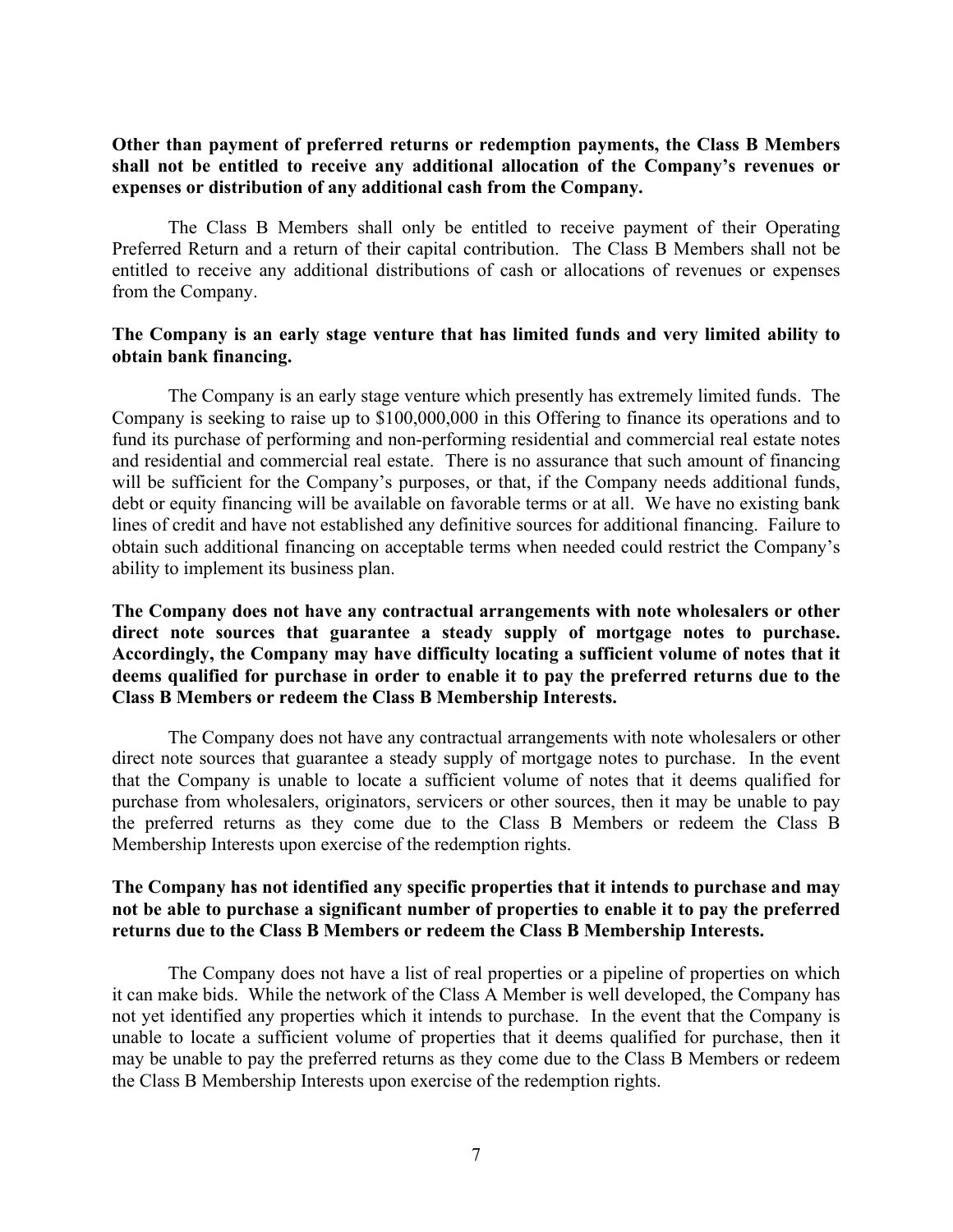## **We face risks related to the coronavirus outbreak that could significantly disrupt our business operations, prolong our property development cycle and our asset recovery cycle and result in a material adverse effect on our financial condition, operating results and cash flows.**

In March 2020, the World Health Organization declared the coronavirus outbreak a pandemic. In light of the uncertain and rapidly evolving situation related to the spread of coronavirus, including precautionary and preemptive actions by governments to address the outbreak, we are conducting business with substantial modifications to work locations and construction sites which could negatively impact our business. The duration and severity of the coronavirus outbreak and the degree of its impact on our business is uncertain and difficult to predict. As of March 2022, there are a limited number of approved vaccines or effective treatments for coronavirus and it is extremely difficult to predict when a sufficient level of doses will be administered to create the immunity in the population needed to defeat the virus or any of its variants. In addition, new variants continue to emerge and infect the population. As such the continued spread of the outbreak could also have an adverse impact on our tenants and homeowners and potentially result in a sustained economic downturn resulting in their inability to pay us rent or mortgage payments. As a significant portion of our rental properties may be based in California, a state that has experienced a significantly high number of cases in the United States, or in states located in the southeastern United States, where vaccination rates are lower than average, this risk is even more significant for us. State governments have been temporarily suspending a landlord's right to evict tenants and a lender's right to foreclose on a property. Even when these suspensions are lifted, the backlog of cases may be so large that it will take us a significantly long time to exercise any of these rights with respect to our defaulted assets. While we have developed and continue to develop plans to help mitigate the negative impact of the outbreak on our business, these efforts may not be effective and a protracted economic downturn may limit the effectiveness of our mitigation efforts resulting in a material adverse effect on our financial results that may prevent us from paying Operating Preferred Returns to Class B Members and honoring our redemption obligations as they come due.

# **If the properties that the Company purchases are unprofitable, and the market value of real estate in the respective geographic area where these properties are located declines, then the Company may not be able to recover all or a substantial amount of the purchase price paid for the real property and it will be more difficult for the Company to pay Operating Preferred Returns to its Members or to redeem their Interests after the optional redemption dates.**

When the Company purchases real estate, the purchase price of these properties will likely be substantially higher than the purchase price of a residential real estate mortgage note. Accordingly, each of these real estate deals could be more difficult to recover full value on than the purchase of any real estate note or pool of real estate notes with equal value. In the event that any of these properties turn out to be unprofitable, and the market value of real estate in the respective geographic area where these properties are located declines, then the Company may not be able to recover all or a substantial amount of the price paid for such real property, which may make it more difficult to pay Operating Preferred Returns to its Members or to redeem its Members' Interests after the optional redemption dates.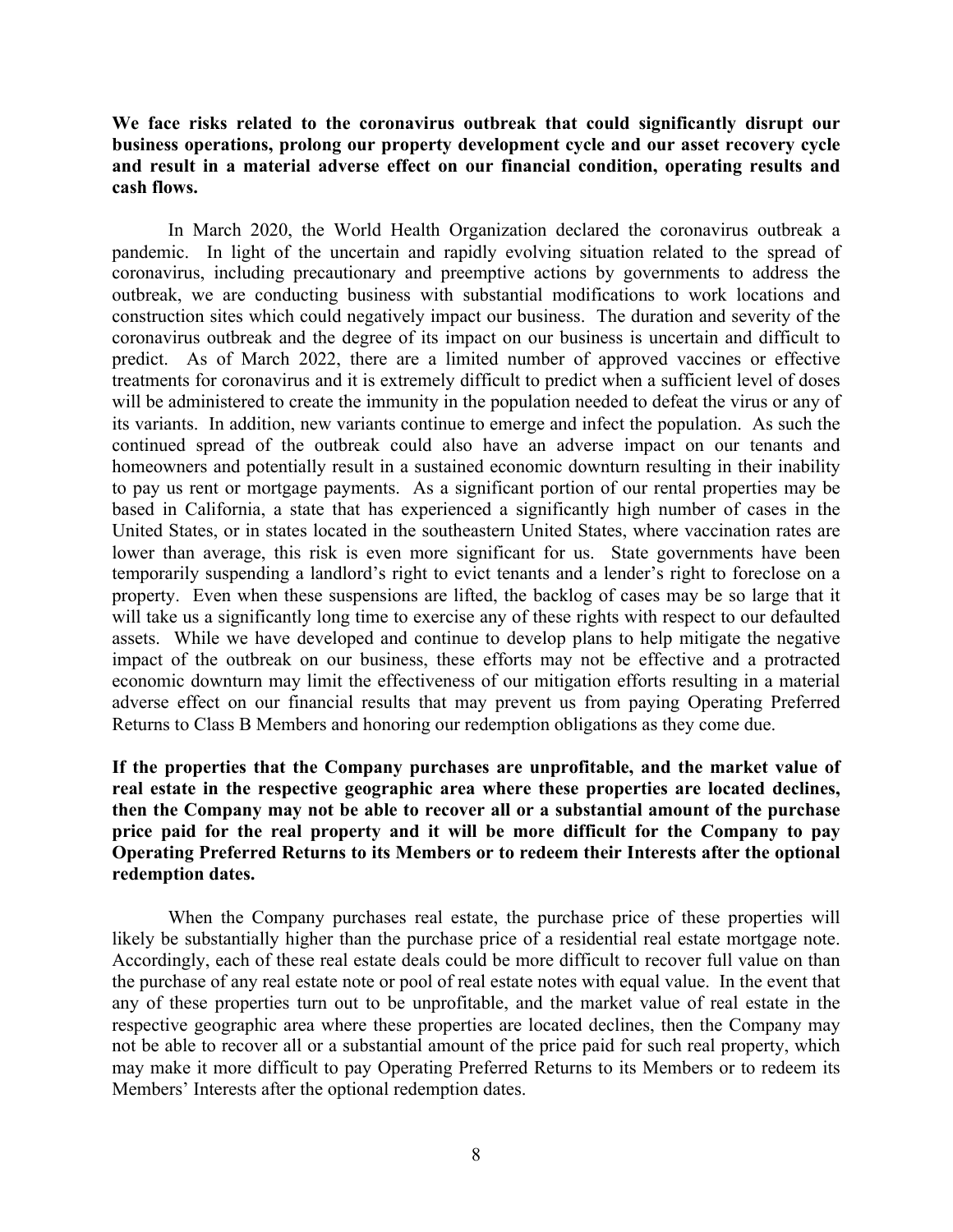## **The Company may not be able to resell residential real estate mortgage notes or real property when it wants or needs to do so.**

In order to raise additional funds or to realize profits, the Company may sell residential or commercial mortgage notes or real property that it owns. The Company may not be able to sell these notes or properties when it wants to or at a valuation that it deems desirable. If the Company is not able to re-sell these mortgage notes or properties when it wants to or at a valuation that it deems desirable, then it may not be able to raise the funds it needs to generate any net profits or to pay any distributions to the Class B Members.

#### **The Company could face significant competition in implementing its business plan.**

The note purchasing business and real estate industry can be highly competitive. While it serves a niche market that has many small companies, if this industry becomes more popular, then the Company's present and potential competitors may be significantly larger and may have, or may be able to obtain, greater financial resources than the Company. Consequently, there can be no assurance that the Company will not encounter increased competition that could limit its ability to implement its business plan. Such increased competition could restrict the Company's ability to locate residential real estate notes or real property for purchase, which could materially adversely affect the Company's operating results and reduce the amount of cash that the Company has available to distribute to its Members.

## **Upon a default in the Company's payment of the preferred return or redemption payment to a Class B Member, the Class B Members will have limited access to the assets of the Company.**

If the Company is unable to pay the preferred returns or redemption payments to the Class B Members when due, the Class B Members will have limited access to the assets of the Company. The Company perfects its security interest in each note that it purchases by recording a mortgage assignment document or similar instrument in the appropriate jurisdictions where the underlying property is located. The Company documents its ownership of real property by recording a deed in the appropriate jurisdictions where the real property is located. As this lien is recorded at the Company level, individual Class B Members have no right to this collateral. While the Class B Members can instruct the Company to execute on its collateral by a majority vote, any proceeds received by the Company from the liquidation of these notes or real property must be shared by the Class B Members, as a whole as no Class B Member has any preference right to any collateral of the Company. Furthermore, as the Company may purchase second lien notes, there is a chance that it will need to complete a higher number of note liquidations in order to realize sufficient proceeds to make any meaningful payments to Class B Members. There may be limited assets available to cure payment defaults to Class B Members at any point in time.

## **The Manager may alter the use of proceeds in this offering without notice to or approval of the Members.**

The Use of Proceeds Table included in this Memorandum on page 24 reflects the Company's anticipated use of proceeds if we are able to raise \$25,000,000, \$50,000,000 and the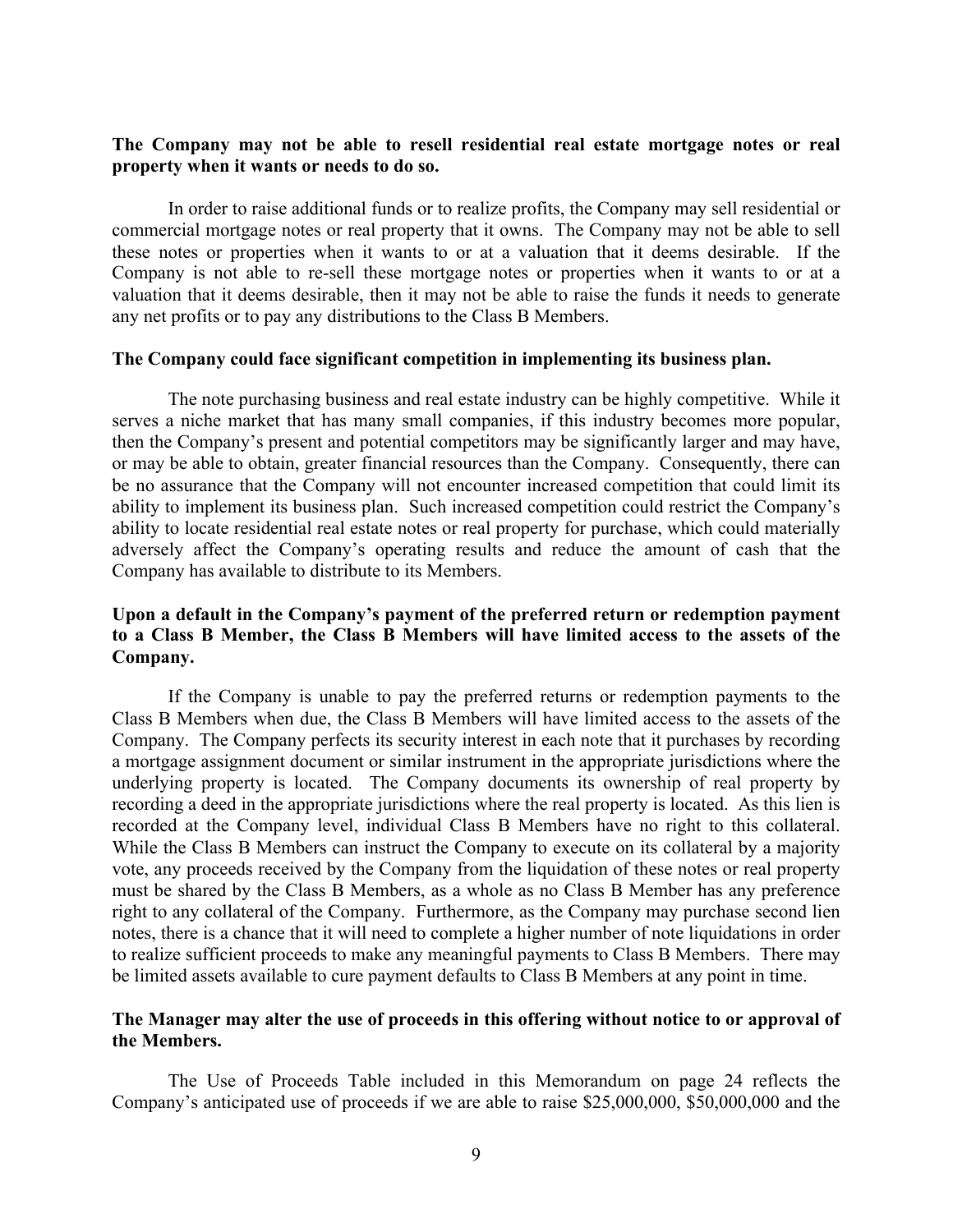full amount of this Offering. From time to time, the Company will evaluate the uses of its cash to determine whether the current application should be changed. The Manager may alter the use of proceeds in this Offering without notice to or approval of the Members.As a result, there is no assurance that the Manager will follow the Use of Proceeds section of the Memorandum, which may materially change. Accordingly, the Manager will have significant discretion in applying the net proceeds of this Offering. The failure of the Manager to apply such funds effectively could have a material adverse effect on the Company's business, prospects, financial condition and results of operations.

# **If sellers of residential or commercial real estate mortgage notes do not provide the Company with appropriate documentation to support the chain of title showing ownership of the notes it purchases from them, then the Company will not be able to recognize the full value of these notes.**

When the Company purchases residential or commercial real estate mortgage notes, it does not always receive the full documentation of the mortgage loan at the closing of the sale. There are occasions where, when it receives this documentation, the Company realizes that a loan does not have the lien position or security interest that the seller represented that it had or that the Company does not have proper title to the loan. While the Company can use the legal system to try to recover funds from the seller, in many situations, the Company will lose the funds that it paid to the seller in these transactions.

## **Our success will be largely dependent upon our Manager and officers.**

Our success will be largely dependent upon the continued involvement of the Manager and officers of the Company, particularly Nicolas DeAngelo. The loss of the services of these individuals could have a material adverse effect on the implementation of the Company's business plan. If the Company loses the services of the Manager or one or more officers or key employees, it would need to devote substantial resources to finding replacements, and until replacements were found, it would be operating without the skills or leadership of such personnel, any of which could have a significant adverse effect on the Company's business. Although the Manager owns Class A Membership Interests and Mr. DeAngelo is eligible to receive guaranteed payments, it is possible that one or more of the officers will terminate his or her relationship with the Company. Although Mr. DeAngelo has limited experience managing a portfolio of performing and non-performing residential and commercial mortgage notes and real property, his understanding of this business will be crucial to the Company's success. In addition, the Company does not presently maintain insurance on the officers' lives. Although the Company believes that it would be able to locate a suitable replacement for Mr. DeAngelo or any of its officers, it may not be able to do so.

# **If the geographic regions in which the Company purchases assets experience economic downturns or substantial economic events, then the value of the Company's assets may decline and it will be more difficult for the Company to pay Operating Preferred Returns to its Members or to redeem their Interests after the optional redemption dates.**

If the geographic regions in which the Company purchases assets experience economic downturns or substantial economic events, then the value of the Company's assets may decline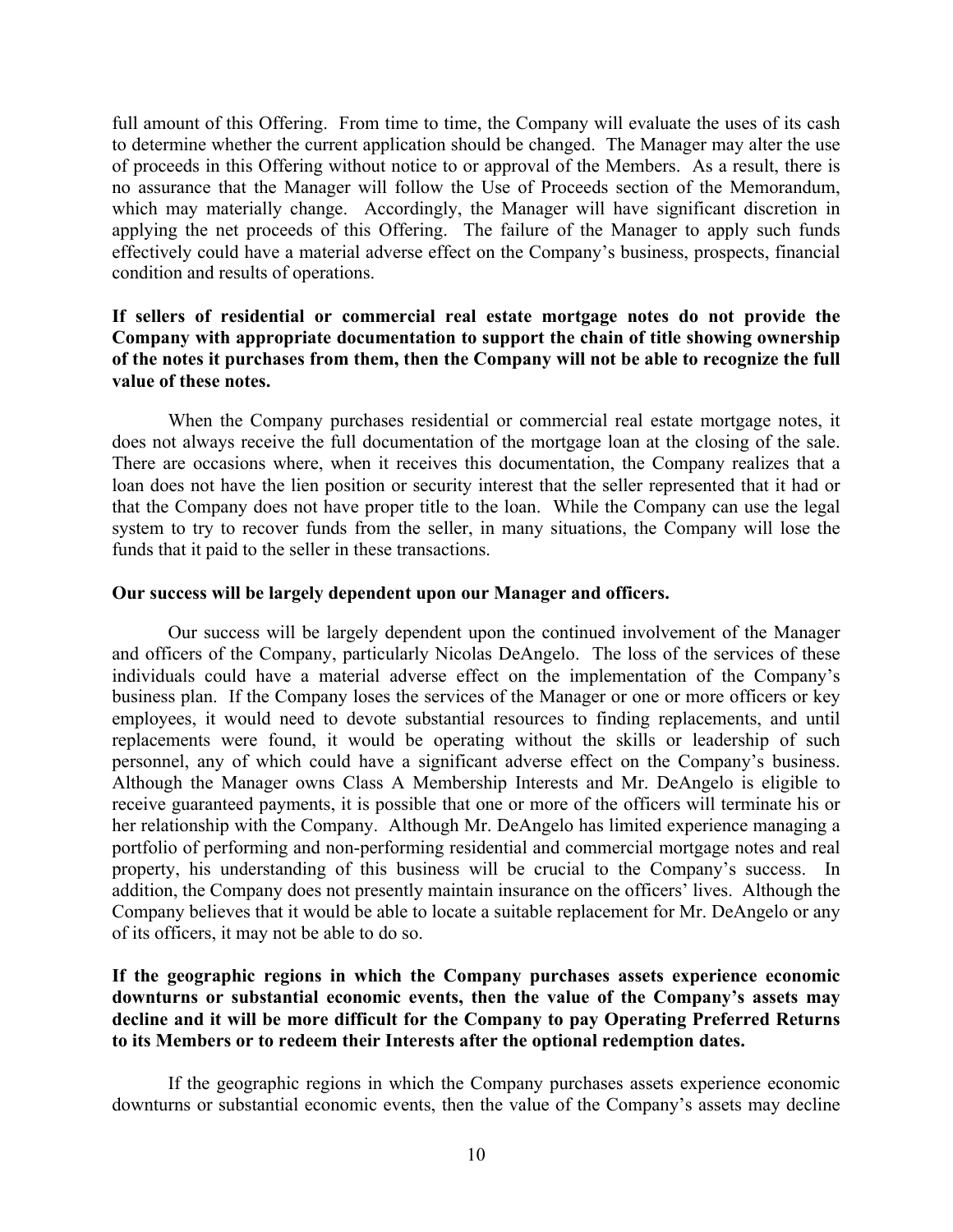and it will be more difficult for the Company to pay Operating Preferred Returns to its Members or to redeem their Interests after the optional redemption dates.

## **Investments in apartment buildings and commercial properties will expose the Company to unique risks.**

Investments in apartment buildings and commercial properties involve certain unique risks. Apartment buildings are particularly vulnerable to the risks that the population levels, economic conditions or employment conditions may decline in the surrounding geographic area. Any of these changes likely would have an adverse impact on the size or affluence of the tenant population in the area and a negative impact on the occupancy rates, rent levels and property values of apartment complexes in the area. Unlike many other types of real estate investments, apartment complexes do not have tenants occupying large portions of the property whose lease payments provide reliable sources of income for extended lease terms. Instead, apartment complexes typically have individual residential tenants with limited net worth and with lease terms that are typically for one year or less. Apartment buildings generally experience frequent tenant turnover due to factors such as transient populations, new competition in the area, and changes in the tenants' economic status. In addition to continuously needing to replace vacating tenants, tenant turnover at apartment complexes causes the property owner to incur significant rehabilitation and maintenance costs in order to prepare units for new tenants.

## **The Company's ownership or operation of residential properties will expose it to risks.**

The value and successful operation of residential property may be affected by a number of factors, such as the location of the property, the ability of management to provide adequate maintenance and insurance, the types of services provided by the property, the level of mortgage rates, the presence of competing properties, the relocation of tenants to new projects with better amenities, adverse economic conditions in the locale, the amount of rent charged, and the oversupply of units due to new construction. In addition, ownership or operation of residential properties will expose the Company to governmental regulations and restrictions, particularly the need to comply with municipal building codes and to obtain licenses and permits thereunder and changes in applicable laws and regulations (including tax laws); adverse changes in local market conditions, population trends, neighborhood values, community conditions, general regional and local economic conditions, local employment conditions and unemployment rates, interest rates and real estate tax rates; changes in fiscal policies; and uninsured losses and other risks that are beyond the control of the Manager. In addition, real estate is subject to long-term cyclical trends that give rise to significant fluctuation and cycles in real estate values. There is no assurance that the Company will be able to renovate, lease or sell any of its real estate properties as projected, which could have an adverse effect on the Company's ability to Members pay Operating Preferred Returns to its Members or to redeem their Interests after the optional redemption dates.

## **The Company's ownership or operation of single tenant properties will expose it to risks.**

Certain properties held by the Company may be occupied by only one tenant or derive a majority of their rental income from one tenant. The success of such properties will thereby be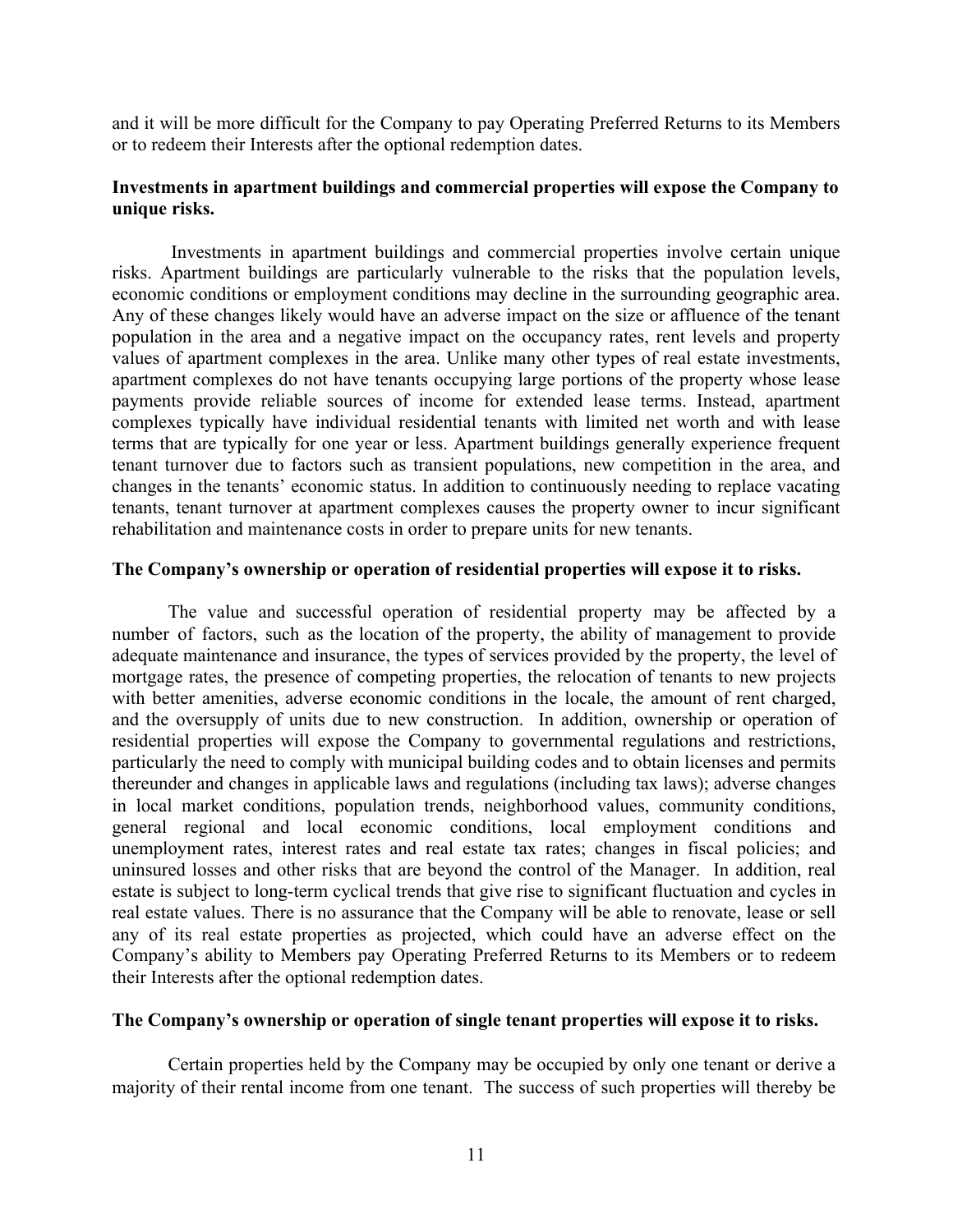materially dependent on the financial stability of such tenants. In the event of a default by any such tenant, the Company may experience delays in enforcing its legal rights and may incur substantial costs in protecting its investment and re-letting the property. If a single tenant lease is terminated or an existing tenant elects not to renew a lease upon its expiration, there is no assurance that the Company will be able to lease the property at all, or for the rent previously received, or to sell the property without incurring a loss. The Company will still continue to incur and have responsibility to pay all expenses associated with such property regardless of whether or not it is able to locate a new tenant and re-let the property. Accordingly, such tenant defaults or lease terminations will have a material adverse effect on the Company's business.

## **The Company's ownership or operation of non- residential properties will expose it to risks.**

The value and successful operation of non-residential property may be affected by a number of factors, such as the location of the property, the ability of management to provide adequate maintenance and insurance, the types of services provided by the property, the level of mortgage rates, the presence of competing properties, the relocation of tenants to new projects with better amenities, adverse economic conditions in the locale, the amount of rent charged, and the oversupply of units due to new construction. In addition, industrial properties may have issues such as underground tanks or other possible contaminants that can create environmental liabilities, office properties can be subject to lower demand based on changes in work habits of professionals. If any of these issues occur, they may have a material adverse effect on the Company's business.

# **In many projects involving commercial or residential real estate, the Company will be dependent on the performance of property managers.**

In many instances where the Company purchases or invests in commercial or residential real estate projects, either it or its joint venture partners will hire a property manager to supervise daily operations at the property. As such, the performance of the property will be highly dependent on the skills and continued performance of these property managers. If a property manager is not capable of managing a project, the Company or its joint venture partners may not discover this fact for months, which could lead to unexpected losses. In addition, if a skilled property manager terminates his relationship with the project, then the Company may not be able to find a suitable replacement in a timely manner. Any delay in replacing a property manager can lead to increased losses incurred on the project.

# **Properties that the Company purchases at foreclosure and trustee sales have unperfected security interests for a period of time and there is a risk that the Company will not be able to recover if its purchase price if intervening liens are entered prior to recording of the Company's lien.**

When the Company purchases a property at a sheriff's sale, it does not receive the deed to the underlying property for a period of at least one to two months. During this period, the Company's lien cannot be perfected. As a result, the Company's mortgage interest in the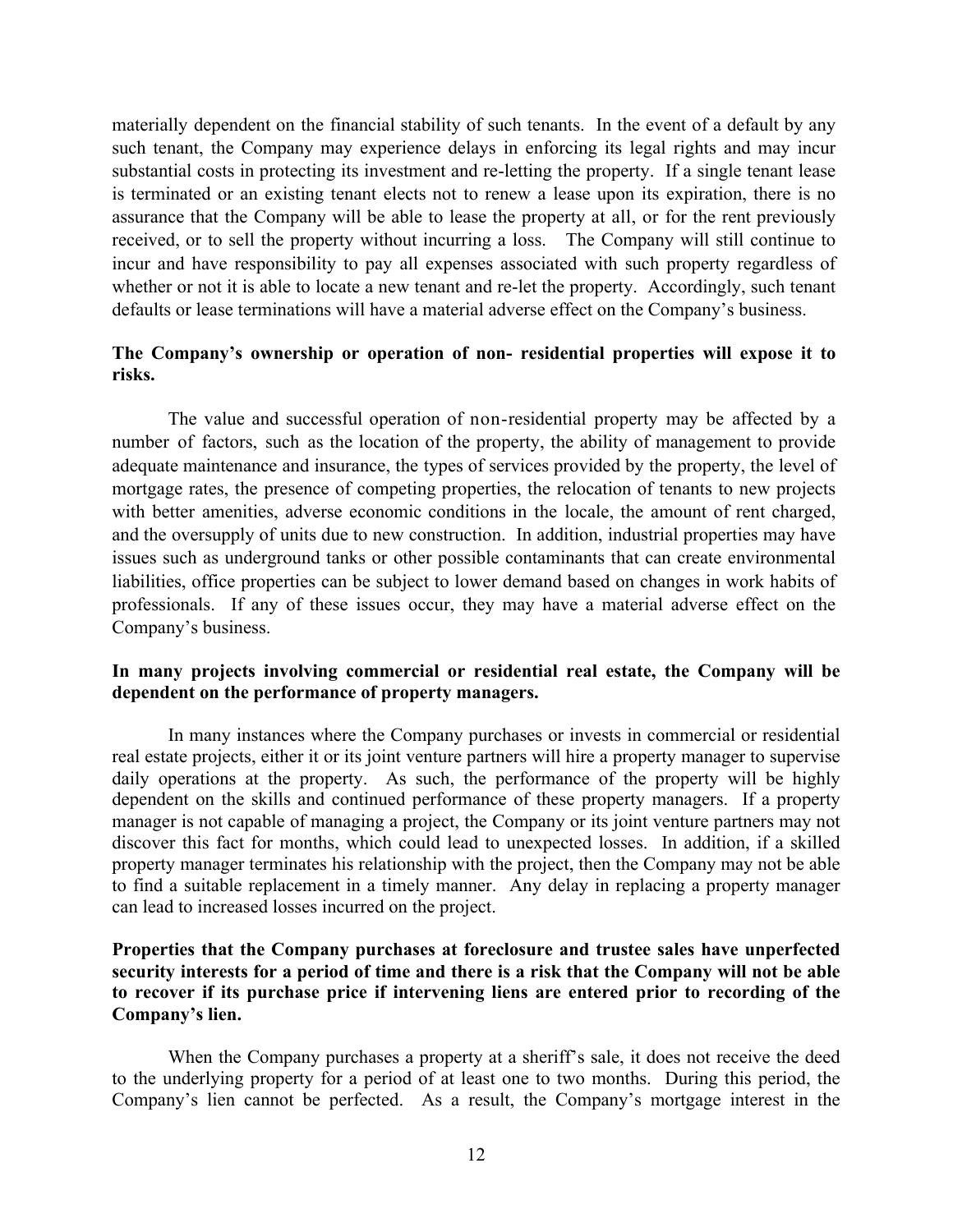underlying property can be compromised during this period which may result in the Company being unable to recover the value of the property if an intervening lien is entered.

**The Company may be unable to recover the value that it pays to purchase properties at forelosure and trustee sales if the underlying property is damaged or destroyed and the insurance policy covering the property is insufficient or the insurance company refuses to pay the claim.**

If a property purchased at sheriff sale by the Company is damaged or destroyed, the insurance policy covering the property may be insufficient to cover the full value of the property. In addition, if the Company does not yet have possession of the deed or it is not yet recorded, then the insurance company may decide to delay or deny the claim. In either of these instances, the Company may not receive sufficient proceeds to reimburse the Company's loss and the property may not provide sufficient value to the Company to allow it to recover the value of the loan.

## **The Manager and Class A Member will have potential conflicts of interest with regards to other businesses which they own and operate.**

The Manager is required to devote only so much of its time to the business of the Company as it, in his sole judgment, determines to be reasonably necessary, and neither it nor any of the officers it appoints are restricted from engaging in other activities, even if they are competitive with the Company. Nic DeAngelo has been appointed as the President of the Company by the Manager and Class A Member. Mr. DeAngelo is or may become a principal in other companies that participate in the real estate investment business and may establish or purchase additional companies that will participate in the note purchasing business or other related aspects of the real estate business. For example, Nicolas DeAngelo owns and operates Saint Investment Group, Inc. and Saint House 1, LLC, businesses with a similar business plan to that of the Company that focus on either acquiring nonperforming residential and commercial real estate notes and/or real estate and intend to form similar businesses in the future. Accordingly, the Company will be subject to various conflicts of interest arising out of these activities. Such conflicts may involve arrangements between the Company and the Manager or the other Class A Members which are established by the Manager and may not be the result of arm's length negotiations.

# **There is a limitation on the personal liability of the Manager and the Class A Members of the Company and these individuals are eligible for receiving indemnification from the Company for expenses or losses that they incur while providing services on behalf of the Company.**

The Operating Agreement provides that the Manager and the Class A Member will not be liable to the Company or the other Members for any act, omission or decision performed or omitted by him, provided such act, omission or decision was in good faith and without intent to defraud the Company and did not constitute a breach of any provision of the Operating Agreement. In addition, the Operating Agreement provides for indemnification by the Company of the Manager and Class A Member against liability resulting from any of such acts or omissions, except for those involving the Manager's or Class A Member's willful misconduct or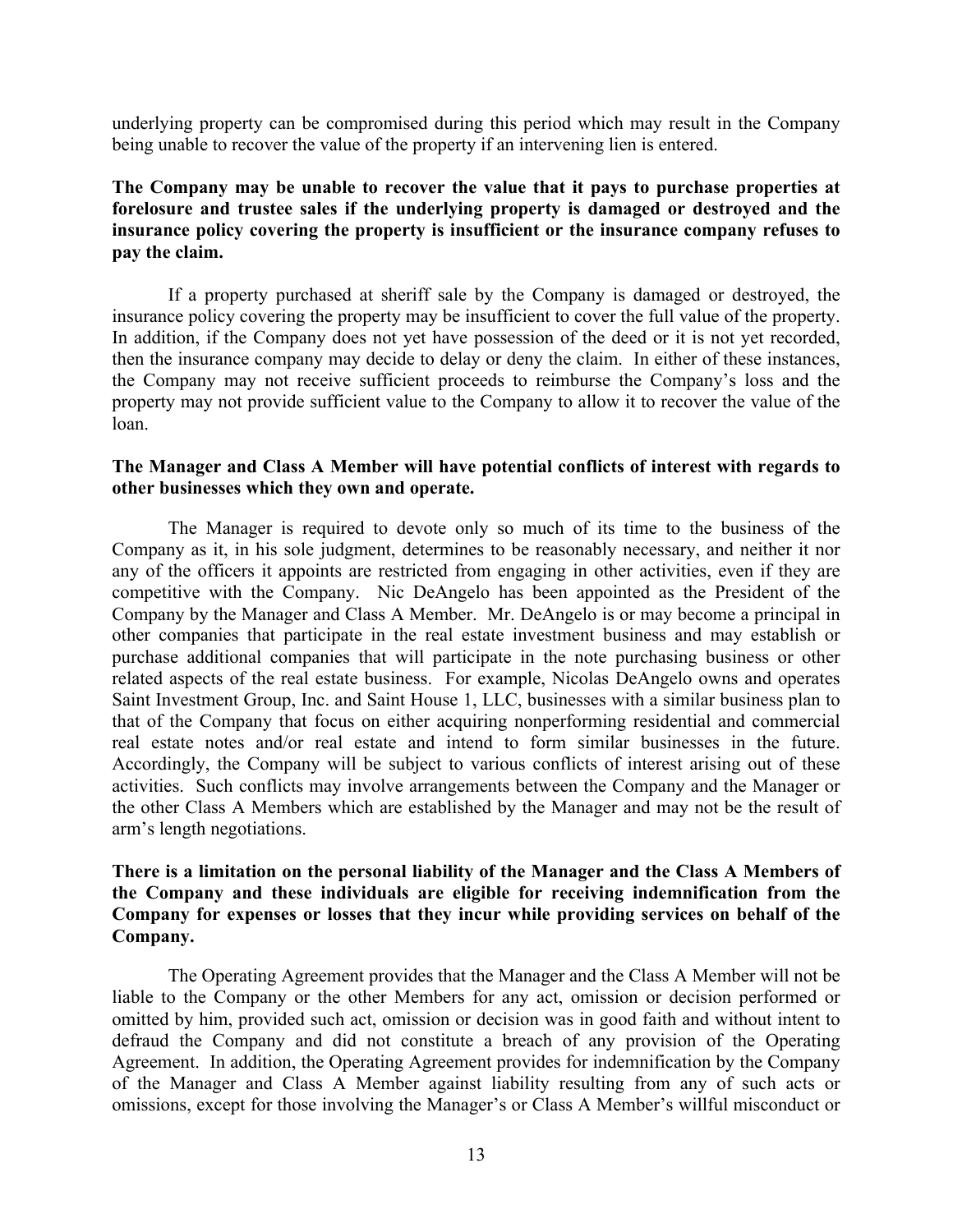recklessness. As a result, purchasers of the Interests may have a more limited right of action against the Manager or Class A Member than they would have absent such provisions.

## **The Company has the right to repurchase the Interests.**

The Company has the right to repurchase a Class B Member's Membership Interests for the capital contribution paid by the Class B Member plus any accrued but unpaid preferred returns in the event any of the following events occurs:

- death of a Class B Member;
- the transfer of any Class B Member's Interests in violation of the Operating Agreement;
- the Membership Interests held by a Class B Member shall be attached, levied upon or executed against in connection with the enforcement of any lien or encumbrance or otherwise be transferred by operation of law (other than the laws of descent, distribution or inheritance);
- bankruptcy of a Class B Member; or
- the issuance of an order of a court of competent jurisdiction ordering the transfer of any Class B Membership Interest to any third party including, but not limited to, a Class B Member's spouse pursuant to a divorce decree or property settlement.

Accordingly, a holder of the Class B Membership Interests can be forced to sell his or her Interests prior to the first anniversary of their purchase of the Interests, which means that they will not be entitled to receive the full amount of Preferred Returns that they would otherwise be entitled to receive.

# **There can be no assurance that the Company will have sufficient funds to make distributions of preferred returns to the Class B Members or to redeem their Interests after the optional redemption dates.**

The operating expenses of the Company may exceed its revenues, thereby resulting in no cash available for distribution by the Company to the Class B Members. At the discretion of the Manager, the Class A Members may receive guaranteed payments equal to an aggregate of approximately \$3,000 per year per \$100,000 raised in this offering for services rendered to the Company. These payments will reduce the amount of cash that is available for distribution to the Class B Members. Furthermore, the Manager has complete discretion to withhold from distribution part or all of any of the Company's net cash from operations which are otherwise available for distribution after the payment of expenses if it determines that such funds are reasonably required for working capital needs or reserves for fixed or contingent liabilities of the Company. Accordingly, there can be no assurance that the operations of the Company will be profitable or that any distributions of the Company's cash flow will be available or made to the Class B Members in payment of their preferred distributions or redemption of their Interests.

# **Changes in regulations can adversely affect the Company's ability to purchase nonperforming residential or commercial real estate notes.**

States and local jurisdictions may implement statutes or regulations that make it more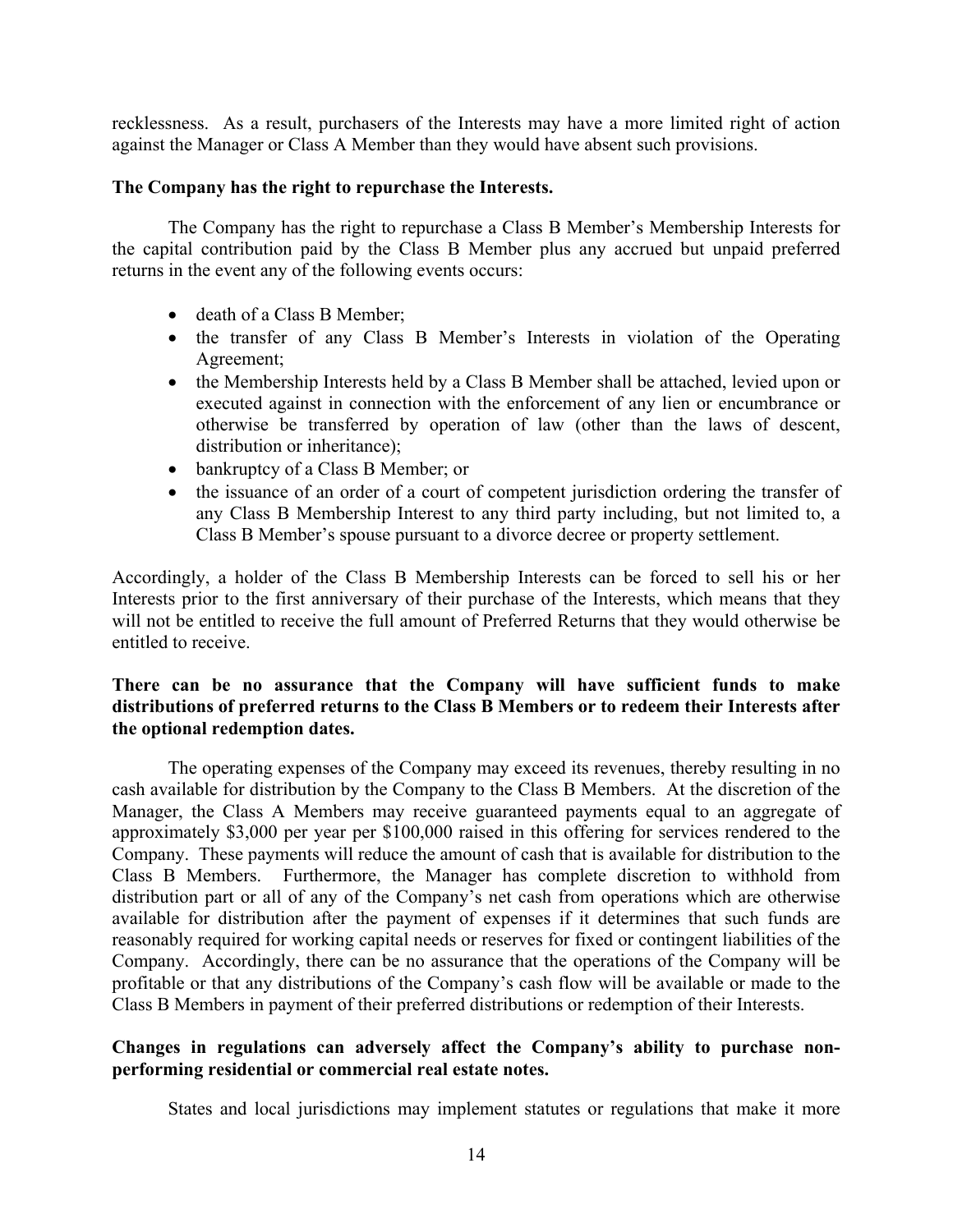difficult or expensive for the Company to purchase residential or commercial real estate mortgage loans, to service residential or commercial real estate mortgage loans, or to foreclose on the underlying real estate properties in these jurisdictions. If these statutes or regulations are implemented, then the Company may not be able to purchase a sufficient amount of residential or commercial real estate mortgage loans at desirable prices to be able to satisfy its obligations to repay capital contributions to the Class B Members.

#### **Investments by benefit plans are subject to additional regulatory risks.**

In considering the acquisition of Interests to be held as a portion of the assets of an "employee benefit plan" within the meaning of Section 3(3) of ERISA ("a Benefit Plan" or "Plan"), a Plan fiduciary, taking into account the facts and circumstances of such trust, should consider, among other things: (a) the effect of the "Plan Asset Regulations" (Labor Regulation Section 2510.3-101) including potential "prohibited transactions" under the Code and ERISA; (b) whether the investment satisfies the "exclusive purpose," "prudence," and "diversification" requirements of Sections  $404(a)(l)(A)(B)$  and (C) of ERISA; (c) whether the investment is a permissible investment under the documents and instruments governing the plan as provided in Section 404 (a)(l)(D) of ERISA; (d) the Plan may not be able to distribute Interests to participants or beneficiaries in pay status because the Manager may withhold its consent; and (e) the fact that no market will exist in which the fiduciary can sell or otherwise dispose of the Units and the Company has a limited history of operations. The prudence of a particular investment must be determined by the responsible fiduciary with respect to each employee benefit plan, taking into account the facts and circumstances of the investment. Any Investor that invests funds belonging to a qualified retirement plan or IRA should carefully review the tax risks provisions of this Memorandum as well as consult with their own tax advisors. The contents hereof are not to be construed as tax, legal, or investment advice.

**PROSPECTIVE BENEFIT PLAN INVESTORS ARE URGED TO CONSULT THEIR ERISA ADVISORS WITH RESPECT TO ERISA AND RELATED TAX MATTERS, AS WELL AS OTHER MATTERS AFFECTING THE BENEFIT PLAN'S INVESTMENT IN THE COMPANY. MOREOVER, MANY OF THE TAX ASPECTS OF THE OFFERING DISCUSSED HEREIN ARE APPLICABLE TO BENEFIT PLAN INVESTORS WHICH SHOULD ALSO BE DISCUSSED WITH QUALIFIED TAX COUNSEL BEFORE INVESTING IN THE FUND.**

#### **There are federal income tax risks to an investment in the Interests.**

The federal income tax consequences of an investment in the Company constitute certain risks. Each potential investor should carefully consider the risks regarding an investment in the Company discussed under "Income Tax Aspects." The tax consequences of an investment in the Interests may be affected by particular circumstances affecting the individual investor, and it is recommended that each investor consult his or her tax adviser before investing in the Company.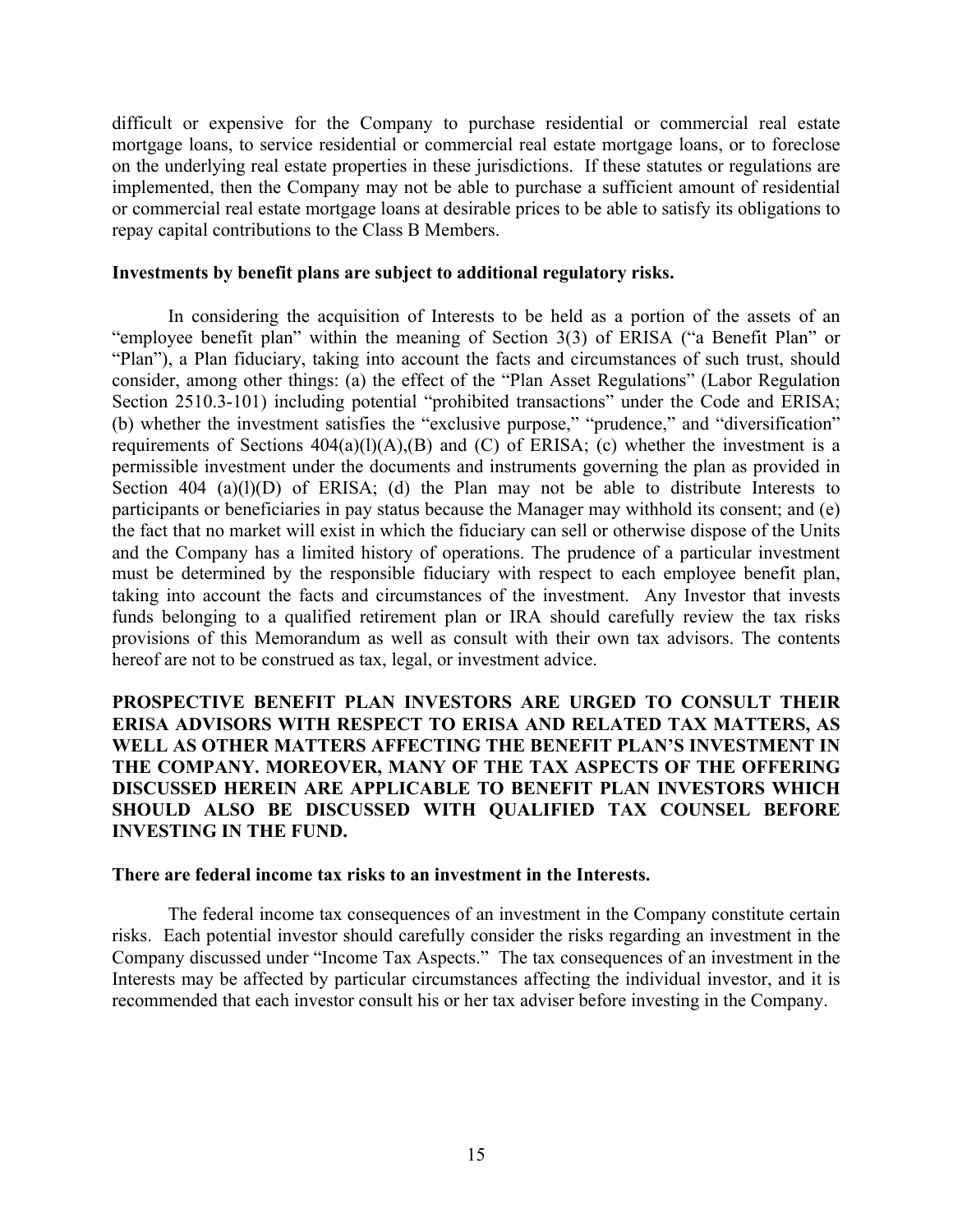#### **THE BUSINESS**

The Company is a Delaware limited liability company organized under the Act to purchase reperforming and non-performing residential and commercial real estate notes at a discount with the goal of liquidating these notes in a manner that realizes greater proceeds from the sale of each note than the purchase price paid for that note, and to purchase and rehab residential and commercial real estate properties for either rental or sale at prices reflecting the increased rehab value.

With regards to non-performing notes, its mission is to provide creative financial solutions to distressed property owners through non-traditional methods. In contrast, the traditional banking industry views mortgage defaults as a liability, therefore selling a nonperforming mortgage at a deep discount as quickly as possible. Recognizing a profitable business opportunity, the Company seeks to help property owners create successful, long-term workouts by resolving the property owner's immediate financial obstacles. The Company is able to achieve this success by purchasing the non-performing notes at a steep discount and sharing the mortgage purchase discount with the property owner and crafting unique workout plans with a clear exit strategy. With regards to re-performing notes, the Company's mission is to provide its investors with a fixed rate of return through the purchase of cash flowing notes and/or by the sale of such notes at a profit. Recognizing a profitable business opportunity, the Company seeks to provide a fixed rate of return to its investors while the Company retains the excess proceeds from the sale of these notes. Although the Company does not target the purchase of performing residential or commercial notes, it anticipates that there will be times that it acquires such notes that are included as part of a larger pool of notes that is being sold as one package. In such instances, the Company will place the performing notes with a third party servicer or continue using the existing third party servicer while it looks for opportunities to sell the performing notes at a profit.

The Company's goal is to achieve long term stability and to provide its Class B Members with a consistent, dependable return on their capital. The Company will search for value-add opportunities where it purchases a non-performing or partially performing asset and then its stability and market value. For mortgage notes, the goal will be to improve their performance by completing a modification or pursuing a foreclosure action. For real properties, the goal will be to renovate the property, locate higher quality tenants and improving the leasing consistency so that the properties have a higher resale value.

Nicolas DeAngelo, the Company's President, has over 11 years of experience both in residential and commercial real estate as well as the distressed residential and commercial real estate note industry. Nicolas' extensive real estate and mortgage note experience includes successfully managing a portfolio valued at over \$100 million.

## **Residential Notes – Niche Market**

The Company purchases and manages non-performing notes that have an upside economic potential with designed exit strategies. In this regard, its focus is to identify and acquire non-performing notes which are undervalued and are tied to residential or commercial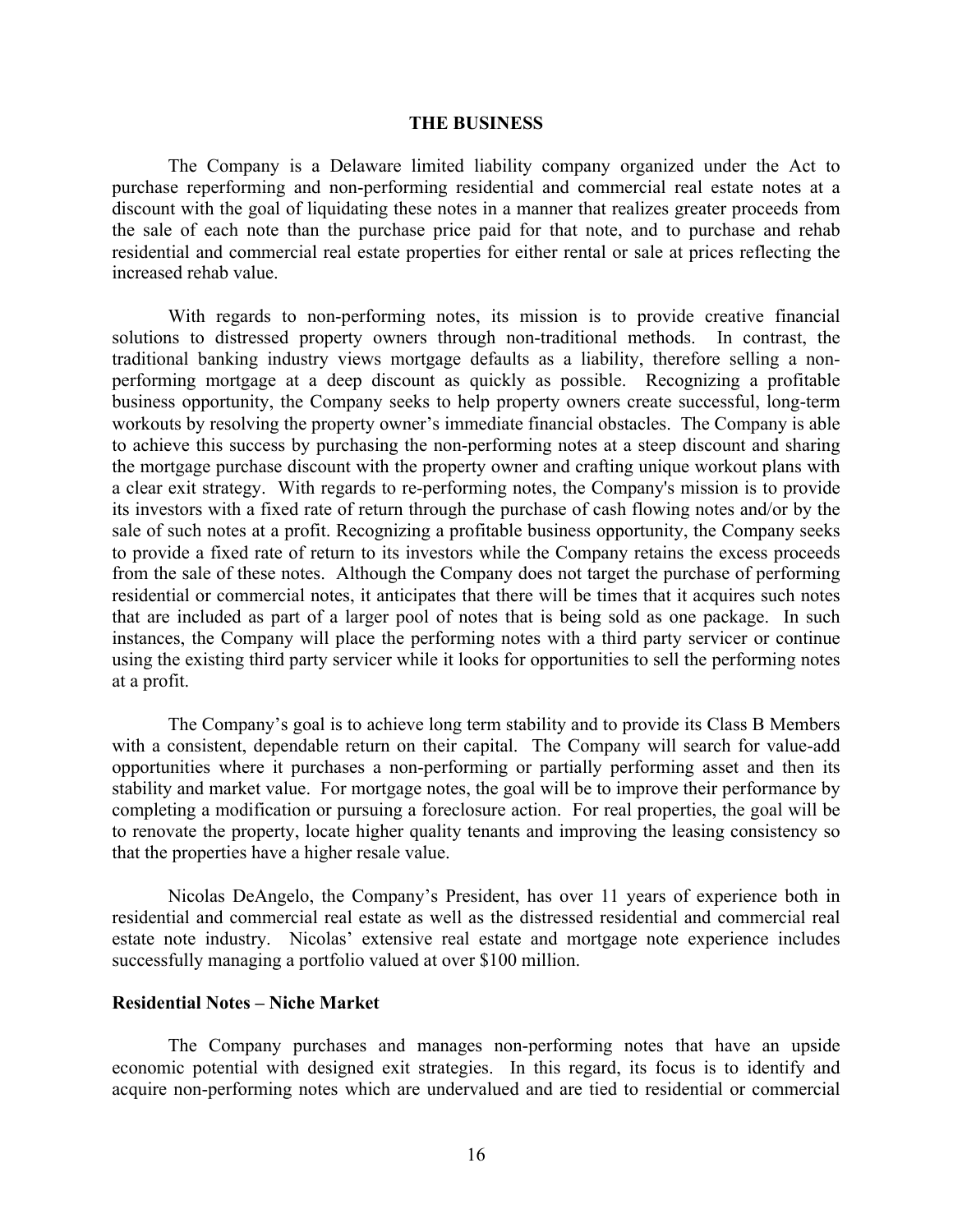property located in profitable local real estate markets. Purchasing first lien position notes, while more expensive, can provide a more stable collateral position and allow the Company to better control any foreclosure process that arises. Purchasing second lien position notes at a lower purchase price after performing the proper due diligence enables the Company to spread the risk of loss over a greater pool of notes and at a lower cost than purchasing first lien position nonperforming notes at a higher purchase price. The Company also purchases and manages reperforming and performing notes that have an upside economic potential with designed exit strategies. In this regard, its primary focus is to identify and acquire performing notes that are undervalued and are secured by residential mortgages for houses located in favorable neighborhoods.

The Company's rationale for focusing on the non-performing note market has five components:

- price point entry,
- risk-reward analysis,
- ability to service,
- recession resilience; and
- competition.

Purchasing a first lien with a note value of \$200,000 and a fair market value of \$225,000 typically would require the Company to spend \$100,000 to \$150,000 in capital. Pricing of a note varies based upon factors including, but not limited to, loan-to-value ratio, length of time the note has been in default, pre-foreclosure vs. in foreclosure status, condition of the underlying property and neighborhood value. Using an average purchase price of \$6,000 per second lien note, the Company could instead buy 20 second lien notes for the same capital investment. By purchasing up to 20 notes, the Company is able to absorb a lesser return, a break-even or even a loss on a few notes. Thus, the Company's risk of loss is more diversified while the potential reward is increased due to the higher number of notes purchased. Unlike first lien notes, servicing second lien notes requires less care as there is no requirement to maintain tax and insurance escrow accounts. Regardless of economic conditions, there were, are, and always will be residential and commercial mortgages in default. Today's supply of defaulted mortgages remains relatively stable due to an environment of continued restrictive credit, a continued slow recovery from a worldwide economic recession, rising food and energy prices, and current market home prices. As the supply of defaulted mortgages decreases, pricing will rise and come into balance with rising home values. Finally, there is a vacuum in private mortgage investment companies that perform the workouts and subsequent servicing of the mortgages. By simply searching the internet for "note companies" you will be hard pressed to find a self-contained buyer-workout-servicing company. Instead you will find brokers. This is where we anticipate that the market will recognize and rewards the value of the Company's services.

While the Company's ability to research a note is its strength, loss-mitigation is its priority. Before the Company purchases a note, it analyzes the proposed purchase using multiple data points. The Company's review includes, but is not limited to, confirming the fair market value of the note through on-line valuation modules (such as Zillow or Eppraisal), a local realtor, checking location, analyzing credit, checking on the first lien status, checking on bankruptcy status and analyzing exit strategies. The Company's purchased software has been customized to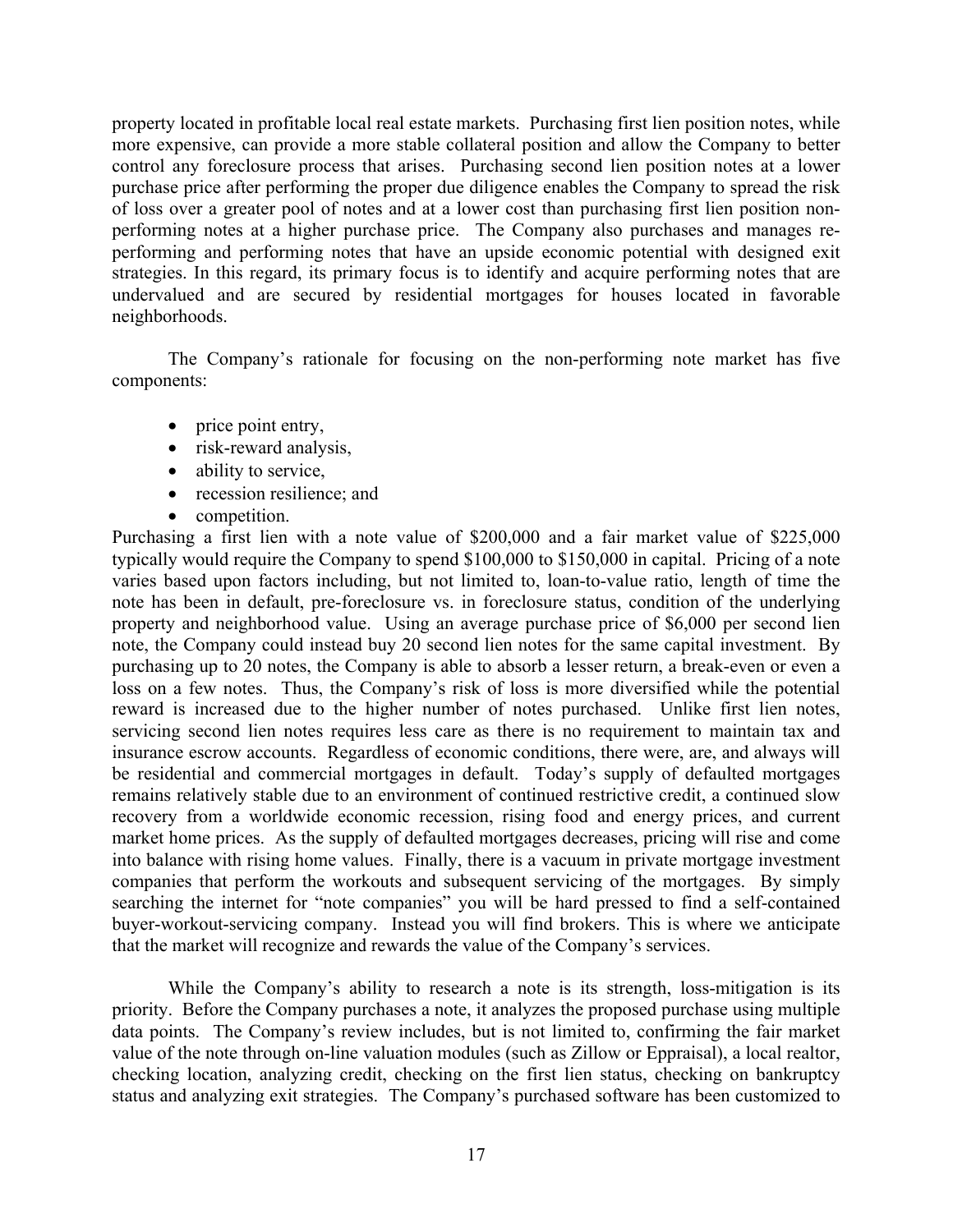manage the four stages of the note business discussed below. The program is designed to be simple, yet comprehensive as the Company's business grows and adds agents. Pre-set auto notifications reduce the probability of missing a critical event in the life of a note investment. The Company has designed a property owner notification event calendar, with the appropriate Word document templates, to contact the property owner over a designated period. Each event is captured in the database should the need arise to examine the history of a file.

#### Four Stages of Processing Notes

## *Non-Performing Notes*

Once the Company purchases a non-performing note, it conducts four stages of operations prior to liquidating the note. These four stages are as follows:

#### **Administration**

This stage involves sending the proper legal notices to the owner of the property underlying the note, reviewing collateral files and an accounting of the note, providing the property owner with a letter outlining his or her options, preparing billing statements, reviewing a completed property owner questionnaire and homeowner financial statements and recording the note assignment in the proper jurisdictions. In the event that these steps all end with negative results, then the Company may choose to initiate a foreclosure of the underlying property.

#### Risk Management

Subsequent to completion of the Administration Stage, the Company begins to assess the risks associated with holding the note. This process involves review of the status of senior liens on the underlying property, the tax and insurance status of the underlying property and a search for any special liens or other title issues that could impact the Company's collateral position.

## Borrower Management

Subsequent to assessing the risks associated with the note, the Company follows up with the homeowner to assess his or her intentions and determine the best course of action. The Company assesses the status of the homeowner, which can range from cooperating to hostile, from unlocatable to deceased. The Company also assesses the individual's financial status to determine proximity to bankruptcy. If they are not a pending bankruptcy and they are willing to cooperate, then the Company assesses the homeowner's intentions and designs a mutually beneficial plan to work with the property owner.

## Implementing Exit Strategies

In today's environment, the Company estimates that it takes approximately nine to twelve months to exit a non-performing note investment. The Company derives its revenue from a number of exit strategies. The typical strategies are to create a workout with the property owner, thus transforming a non-performing note into a performing note. Then, depending on the cash-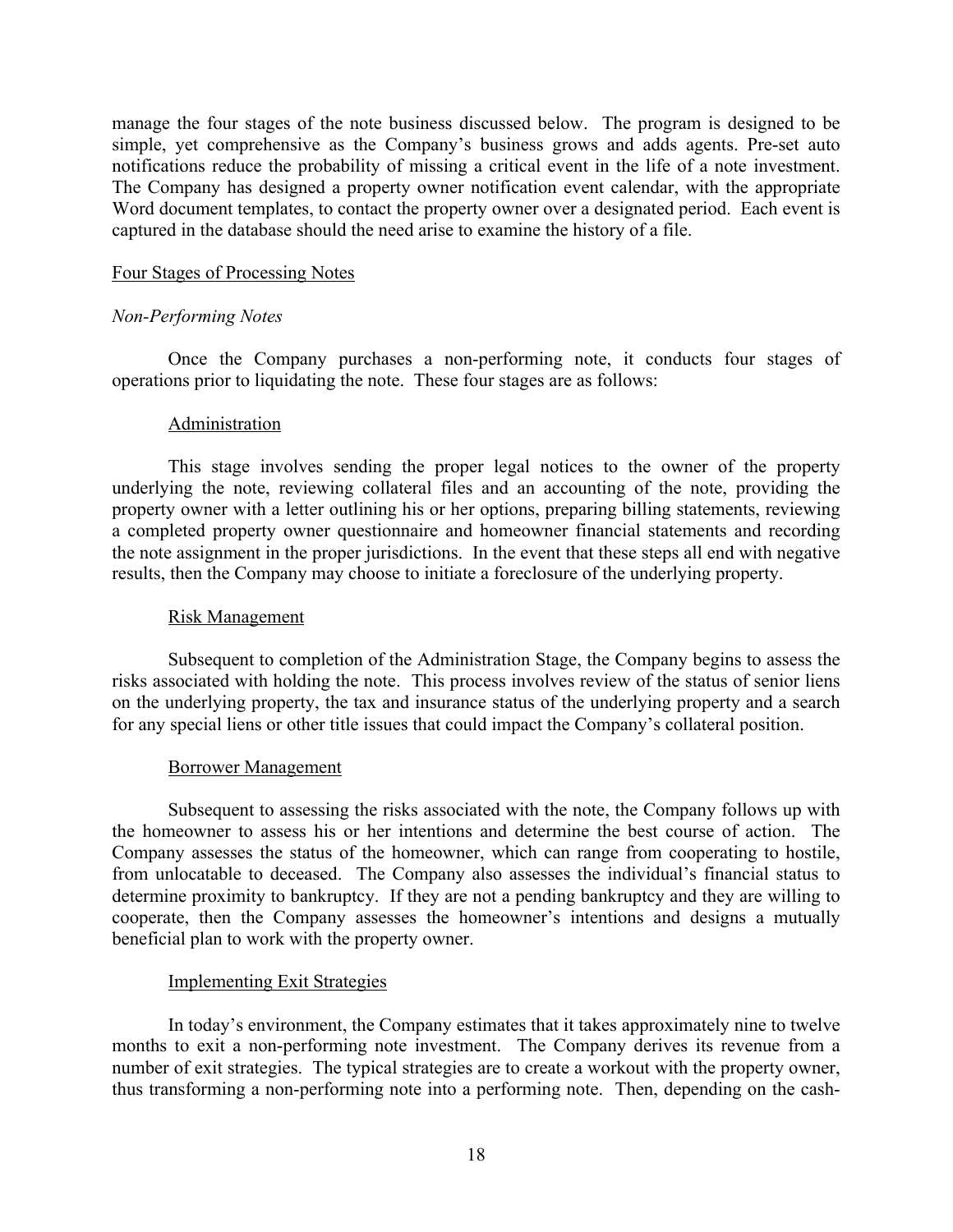flow and/or market value of the note at that time, the Company decides to continue to hold and service the note or to sell the note to a third party. Workouts come in an almost unlimited number of forms. They may entail partial payments then full payments over time, full payments with arrears paid upon exit, discounted or short-term payment of arrears today plus monthly payments, and numerous combinations thereof. Property owner circumstances drive the workout while the Company's analysis and ability to create a targeted return on investment validate the plan. Another popular exit strategy is to refinance the note. The Company offers seller assistance in situations where the property owner is cooperative due to a shared equity plan and permits the homeowner to stay rent-free until the note is sold. A deed-in-lieu may be executed as loan values exceed property values. The Company derives its revenue by purchasing the note at a discount, negotiating the deed-in-lieu, then selling the note at market value. As a last resort, the Company will initiate a foreclosure primarily due to the property being vacant or occupied by an un-cooperative property owner. It is always the Company's goal to explore creative ways to resolve the situation in the most constructive way possible.

## *Re-Performing Notes*

When the Company purchases re-performing notes, it conducts four stages of operations prior to liquidating the note. These four stages are as follows:

## Administration

This stage involves sending or transferring our application for servicing the loan to an independent loan servicing company. Once our application is submitted and approved, we send the required legal notices to the property owner of the property underlying the note. We also review collateral files and an accounting of the note, and record the note assignment, the instrument transferring title to the note from the selling company to the Company, in all of the proper jurisdictions.

## Risk Management

Subsequent to completion of the Administration Stage, the Company begins to assess the risks associated with holding the note. This process involves review of the status of senior liens on the underlying property in the case of second liens, as well as the tax and insurance status of the underlying property and a search for any special liens or other title issues that could impact the Company's collateral position with regards to the note.

## Borrower Management

The majority of the Borrower Management is handled by the loan servicing company, for example FCI, LLC, unless the loan returns to non-performing status. In the event a note returns to non-performing status, then the Company follows up with the borrower to assess the property owner's intentions and determine the best course of action. The Company assesses the status of the property owner, which can range from cooperating to hostile, from unlocatable to deceased. The Company also assesses the individual's financial status to determine proximity to bankruptcy. If the borrower is not a pending bankruptcy and is willing to cooperate, then the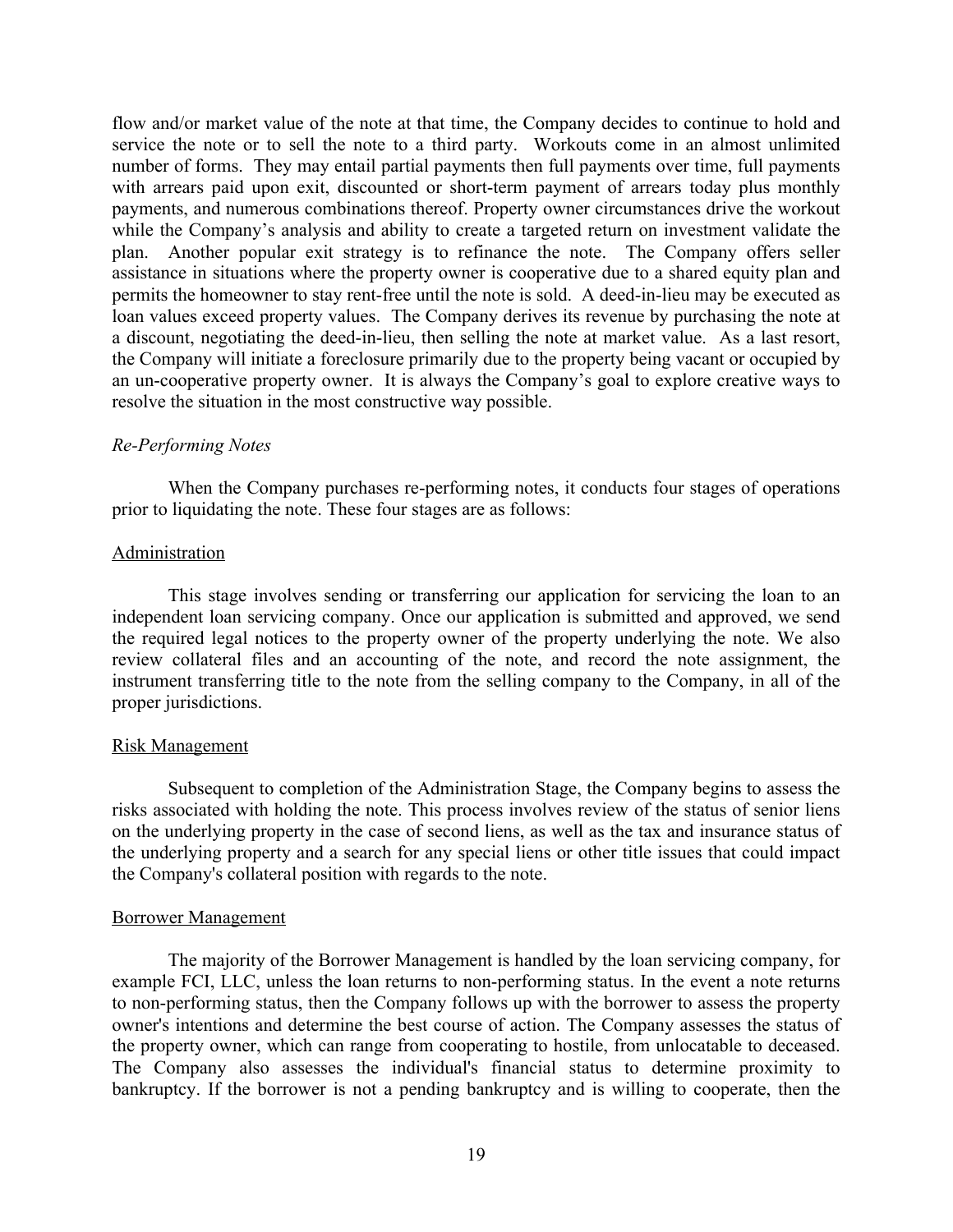Company assesses the property owner's intentions and designs a mutually beneficial plan to work with the property owner. If the borrower is in bankruptcy, then the Company either coordinates with the bankruptcy trustee to ensure payment or proceeds with legal action to remove borrower from bankruptcy to ensure payment. If the note was purchased from a company that provides a warranty of performance, then the Company will work with such company to perform these tasks with the Borrower.

## Implementing Exit Strategies

The Company derives its revenue from a number of exit strategies. Its primary exit strategy is to hold the note and collect payments until the note is re-sold or cashed out by the borrower. Depending on the cash-flow and/or market value of the note at that time, the Company decides to continue to hold and service the note or to sell the note to a third party or the Company's Class B Members. Revenue may entail partial payments then full payments over time, full payments with arrears paid upon exit, discounted or short-term payment of arrears today plus monthly payments, and numerous combinations thereof. Another exit strategy is to refinance the note. The Company may offer seller assistance in situations where the homeowner is cooperative due to a shared equity plan and permits the homeowner to stay rent-free until the note is sold. The Company derives its revenue by purchasing the note at a discount, then selling the note at market value, which should be a premium to the original purchase price.

## Note Acquisition Strategy

The Company will use the net proceeds from this Offering to approach the loan originators, servicers and wholesale note sellers in its network regarding the purchase of nonperforming and re-performing notes. The Company is continuously networking throughout the lending community to develop and extend its relationships with wholesalers, loan service companies, originators, and other sources of notes. Once a note source aggregates some notes, the Company reviews these notes and conducts its due diligence review on the underlying properties. Upon completion of this due diligence review, the Company identifies the notes that it wishes to purchase and completes these purchases. Upon receiving title to the notes, the Company completes the appropriate documents to record the assignments of mortgage in each jurisdiction in order to perfect its security interest in the properties.

## **Residential and Commercial Real Estate**

In addition to residential and commercial mortgage notes, the Company intends to purchase 1 to 4 family and mixed use residential real estate as well as commercial real estate including industrial, office, retail, medical office and multifamily opportunities as they arise.

## **Key Investment Benefits**

- Direct exposure to United States residential property at attractive yields;
- Experienced management team; and
- Increased investment liquidity and flexibility.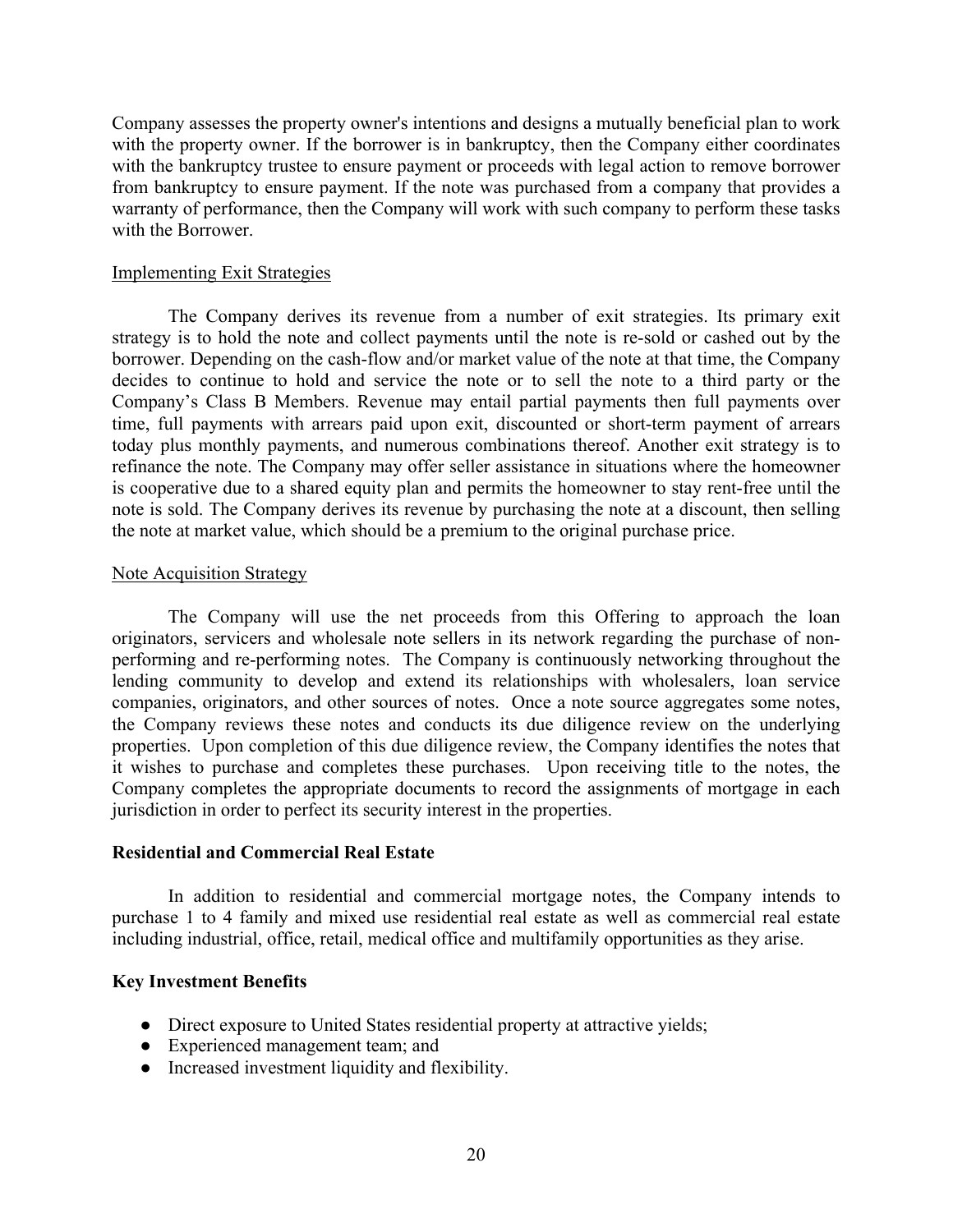# **Real Estate Acquisition Methodology/Approach Highlights:**

- Leverage Extensive Personal Networks to Identify Hidden Equity in Real Estate Properties;
- Purchase Assets Below Market Value:
- Quickly and Accurately Value Real Estate Asset Targets to Facilitate Optimal Purchase Offers That Maximize Profits;
- Leverage 'The Law of Large Numbers' Statistical Principle to Increase Number of Accepted Real Estate Purchase Offers;
- Leverage Direct Marketing Techniques to Accurately Locate Distressed Assets (Short Sales, REOs etc.); and
- Sell Some Property Assets for Immediate Profit, Retain Some Real Estate with Attractive Ongoing Rental Yields.

The Company intends to purchase real estate property at below market prices with substantial 'built-in' equity at purchase. The Company may immediately sell acquired property for profit or retain purchased property to take advantage of additional rental income streams and value appreciation. The Company may renovate acquired property to sell for higher profit or retain renovated property in its real estate portfolio at higher rental yields.

The Company will target many sources to identify and locate property for acquisition, especially from motivated sellers that include but are not limited to:

- Tired landlords
- Pre-foreclosures (defaulted mortgages)
- Pre-foreclosures (property tax liens)
- Foreclosure and trust sales
- Short Sales
- Bank-owned property aka REOs (Real Estate Owned)
- Divorcees
- Empty nesters
- Abandoned property

The Company will also target real estate professionals and other companies and organizations that are directly and indirectly involved in real estate to identify and locate property including but not limited to:

- Realtors:
- Title Companies;
- Real Estate Attorneys;
- General Contractors;
- Property Managers;
- Real Estate Investors:
- Mortgage Brokers;
- Professional Real Estate Groups and Networks;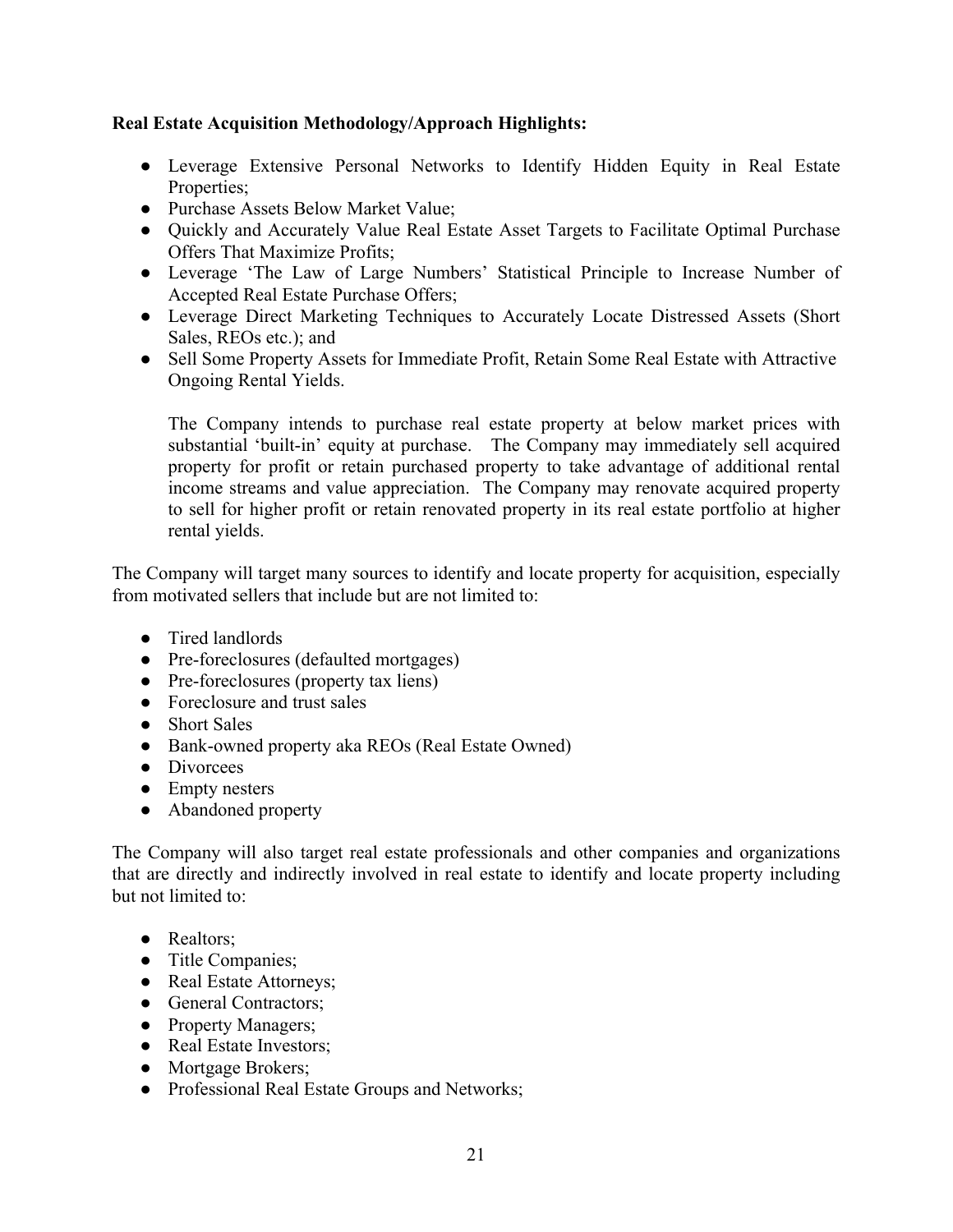- Pension Funds;
- Mortgage Note Sellers; and
- Lenders/Banking Institutions.

The Company will focus initially on acquiring property in the western and southern United States for several reasons:

- The President has over 11 years of real estate experience operating in these states; and
- The President has a long-standing, established network of real estate professionals in the western and southern United States to help drive property leads to the Company for evaluation and purchase.

# **Six Phases of Property Purchasing Process**

- 1. Identify Property
- 2. Evaluate/Value Property
- 3. Purchase Property
- 4. Sell/Renovate/Prepare Property
- 5. Tenant Selection
- 6. Property Management
- 1. **Identify Property:** In this process phase, the Company will focus on attracting as many potential real estate prospects that meet ideal investment criteria as possible while eliminating undesirable property locations and property.
- 2. **Evaluate/Value Property:** In this process phase, the Company will perform due diligence on targeted property, which includes estimating current and after-repaired market values, evaluating property layout suitability for renting, estimating repairs as well as determining current and estimated property capitalization rates.
- 3. **Purchase Property:** In this process phase, the Company will formulate purchase offers to maximize profits, prepare, send and follow up on purchase offers and counteroffers, conduct property inspections, potentially abandon purchases due to property defects, begin planning renovations with general contractors, order appropriate property insurance, order title searches and surveys, determine appropriate exit strategy and conclude property purchases.
- 4. **Sell/Renovate/Prepare Property:** In this process phase, the Company will execute the appropriate exit strategy determined prior to property purchase (i.e. resell, rent, renovateto-sell, renovate-to-rent etc.) and immediately begin marketing the property to renters or buyers if renting or selling is the exit strategy. The sell, rent, renovate-to-sell, renovateto-rent decision will be made to maximize Company profit. Property renovation will be done using local market-tested contracts with general contractors that limit upfront payments to contractors, specify payment schedules based on satisfactorily completed renovation milestones and include penalties to contractors for non-weather-related delays.
- 5. **Tenant Selection (where applicable):** In this process phase, the Company will implement a thorough, market-tested tenant-screening process to identify quality, paying tenants, eliminate unsatisfactory tenant prospects, minimize vacancy income loss and maximize net rental returns.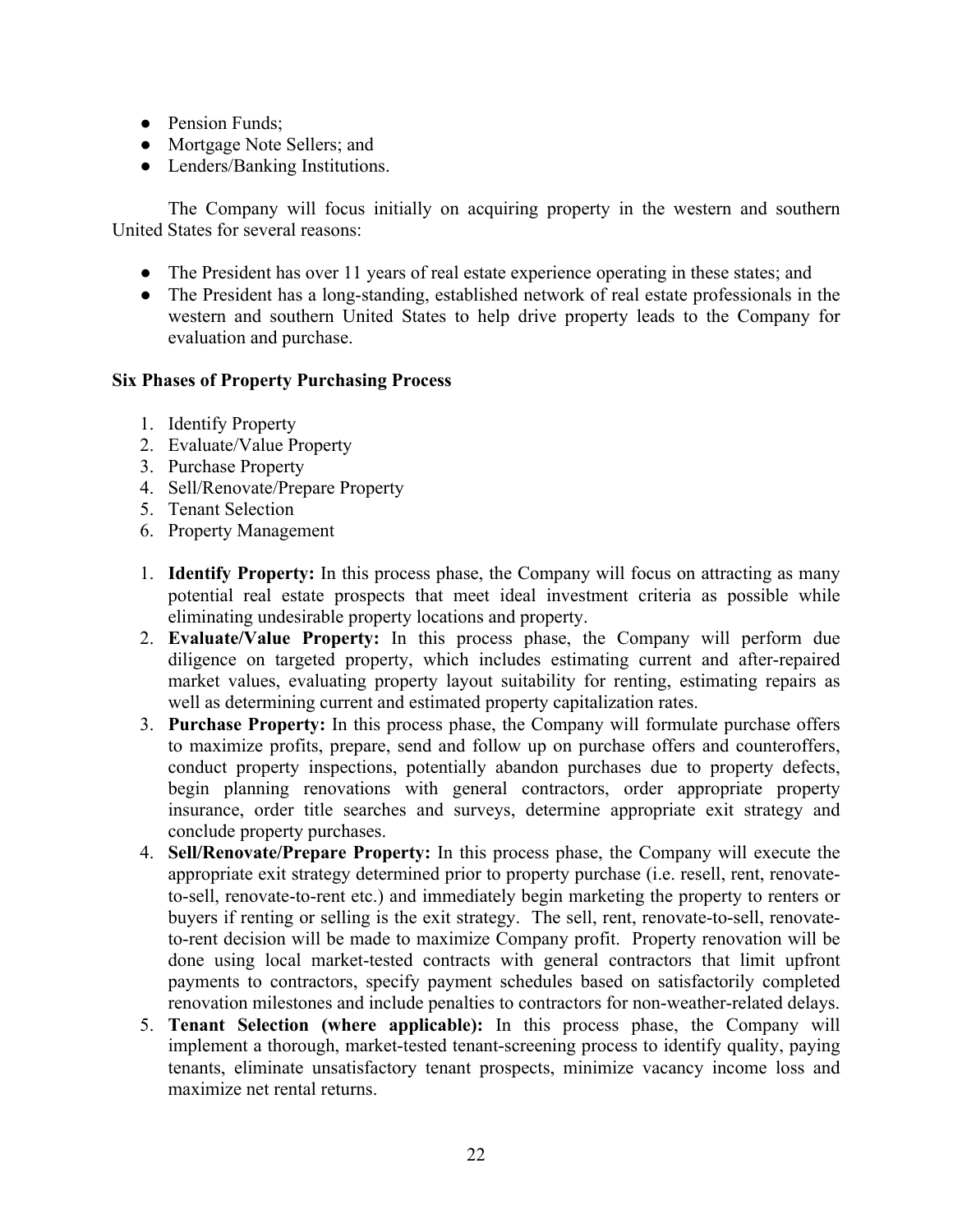6. **Property Management (where applicable):** In this process phase, the Company will implement thorough, market-tested property management processes and standards to maximize net rental returns.

# **Real Estate Acquisition and Exit Strategy**

The Company will use direct marketing, extensive personal networks as well as various other sources to identify property primarily in the western and southern United States to purchase substantially below market value. The Company will target motivated sellers including tired landlords, pre-foreclosures (defaulted mortgages), pre-foreclosures (property tax liens), short sales, foreclosure and trust sales, bank-owned property aka REOs (Real Estate Owned), divorcees, empty-nesters, abandoned property etc. to maximize profitability of property purchases.

The Company will quickly and accurately evaluate and value property prospects to make purchase and follow-up offers. The President will leverage "The Law of Large Numbers" statistical principle to maximize the likelihood of accepted purchase offers. Prior to purchase, the Company will make exit strategy decisions on each property, which will be one of the following:

1) Sell 2) Rent 3) Renovate-To-Sell 4) Renovate-To-Rent based on practical feasibility and profit potential.

## **Risk Management**

The Company will mitigate property risks by typically avoiding negative property/features like

- Flood Zones
- Title Problems
- Structural Defects

The Company will also mitigate risks by employing the following real estate best practices:

- Sufficient and appropriate insurance coverage (including vacant house insurance where appropriate)
- Thorough Tenant Screening
- Robust Leasing Standards and Procedures
- Aggressive Rent Collection

**Management Software:** The Company will use state-of-the-art CRM software like ActiveCampaign and Hubspot, management software such as Asana and property management software selected by the retained third party property management company.

The Company may also purchase real estate assets from any of its affiliates if it believes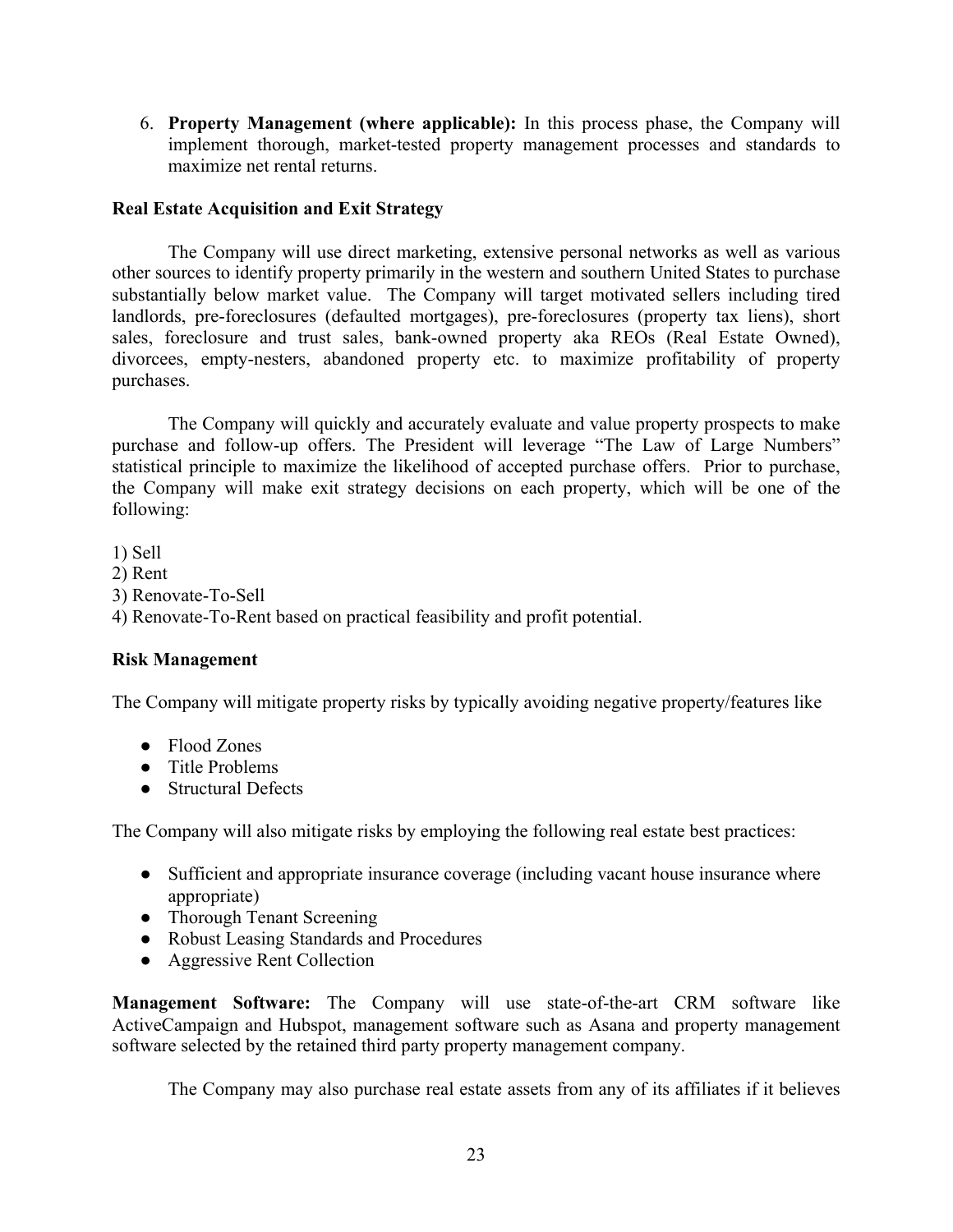that the asset presents an opportunity for the Company to achieve continued increase in the value of such assets.

The Company presently has six employees. For the foreseeable future, the Company anticipates that its Manager and officers, along with a small number of employees, will perform all work in connection with the implementation of the Company's business plan. However, as the business grows, the Company reserves the right to hire additional employees as the Manager deems appropriate.

#### **PROPERTIES**

The Company presently occupies approximately 1,500 square feet of office space located in Irvine, California. The annual lease expense for this office space is approximately \$35,000. The Company anticipates that this office space will be sufficient to satisfy its needs for the foreseeable future.

#### **LITIGATION**

The Company is not presently involved in any legal proceedings. From time to time, the Company may become involved in various lawsuits and legal proceedings that arise in the ordinary course of business. For example, the Company's business plan may require it to commence foreclosure proceedings against homeowners whose loans the Company purchases. Many of these proceedings will settle and result in a modification of the underlying loan. However, litigation is subject to inherent uncertainties and an adverse result in these or other matters may arise from time to time that may harm the Company's business. The Company is currently not aware of any such legal proceedings or claims that it believes will have, individually or in the aggregate, a material adverse effect on its business, financial condition or operating results.

#### **USE OF PROCEEDS**

The Company intends to use all of the net proceeds of the Offering over the next twelve months for the following purposes: (1) to fund all expenses related to the completion of this Offering, including without limitation due diligence, legal fees and expenses, audit fees and expenses and other costs and expenses; and (2) to fund operating expenses of the Company such as the purchase of errors and omissions insurance, office rent, utilities, purchase and leasing of office equipment, office supplies and guaranteed payments to the officers, and (3) the purchase of residential real estate mortgage notes, tax liens and real property. Management's estimate of these use of proceeds, assuming completion of \$25,000,000, \$50,000,000 and the entire Offering, is as follows: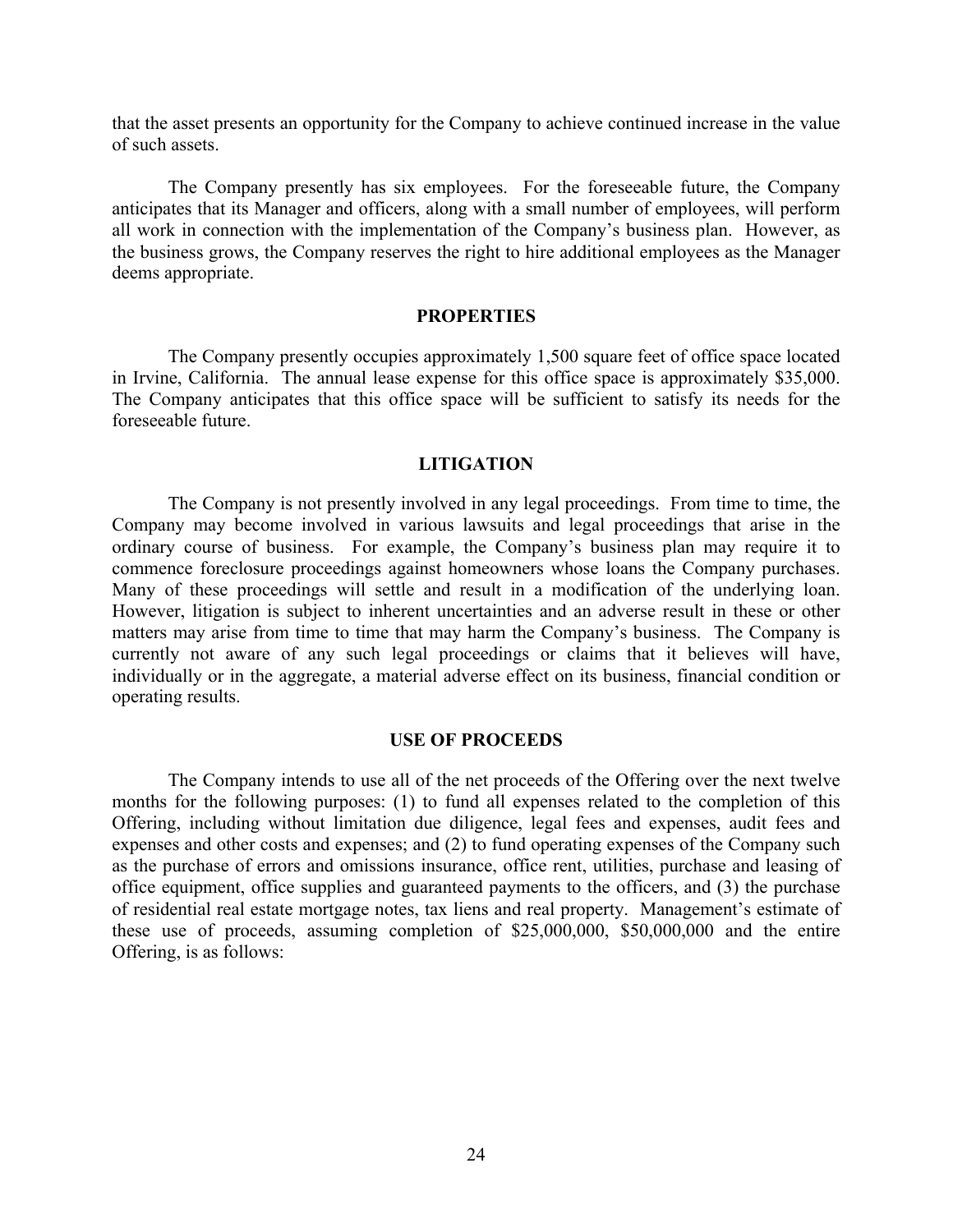|                                                                         |    | <b>Amount Raised</b> |    |              |               |  |
|-------------------------------------------------------------------------|----|----------------------|----|--------------|---------------|--|
|                                                                         | \$ | 25,000,000           | S. | 50,000,000   | 100,000,000   |  |
|                                                                         | S. | 10,000               | S  | 10,000       | 10.000        |  |
|                                                                         |    | 2,000,000            |    | \$4,000,000  | 8,000,000     |  |
| Purchase, rental or leasing and installation of machinery and equipment | S. | 25,000               | S  | 25,000       | 25,000        |  |
|                                                                         |    | 750,000              |    | \$1,500,000  | 3,000,000     |  |
|                                                                         |    | 13,765,000           |    | \$25,000,000 | 50,000,000    |  |
|                                                                         |    | 6,500,000            |    | \$15,580,000 | 31,230,000    |  |
|                                                                         | S. | 35,000               | S  | 35,000       | 35,000        |  |
| General Administrative: Utilities, Insurance, Office Supplies, Dues     | \$ | 50,000               | S  | 100,000      | 200,000       |  |
|                                                                         | S. | 1,500,000            |    | \$3,000,000  | 6,000,000     |  |
|                                                                         |    | 165,000              |    | 350,000      | 700,000       |  |
|                                                                         | S. | 200,000              | S  | 400,000      | 800,000       |  |
|                                                                         |    | \$25,000,000         |    | \$50,000,000 | \$100,000,000 |  |

## **MANAGEMENT**

#### **The Manager**

The Manager has the sole right to manage the business of the Company and to make any decisions with respect thereto. No Member shall take part in, or interfere in any manner with the management, conduct or control of the business and affairs of the Company and shall not have any right or authority to act for or bind the Company. The Manager shall be elected solely by the Class A Members voting alone as a class. Accordingly, the Class B Members shall have no right to elect the Manager or vote for his removal and shall have no right to manage the Company. The number of Managers shall be one, or such other number as may be determined from time to time by the Class A Members. The Class A Members may remove any Manager at any time with or without cause. Saint House 1, LLC is currently the Manager.

#### **Officers**

The Manager shall have the power to appoint officers to assist him in managing the daily operations of the Company. These officers shall serve at the direction of the Manager and can be removed with or without cause. The current officers and their relevant business experience is as follows:

#### Nicolas DeAngelo – President

Mr. DeAngelo serves as President of the Company. His chief responsibilities are management of investor relations, human resources and payroll, and marketing and fundraising. He is responsible for overseeing the operations of the Company and key components of the note business including managing the complex cash flow and budgeting for note pool purchases. Mr. DeAngelo is the primary architect in overseeing the due diligence on pre-purchase and sale of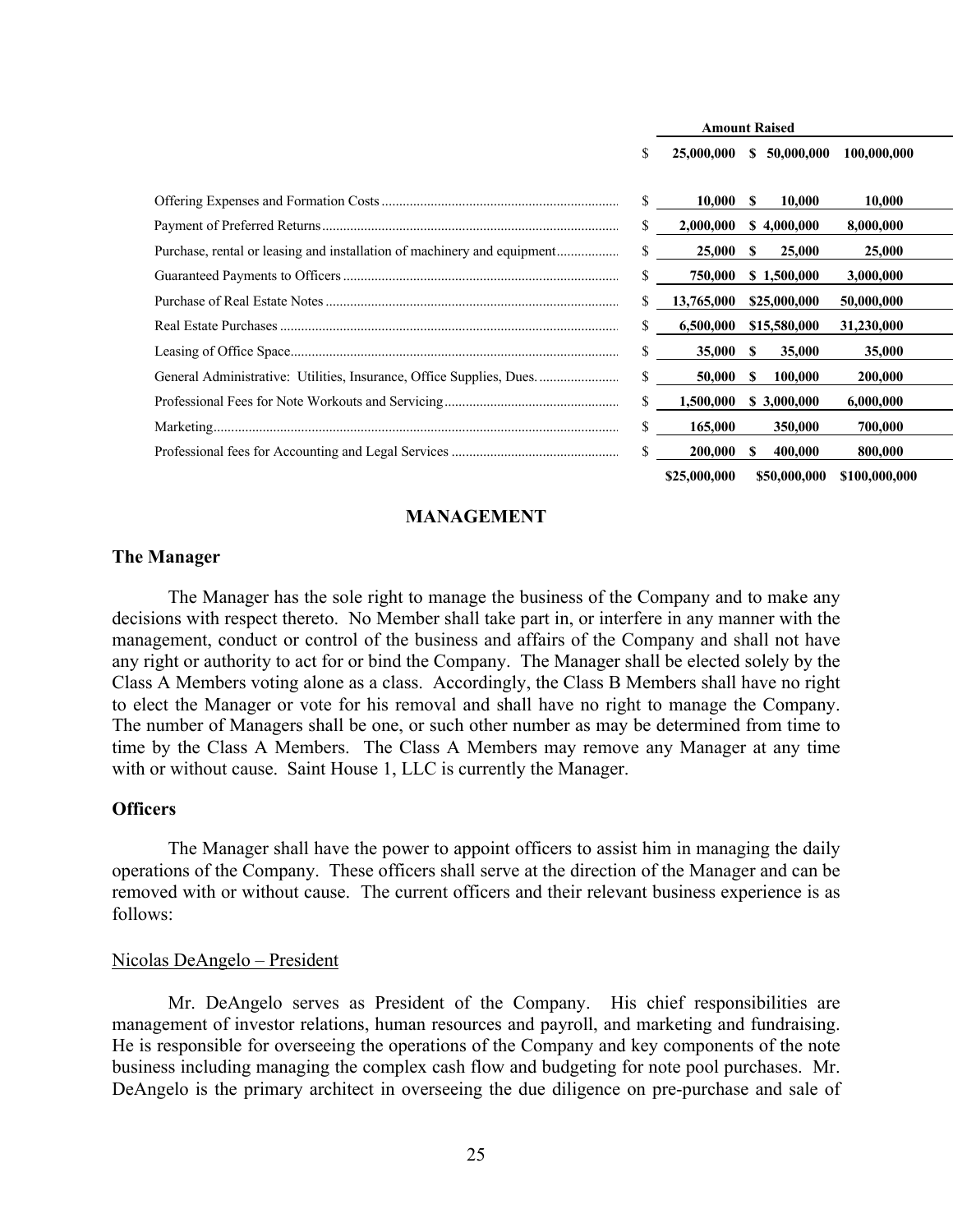real estate and note pools and provides the analysis and recommendations for which pools of notes or properties the Company will purchase and at what price point. Mr. DeAngelo also oversees the Company's tax, accounting and sales functions. Mr. DeAngelo's expertise is derived from over 11 years of residential and commercial real estate experience, spanning multiple syndications, joint ventures and managing funds that had an aggregate of in excess of \$100 million in assets under management. Mr. DeAngelo graduated from Loyola Marymount University with a double major in Finance and English.

#### Third Party Administration

The Manager anticipates that it will engage a back-office administration and accounting services provider to small balance real estate sponsors, managers and syndicators around the United States in the area of discretionary pooled investment funds and deal syndications and/or a third party investor management "deal room" software offering similar features and aiding in the management of investor data and reporting. The additional vendor's staff of accountants, transaction managers, and support personnel focus strictly on the administration of real estate asset-based strategies and transactions for SBRE entrepreneurs. Prior to its engagement, the Manager will ensure that this vendor has the relevant infrastructure, resources and experience that will enable it to assist the Manager in the administration of the Company.

#### Guaranteed Payments

The Class A Member of the Company may be paid Guaranteed Payments in exchange for services rendered to the Company. The aggregate amount of these payments to all officers will be no more than \$3,000 per year per \$100,000 raised in this or any subsequent Offerings. The payments shall be made at the discretion of the Manager out of available cash flow of the Company. The Manager shall have the ability to amend or eliminate the amount of these payments at any time in his sole discretion and shall set the amount paid to each officer in a given year at his sole discretion. In setting these payment amounts, the Manager will consider the amount of time spent in the business purchasing and servicing residential real estate and notes and conducting fundraising efforts, among other factors. These payments will be expenses of the Company and will reduce the amount of cash available for distribution to the Class B Members in payment of their preferred return or redemption of their Class B Interests.

## **RELATED PARTY TRANSACTIONS**

The Company may purchase mortgage notes or real properties from Nicolas DeAngelo, the President of the Company, or entities affiliated with Mr. DeAngelo. In certain circumstances, Mr. DeAngelo or his affiliates will purchase these assets to take advantage of an opportunity and then sell or otherwise assign or transfer the asset to the Company. From time to time, the Company may also sell notes or real properties to Mr. DeAngelo or his affiliates. The Company will conduct any such transactions at fair market value on arms' length terms and conditions, including obtaining a third party valuation of the assets in question.In addition, Saint Investment Group, Inc. and Saint House 1, LLC, each an affiliate of Mr. DeAngelo, will perform asset management services for assets in the Company's portfolios. The fees for these services will be market rate and will be paid by the landlords of these properties.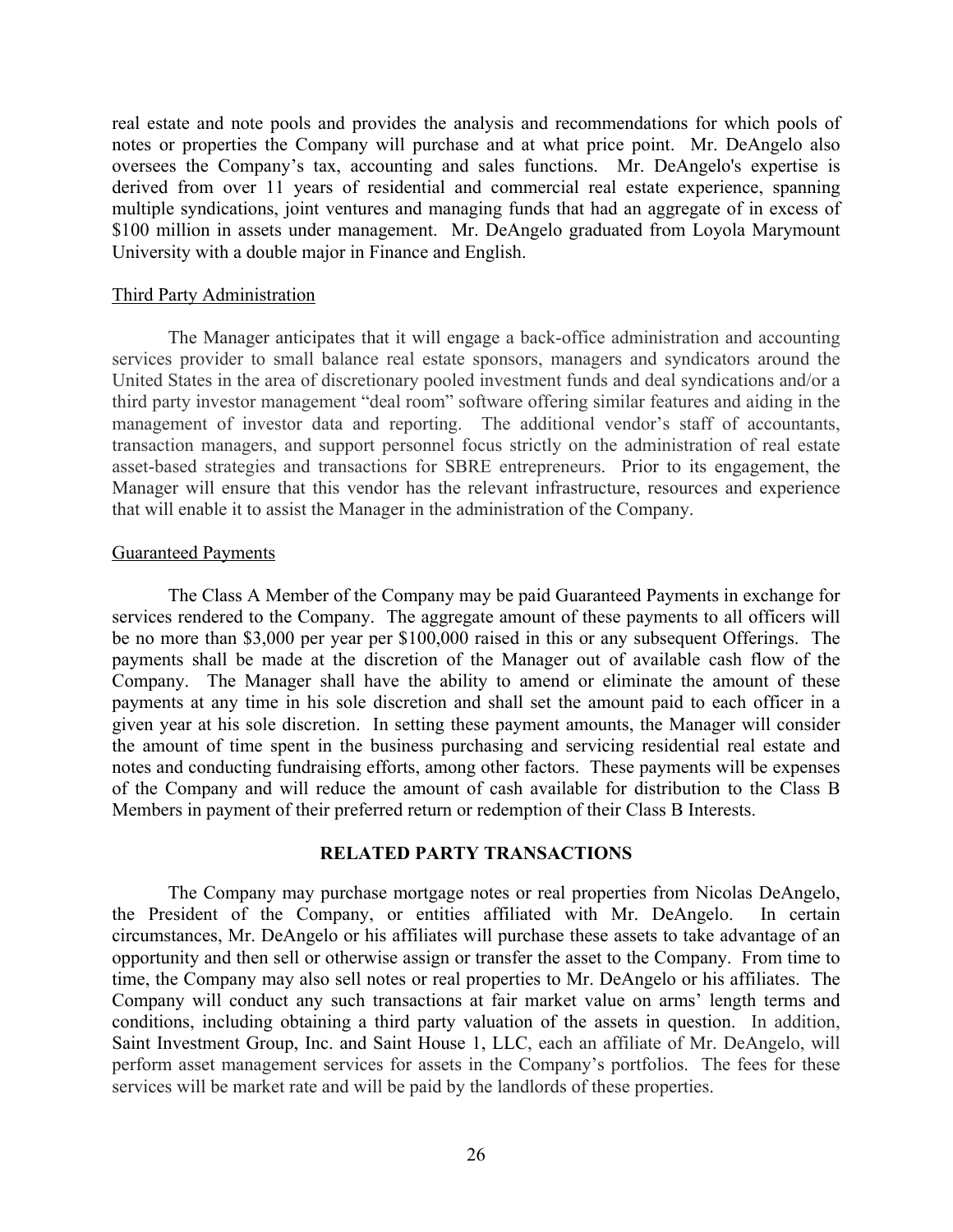#### **TERMS OF THE OFFERING**

Pursuant to this Memorandum, the Company is offering up to \$100,000,000 in Class B Membership Interests. The Company has set a minimum subscription by a subscriber of a capital contribution of \$50,000 and will accept higher capital contributions in \$10,000 increments. The Company intends to offer and sell the Interests to investors pursuant to an exemption from the registration requirements of the Securities Act of 1933, as amended (the "Securities Act"), provided in Rule 506 of Regulation D promulgated thereunder.

#### **Investor Qualifications.**

Financial Suitability. In order to assure the Company of his or her financial suitability to purchase the Interests, a prospective investor will be required to make certain representations and warranties in the Subscription Agreement (attached as Exhibit "A"), including that he or she is capable of bearing the economic risk of the investment, including the total loss of the investment.

Knowledge and Experience. In addition to requiring the satisfaction of the financial suitability standards, each prospective investor will be required to represent in the Subscription Agreement that he or she has such knowledge and experience in financial and business matters that he or she is capable of evaluating the merits and risks of the prospective investment in the Interests.

Investment Representations. The registration exemptions upon which the Company is relying for the offer and sale of the Interests requires that the subscribers make certain representations to the Company regarding the acquisition and resale of the Interests. Accordingly, each purchaser will be required to represent in the Subscription Agreement that he or she is purchasing the Interests for his or her account only and not with a view to the resale or other disposition thereof or of any interest therein except in accordance with all applicable securities law requirements.

#### **Subscription Agreement.**

Each prospective purchaser of the Interests will be required to execute the Subscription Agreement. The Subscription Agreement contains numerous representations, warranties and covenants by the purchaser and indemnity obligations of the purchaser in the event that the representations, warranties and covenants are breached. Upon the acceptance by the Company of the Subscription Agreement with respect to each purchaser, the Company will admit the subscriber to the Company as a Class B Member.

#### **Restrictions on Transfer.**

The Interests have not been registered under the Securities Act or the securities laws of any state. The Interests are being offered and sold in reliance upon certain exemptions from the registration requirements of such laws, which depend, in part, on the intent of the purchasers not to make a distribution of the Interests. As a result, there are restrictions imposed by applicable securities laws upon the distribution and transfer of the Interests. The Company has no obligation, and does not intend, to register the Interests under the Securities Act or under any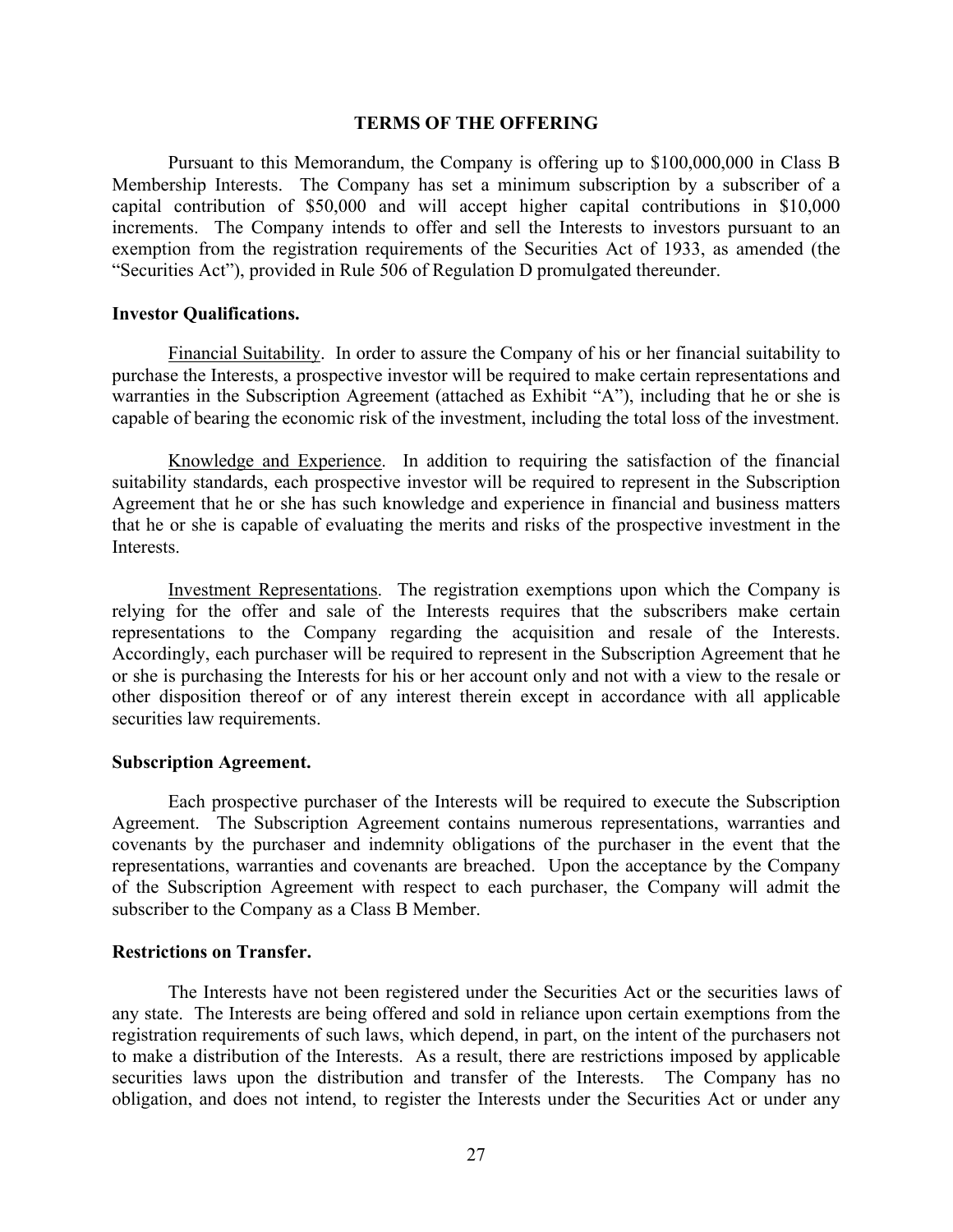state securities laws or to take any action which would make available to a purchaser an exemption from the registration requirements of any such laws.

In addition, there are additional restrictions on the transfer of the Interests. No Member may sell, transfer or otherwise dispose of any Membership Interest held by such Member without obtaining the prior written consent of the Manager. In addition, even if the Manager consents to a transfer, it is highly unlikely that any market will exist for the Interests. Consequently, any holder of the Interests will need to negotiate a private transaction in order to transfer his, her or its Interests.

#### **PLAN OF DISTRIBUTION FOR MEMBERSHIP INTERESTS**

The Interests are being offered on behalf of the Company through its Manager and officers and the Class A Members. The Company may retain the services of a registered brokerdealer to assist with sales of the Interests. If the Company retains a registered broker-dealer, then it anticipates that it will pay market rate sales commission or compensation in connection with the sales of the Interests completed by the registered broker-dealer.

After reviewing this Memorandum, prospective investors who have questions or wish additional information are invited to contact Nicolas DeAngelo at (714) 334-8640 or arrange an appointment with representatives of the Company to answer questions or provide information.

#### **Procedure for Subscribing for Units.**

A prospective investor who, after carefully reviewing this Memorandum and accompanying Exhibits, wishes to subscribe for Interests should complete, sign and date a copy of the Subscription Agreement attached as Exhibit "A" to this Memorandum, an Accredited Investor Verification Process with Verify Investor, LLC described at Exhibit "B" to this Memorandum, a Joinder to the Operating Agreement attached as Exhibit "C" to the Memorandum and a Form W-9 Request for Taxpayer Identification Number and Certification and deliver the executed documents and payment for the subscribed Interests by wire transfer to the account set forth in the Subscription Agreement or a check made payable to SIG ICF-I, LLC to the Company at: 16787 Beach Blvd. #334, Huntington Beach, CA 92647, Attention: Nicolas DeAngelo.

## **CAPITALIZATION**

The table below identifies the membership interest categories of the Company, the capital contribution by membership interest category and the corresponding percentage ownership (i) prior to the Offering and (ii) subsequent to the completion of the offering.

|                 | <b>Pre-Offering</b> |               | Post-Offering |               |
|-----------------|---------------------|---------------|---------------|---------------|
|                 | Capital             |               | Capital       |               |
|                 | Contribution        | $\frac{6}{2}$ | Contribution  | $\frac{0}{0}$ |
| Class A Members | 25,000              | 100%          | \$25,000      | 90%           |
| Class B Members |                     | $0\%$         | 100,000,000   | 10%           |
|                 | 25.000              | 100%          | \$100,025,000 | $.00\%$       |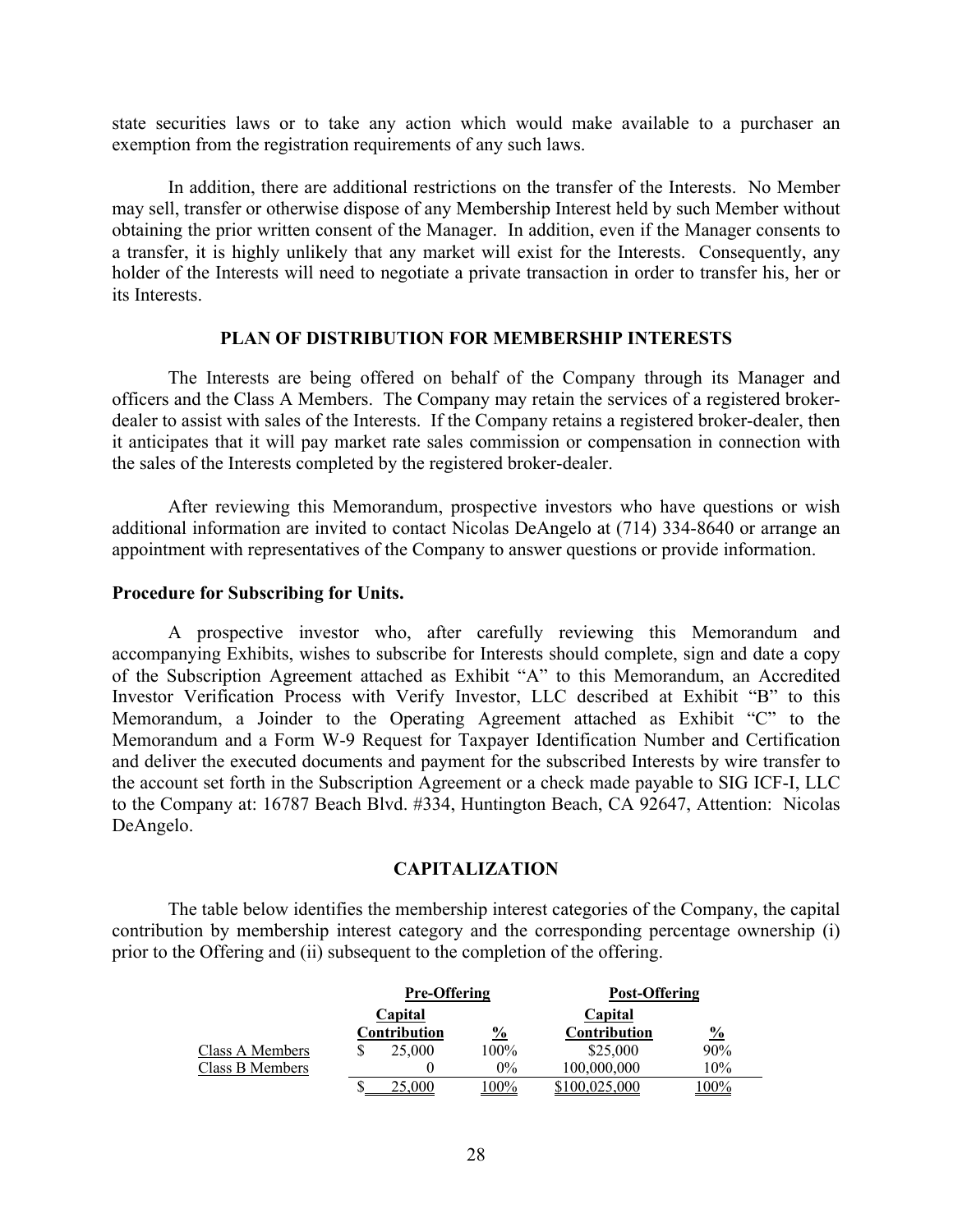The Class A Member and/or Manager anticipates that it will purchase approximately \$500,000 of Class B Interests from the Company.

## **SUMMARY OF THE OPERATING AGREEMENT**

All rights and obligations of the Members will be governed by the Operating Agreement, a copy of which is attached as Exhibit "C" to this Memorandum. Each prospective investor should read the Operating Agreement carefully with his, her or its advisors before making an investment in the Company. The following is a summary of certain provisions of the Operating Agreement and is intended only for general information:

## **Capital Accounts**

A capital account will be established for each holder of Interests on the books of the Company. The initial capital account of a Member for the taxable year in which the Member was admitted to the Company will be the initial capital contribution made by the Member in the Company. Thereafter, the capital account will be adjusted to reflect allocations of profits and losses, distributions and any additional capital contributions made by the Member, as provided in the Operating Agreement.

## **Members**

No Member shall be personally liable for any debt, obligation, or liability of the Company, whether that debt, obligation, or liability arises in contract, tort or otherwise. The Class A Members shall be entitled to vote on all matters presented to the Members. The Class B Members shall only be entitled to vote on matters related to the execution of collateral of the Company held with regard to real estate mortgage notes or real property that occur during any period in which the Company has not paid an Operating Preferred Return to a Class B Member after its due date. Upon the vote or approval by written consent of a Majority in Interest of the Class B Members in any such instance when a past due Operating Preferred Return remains unpaid, the Manager and the Class A Members shall be obligated to take appropriate legal action as requested by the Class B Members solely with respect to such collateral. The Class A Members shall be the only Members entitled to vote on matters presented to the Members. Except as set forth above, the Class B Members shall not have any voting rights with respect to matters presented to the Members.

No Member acting solely in the capacity of a Member is an agent of the Company, nor can any Member acting solely in the capacity of a Member bind the Company or execute any instrument on behalf of the Company.

Each Member acknowledges that the current President owns and operates Saint Investment Group, Inc. and Saint House 1, LLC, businesses with a similar business plan to that of the Company that focus on either acquiring real estate notes or real property, and that these individuals intend to form similar businesses in the future. The President shall be entitled to continue to operate and expand these businesses and such operation and expansion by the President, the Manager or the Class A Member shall not be a violation of the Operating Agreement or a breach of any fiduciary or other duty owed to the Company or any other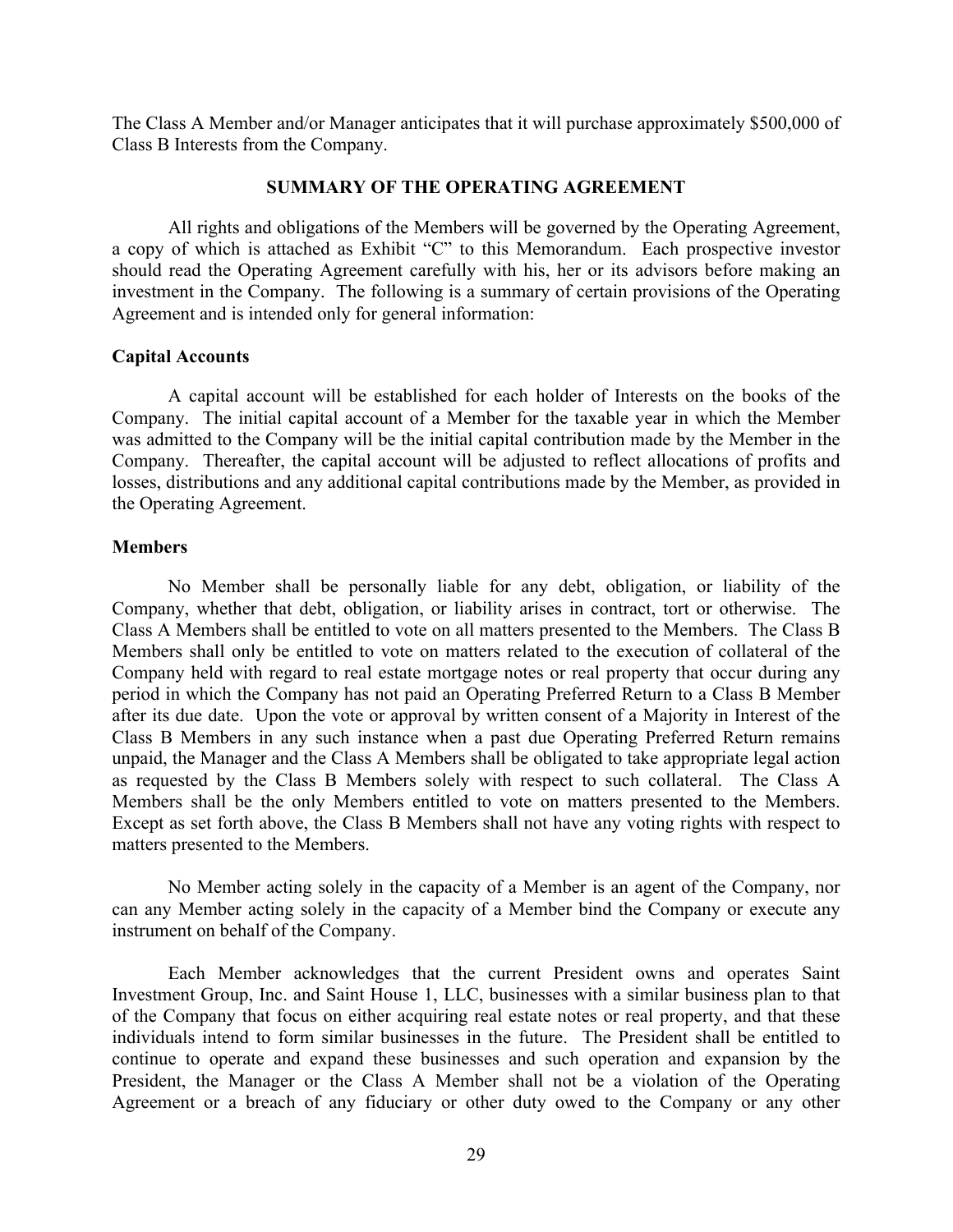Member. The President, the Manager and the Class A Member shall also be permitted to participate in these and other similar businesses without offering the opportunity to participate in these businesses to the other Members.

#### **Management of the Company**

The Manager has sole responsibility for the day to day management and control of the Company and all day to day aspects of its business. In the course of this management, the Manager may, among other things, enter into such agreements and employ such persons as he deems necessary for the operations of the Company. No Member shall take part in, or interfere in any manner with, the management, conduct or control of the business and affairs of the Company and shall not have any right or authority to act for or bind the Company. The Manager shall be elected solely by the Class A Members voting alone as a class. The number of Managers shall be one, or such other number as may be determined from time to time by the Class A Members. The Class A Members may remove any Manager at any time with or without cause. The Manager may delegate the right, power and authority to manage the day-to-day business, affairs, operations and activities of the Company to any officer, employee or agent of the Company, subject to the ultimate direction, control and supervision of the Manager. The Manager will initially designate one officer of the Company. See "Management – Officers" for a description of the recent business experience of each of the officers of the Company.

The Manager and officers of the Company at any time and from time to time may engage in and possess interests in other business ventures of any and every type and description, independently or with others, with no obligation to offer to the Company or any Member or Manager the right to participate therein.

A Manager or officer shall not be personally liable for monetary damages (other than under criminal statutes and under Federal, state and local laws imposing liability on managers for the payment of taxes) for any action taken, or any failure to take any action, unless the conduct of the Manager or Officer constitutes self-dealing, willful misconduct or recklessness.

Class A Members may receive such guaranteed payments, if any, for their services to the Company as may be designated from time to time by the Manager. The Manager and officers are also entitled to reimbursement for out-of-pocket costs and expenses incurred on the Company's behalf in connection with their service as a Manager or officer of the Company, including, but not limited to, costs and expenses incurred in connection with the organization and management of the Company and the offering of the Interests.

## **Allocations of Profits and Losses**

In any taxable year, profits shall be allocated first to each Class B Member in an amount equal to the excess, if any, of the cumulative Operating Preferred Return distributions which each Class B Member has received over the cumulative items of income and gain allocated to each Class B Member, and second to each Class A Member to the extent of and in the reverse order of the aggregate amount of losses (if any) previously allocated to such Member until each Member has been allocated an aggregate amount of profits in the current and all prior years equal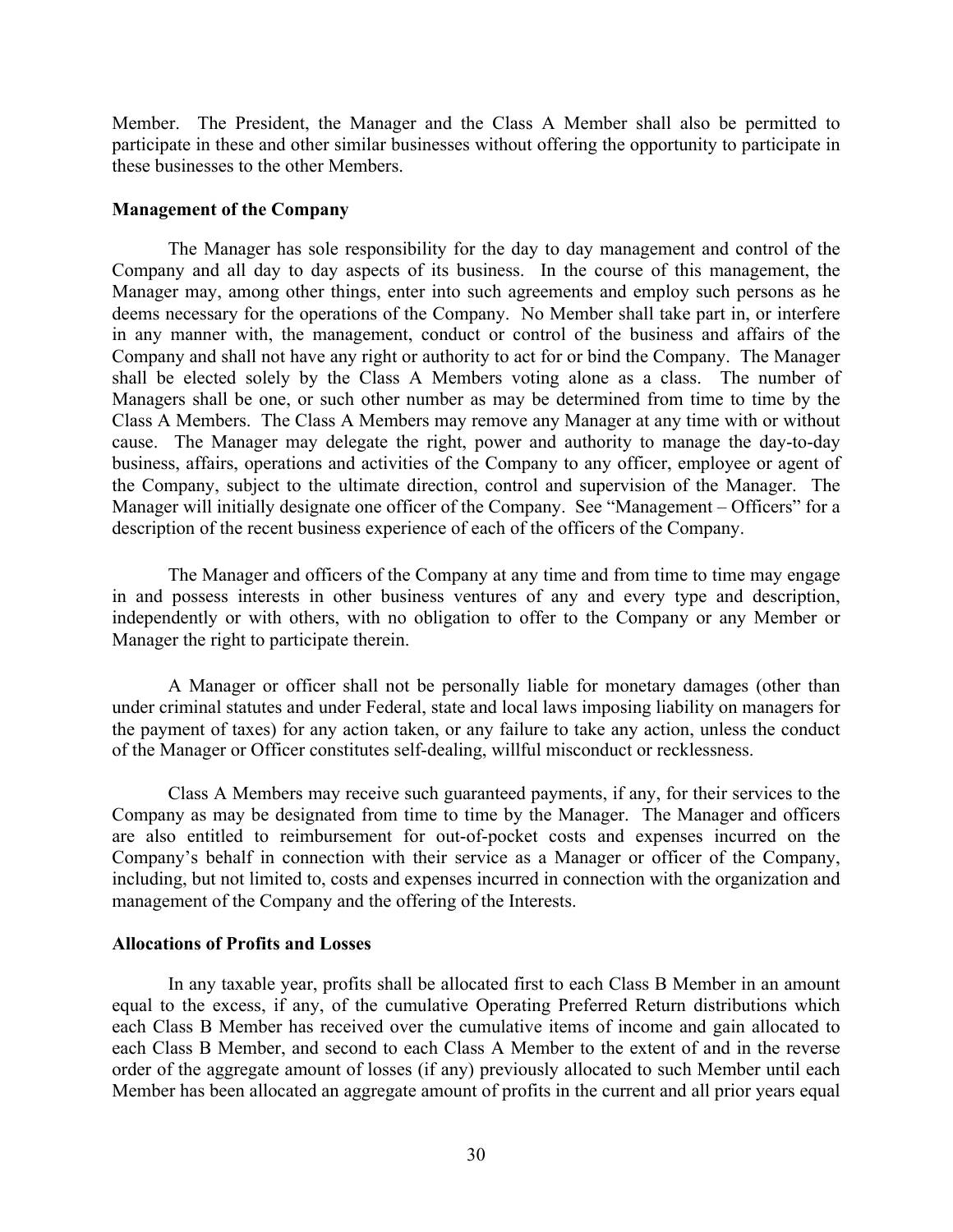to the aggregate amount of losses allocated to such Member in the current and all prior years. Any remaining profits shall be allocated among the Class A Members in proportion to their Membership Interests.

In any taxable year, losses shall be allocated first to the Members to offset any Profits allocated to the Members in prior years until the aggregate amount of Losses allocated to the Members equals the aggregate amount of Profits previously allocated to them, and second to the Members in proportion to their positive capital account balances, until such capital account balances have been reduced to zero. Any remaining losses shall be allocated among the Class A Members in proportion to their Membership Interests.

### **Distributions**

Net cash flow generated by the Company from its operations, if any, shall, if practicable, be distributed monthly, or at such times as the Manager may determine, first, to each Class B Member, on a *pari passu* basis, to the extent of the excess, if any, of the cumulative Operating Preferred Return for such Class B Member for which the payment due date has occurred from the inception of the Company to the end of such month, over the sum of all prior distributions to such Class B Member in payment of the Operating Preferred Return. A *pari passu* basis means that an equal amount of the aggregate dollars available for distribution will be distributed to the Class B Members and that no Class B Member will receive a distribution in payment of Operating Preferred Return ahead of any other Class B Member and vice versa. The balance of net cash flow generated by the Company from its operations, if any, shall be distributed to the Class A Members in proportion to their Membership Interests.

Net cash flow generated by the Company from a sale event or new financings shall, if practicable, be distributed monthly, or at such times as the Manager may determine, first, to each Class B Member on a *pari passu* basis, to the extent of the excess, if any, of the cumulative Operating Preferred Return for such Member for which the payment due date has occurred from the inception of the Company to the end of such month, over the sum of all prior distributions to such Member; second, to the Members on a *pari passu* basis between the Class B Members, in proportion to and to the extent of their capital contributions; and third to the Class A Members in proportion to and to the extent of their capital contributions. The balance of net cash flow generated by the Company from a sale event or new or financings, if any, shall be distributed to the Class A Members in proportion to their Membership Interests.

Upon liquidation of the Company, its property will be distributed in the following order of priority:

- First, to the payment of debts and liabilities of the Company (other than loans or advances made by the Members to the Company) and expenses of liquidation;
- Second, to the establishment of reserves to cover unforeseen liabilities of the Company;
- Third, to the payment of outstanding Member loans to the Company;
- Fourth, to the Class B Members, on a *pari passu* basis, to the extent of the excess, if any, of (i) the cumulative Operating Preferred Return for such Class B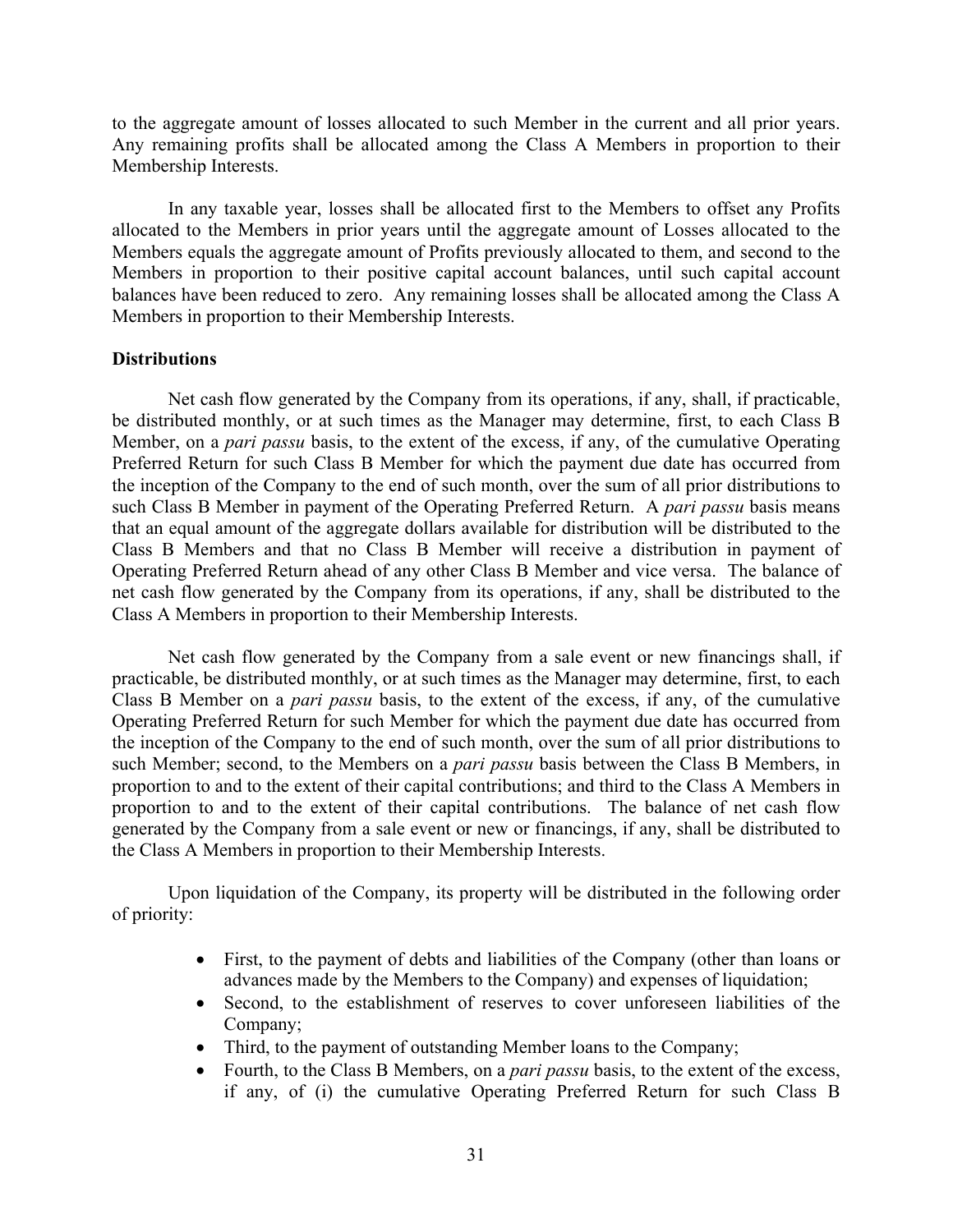Members, from the inception of the Company to the end of such year, over (ii) the sum of all prior distributions to such Class B Members in payment of the Operating Preferred Return;

- Fifth, to Class B Members, on a *pari passu* basis, in proportion to and to the extent of their Adjusted Capital Contributions;
- Sixth, to the Class A Members in an amount equal to the credit balance in each of their Capital Accounts, after giving effect to all contributions, distributions and allocations for all periods; and
- The balance, if any, to the Class A Members pro rata in accordance with their Percentage Interests.

Liquidating distributions shall be made by the end of the Company's taxable year in which the Company is liquidated, or, if later, within ninety (90) days after the date of such liquidation.

## **Transfer Restrictions and Redemption Rights**

No Member may sell, transfer or otherwise dispose of any Membership Interest held by such Member without obtaining the prior written consent of the Manager. In addition, the Company shall have the option to repurchase all of a Member's Membership Interests at any time after the occurrence of any of the following events: (i) death of a Class B Member; (ii) the transfer of any Class B Membership Interests in violation of the Operating Agreement; (iii) the Membership Interests held by a Class B Member shall be attached, levied upon or executed against in connection with the enforcement of any lien or encumbrance or otherwise be transferred by operation of law (other than the laws of descent, distribution or inheritance); (iv) an order for relief against a Member shall be entered in an involuntary case under the Federal Bankruptcy Code, or a Member shall be adjudicated a bankrupt or insolvent, or an order shall be entered appointing a receiver or trustee for such Member's property or approving a petition seeking reorganization or other similar relief under the bankruptcy or other similar laws of the United States or any state or any other competent jurisdiction, or a Member shall file a petition, answer or other document seeking or consenting to any of the foregoing or otherwise seeking to take advantage of any debtor's act, or a Member shall make a general assignment for the benefit of his, her or its creditors; or (v) an order of a court of competent jurisdiction ordering the transfer of any Membership Interests of a Member to any third party including, but not limited to, a Member's spouse pursuant to a divorce decree or property settlement. The purchase price for a Member's Membership Interests upon exercise of such option by the Company will be the unreturned capital contribution of the Member plus any accrued but unpaid Operating Preferred Return due to the Member.

The Company has the option by delivering written notice to the Member at any time (the "Redemption Notice") to force the redemption of his or her Membership Interests at a price equal to the Member's capital contribution plus any accrued but unpaid Operating Preferred Return on the date of redemption. The Company shall fix a date for the redemption which shall not be more than sixty days after the date of such notice (the "Redemption Date"). At any time subsequent to the first anniversary of the date on which a Class B Member makes its capital contribution to purchase a Class B Membership Interest, any Class B Member, at their own option, shall have the right to have the Company redeem the Class B Membership Interest by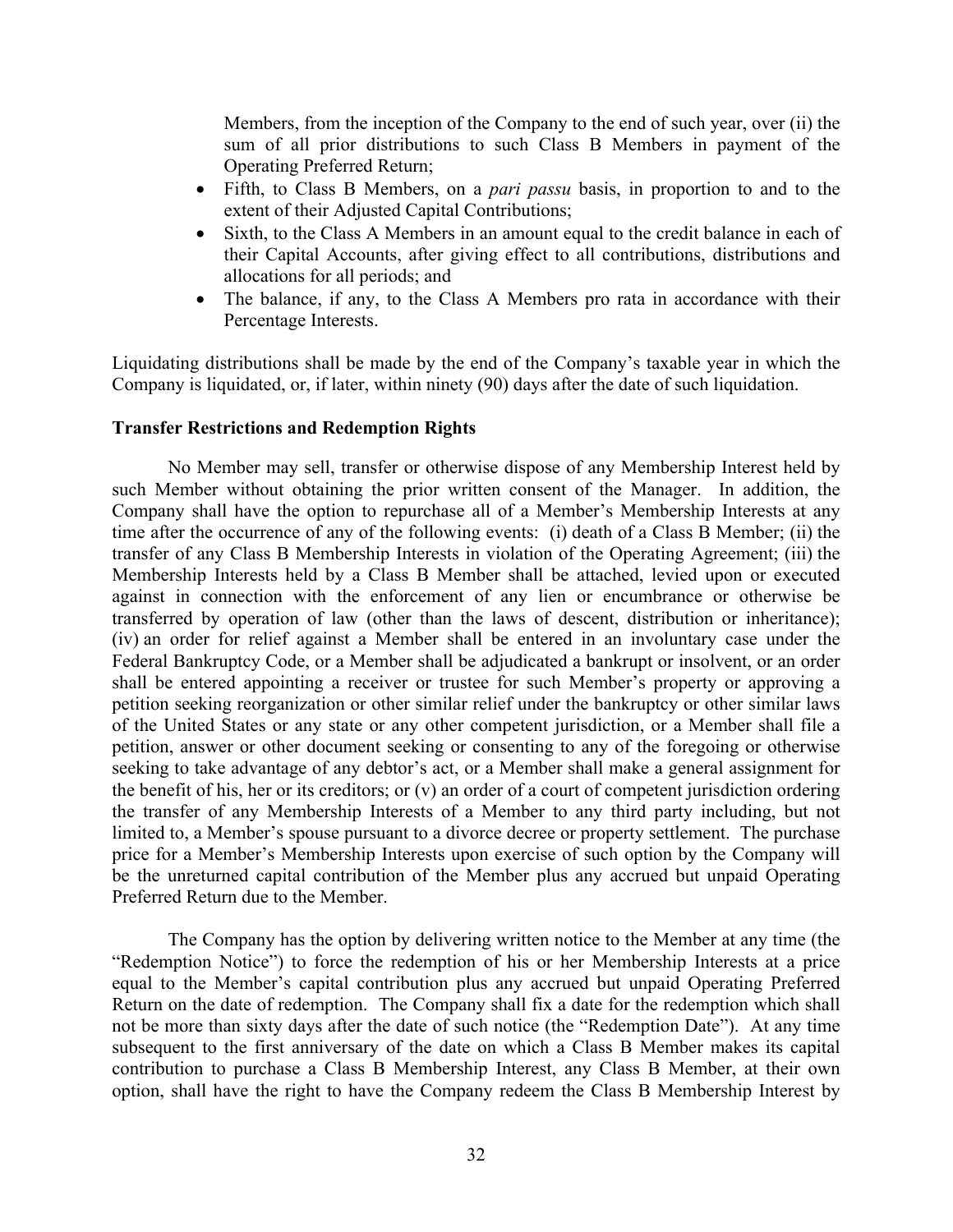delivering a Redemption Notice to the Company. The Company shall fix a Redemption Date which shall not be more than ninety days after the date of such notice. On the Redemption Date, the Company shall pay the Class B Member the amount of its accrued but unpaid Operating Preferred Return plus the amount of its unreturned capital contributions as of the Redemption Date.

## **Indemnification**

The Company shall indemnify the Manager and any and all officers of the Company and any other person designated by the Manager against any liability incurred in connection with any threatened, pending or completed action, suit, appeal or other proceeding of any nature, whether civil, criminal, administrative or investigative, whether formal or informal, and whether brought by or in the right of the Company, its Members or otherwise in which such person may be involved as a party or otherwise by reason of the fact that the person is or was serving in such capacity, including, without limitation, liabilities resulting from any actual or alleged breach or neglect of duty, error, misstatement or misleading statement, negligence or act giving rise to strict or products liability. Such indemnification will not be available if it is expressly prohibited by applicable law, where the conduct of the indemnified party has been finally determined to constitute willful misconduct or recklessness or to be based upon or attributable to the receipt by the indemnified party from the Company of a personal benefit to which the indemnified party is not legally entitled.

## **Financial Statements and Tax Returns**

The Manager shall provide the Members with annual financial statements of the Company within ninety (90) days after the end of each calendar year. The financial statements of the Company shall be unaudited, unless the Manager determines otherwise. The Manager shall cause to be prepared at least annually information necessary for the preparation of the Members' federal and state income tax and information returns. The Manager shall send or cause to be sent to each Member within ninety (90) days after the end of each taxable year, or as soon as practicable thereafter, such information as is necessary to complete such Member's federal and state income tax or information returns, and a copy of the Company's federal, state, and local income tax or information returns for that year. The Manager shall cause the income tax and information returns for the Company to be timely filed with the appropriate authorities. Subject to such standards as may be established by the Manager, Members shall have limited rights to inspect the books and record of the Company.

## **Termination of the Company**

The Company will continue perpetually unless its existence is terminated sooner in the event of (i) the affirmative vote of the Class A Members holding at least 50% of the aggregate Class A Membership Interests; (ii) the entry of an order of judicial dissolution of the Company; (iii) the merger or consolidation of the Company with and into another entity where the other entity is the surviving company; or (iv) the sale of substantially all assets of the Company.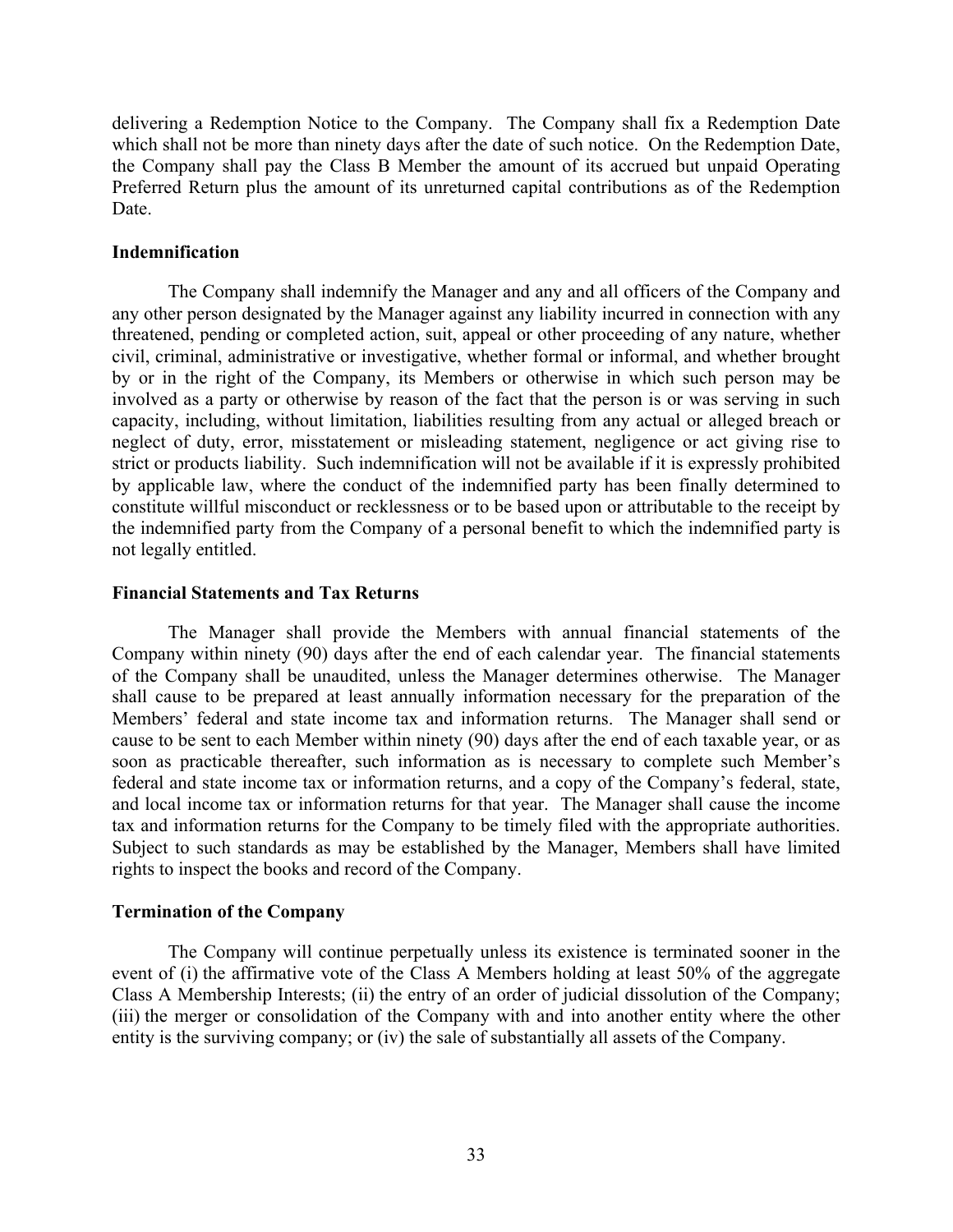## **INCOME TAX ASPECTS**

The following is a summary of some of the federal income tax consequences associated with the purchase of Interests. This summary applies only to individuals who hold their investment in the Company as a capital asset. Other investors could be subject to different rules and should consult their own tax advisers. The rules pertaining to federal income taxation are constantly under review by the Internal Revenue Service ("IRS"), the Treasury Department, Congress and the courts. This Income Tax Aspects section is based upon the law as it exists on the date of this Memorandum, and such tax consequences may be affected by future legislation, regulations, administrative rulings or court decisions. Please note that major tax reform was approved by the United States Congress in the Tax Cuts and Jobs Act ("TCJA" or "New Tax Act") on December 22, 2017, some of which will affect the Company and is detailed herein. As with all new tax legislation, the IRS, through the issuance of regulations and rulings, is working on implementing this major tax legislation that affects both individuals and businesses. No prediction can be made as to the direction this implementation could take, or of the likelihood of passage of any other new tax legislation or other provisions either directly or indirectly affecting the Company or any Member of the Company. Where the New Tax Act affects the Members of the Company, this will be pointed out in this Memorandum. Please note the Company has not sought a ruling from the IRS or any other Federal, state or local agency with respect to any of the tax issues affecting the Company, nor has it obtained an opinion of counsel with respect to any tax issues. YOU SHOULD INDEPENDENTLY CONSULT WITH YOUR TAX COUNSEL REGARDING THE TAX CONSEQUENCES OF AN INVESTMENT IN THE COMPANY.

In addition to the federal income tax considerations discussed below, ownership of Units may subject a Class B Member to state, local, estate, inheritance or intangibles taxes that may be imposed by various jurisdictions. Except as specifically indicated below, the following discussion does not address the various tax implications of an investment in the Company by any corporations, partnerships, tax-exempt entities, trusts, and other non-individual taxpayers.

The Company will make a number of decisions with respect to the tax treatment of particular transactions on the Company's tax return. There can be no assurance that the positions taken by the Company will be accepted by the IRS. Such non-acceptance could adversely affect the Class B Members.

The following summary does not purport to deal with federal income tax consequences applicable to all categories of investors, some of which may be subject to special rules, and is not intended as a substitute for careful tax planning. ACCORDINGLY, IT IS RECOMMENDED THAT EACH INVESTOR INDEPENDENTLY CONSULT HIS OR HER PERSONAL TAX COUNSEL BEFORE INVESTING IN THE COMPANY.

IN CONSIDERING THE INCOME TAX CONSEQUENCES OF AN INVESTMENT IN THE COMPANY, A PROSPECTIVE INVESTOR SHOULD KEEP IN MIND THAT THE COMPANY IS NOT INTENDED TO BE A SO-CALLED "TAX SHELTER." UNLESS OPERATIONS OF THE COMPANY RESULT IN ECONOMIC LOSSES, A RESULT NOT ANTICIPATED, THE OPERATIONS OF THE COMPANY ARE NOT EXPECTED TO GENERATE ANY MATERIAL TAX DEDUCTIONS FOR ALLOCATION TO THE MEMBERS. FURTHERMORE, THE OPERATIONS OF THE COMPANY MAY RESULT IN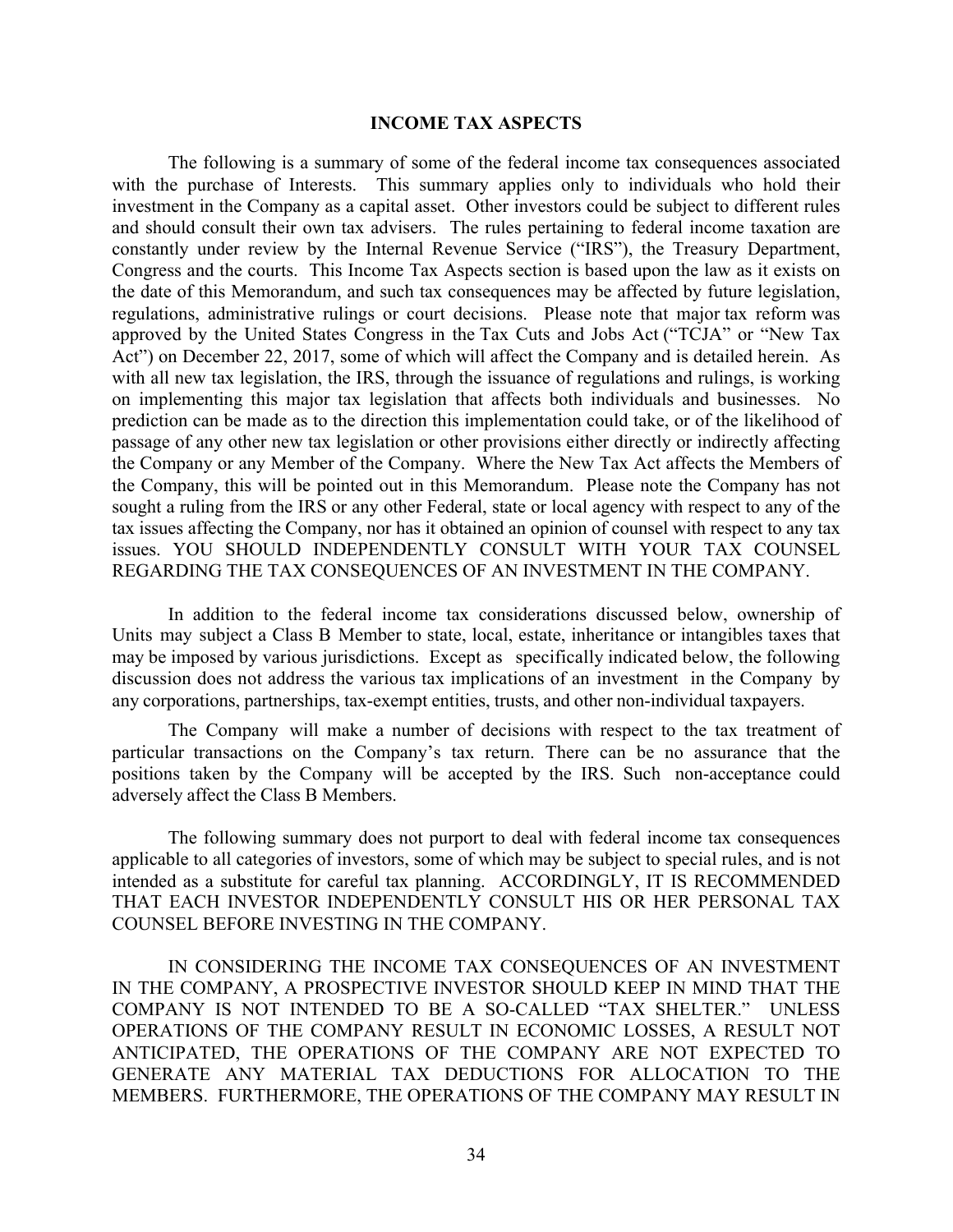## A MEMBER BEING TAXED ON INCOME, EVEN THOUGH THE MEMBER DID NOT RECEIVE A DISTRIBUTION OF CASH FROM THE COMPANY.

#### **Partnership Classification**

With certain limited exceptions, a limited liability company formed on or after January 1, 1997 that has two or more members will be classified as a partnership for federal income tax purposes unless it makes an election to be treated as an association. The Company will have more than two Members and will not elect to be treated as an association. Therefore, the Company should be treated as a partnership for federal income tax purposes and thus will be a pass-through entity. See "Pass Through of Income", below. However, if such classification were not respected and the Company was taxed as a corporation, the Company would have to pay tax on the Company's income, reducing the amount of cash available for distribution to Class B Members, and Class B Members would not be able to deduct their share of any of the Company's losses should they occur. In addition, Class B Members would be taxed again at the time such Class B Members receive distributions from the Company. Such a classification would adversely affect the after-tax return of Class B Members, especially if the classification were to occur retroactively. Furthermore, a change in the Company's tax status would be treated as a sale or exchange of each Class B Member's Interest by the IRS, which could give rise to additional tax liabilities.

## **Taxable Year**

The Company has a calendar year tax year. The tax year of the Company is important because each Class B Member's share of the Company's deductions, tax credits, if any, income and other items of tax significance must be taken into account on such Class B Member's personal federal income tax return for his, her or its tax year ending within or with which the Company's tax year ends.

#### **Pass Through of Income**

As a pass-through entity, the Company itself will not be subject to federal income tax. Instead, each Class B Member will be required to report on his, her or its own income tax return his, her or its share of the Company's taxable income or loss.

Substantially all of the Company's taxable income or loss for the foreseeable future will consist of interest income and revenue generated via completion of a successful exit strategy for notes (i.e., the sale of the Company's investment in such notes or real estate) or real estate. Interest and capital gains are reported separately from trade or business income of the Company and retain the same tax characteristics when reported on each Class B Member's individual tax return. Principles discussed in more detail below limit or preclude the use of tax losses allocable to a Class B Member until, in the case of trade or business losses deemed to be passive losses, such time as such exit strategy has occurred. See "Limitations on Availability of Losses."

The amount of a Class B Member's share of taxable income for a year will not ordinarily be identical to the amount of his or her share of cash distributions. Accordingly, in a particular year, a Class B Member may be allocated taxable income without receiving a distribution of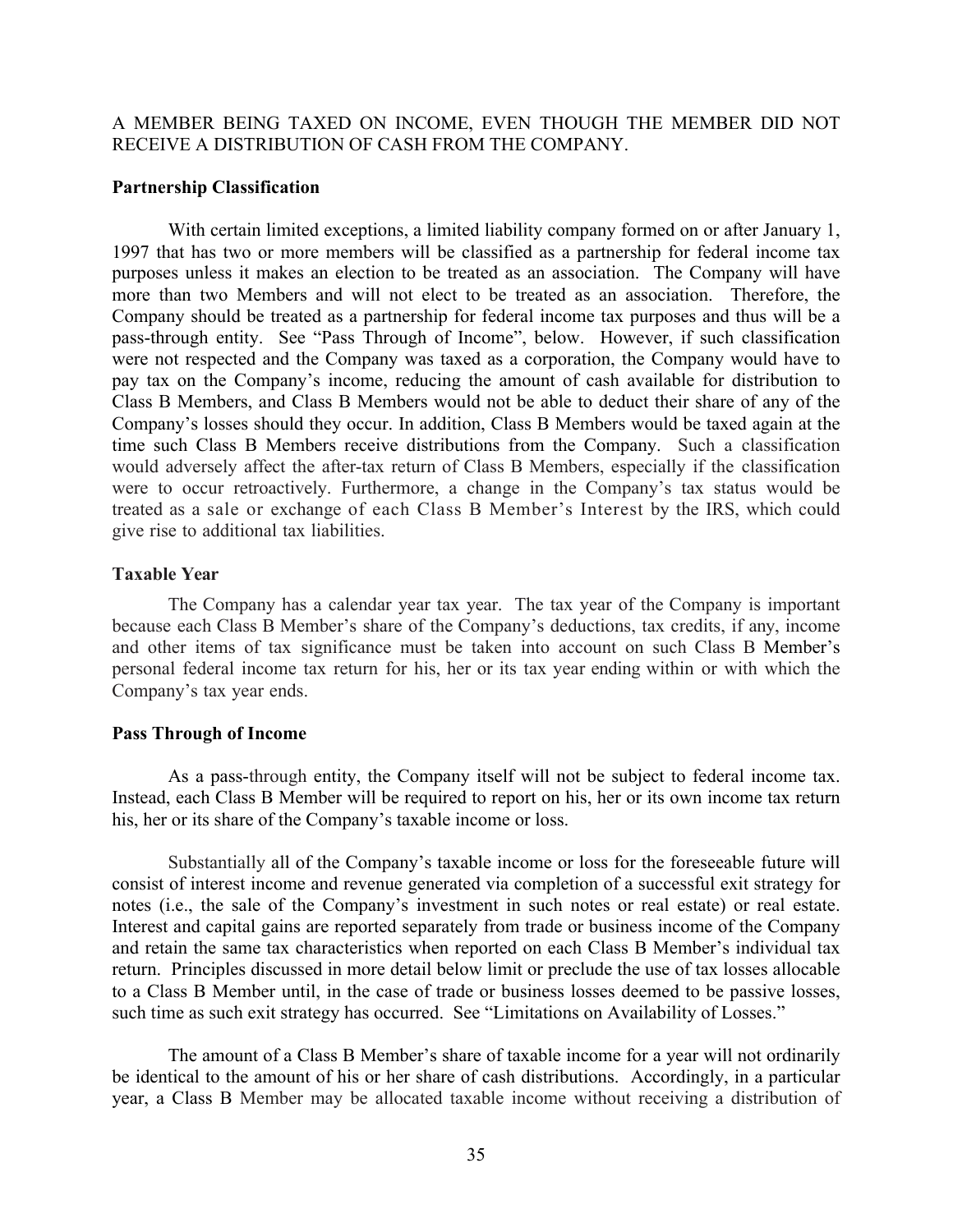cash. Cash received by a Class B Member from the Company generally will not cause recognition of taxable income by a Class B Member but will reduce the Class B Member's basis in his or her Interests. However, a distribution of cash in excess of a Class B Member's adjusted basis in his or her Interests immediately prior to the distribution will result in the recognition of taxable income to the extent of such excess. Any such taxable income generally will be treated as capital gain.

In addition, we anticipate that all taxable income allocated to Class B Members and gain from sales of interests in the Company or distributions in excess of tax basis, will be "net investment income" which may be subject to an additional 3.8% federal tax, in addition to ordinary income or capital gains tax. *See* "Net Investment Income Tax."

## **Tax Treatment of Company Investments**

In General. The Company expects to act as a trader or investor, and not as a dealer, with respect to its securities transactions. A trader and an investor are persons who buy and sell securities for their own accounts. A dealer, on the other hand, is a person who purchases securities for resale to customers rather than for investment or speculation.

Generally, the gains and losses realized by a trader or investor on the sale of securities are capital gains and losses. Thus, the Company expects that its gains and losses from its securities transactions typically will be capital gains and capital losses. These capital gains and losses may be long-term or short-term depending, in general, upon the length of time the Company maintains a particular investment position and, in some cases, upon the nature of the transaction. Property held for more than one year generally will be eligible for long-term capital gain or loss treatment. Finally, the Company may realize ordinary income from accruals of interest

The maximum ordinary income tax rate for individuals is 37 percent and the maximum individual income tax rate for long-term capital gains is 20 percent. The excess of capital losses over capital gains may be offset against the ordinary income of an individual taxpayer, subject to an annual deduction limitation of \$3,000. For corporate taxpayers, there is no separate capital gains rate. However, the New Tax Act reduced the maximum income tax rate from 35 percent to 21 percent. Capital losses of a corporate taxpayer may be offset only against capital gains, but unused capital losses may be carried back three years (subject to certain limitations) and carried forward five years.

## **Market Discount**

The Company intends to buy mortgages at a significant discount from their stated principal amounts. As a result, the mortgages will be treated as having "market discount" equal to the difference between the purchase price for the mortgages and their stated principal amounts. This "market discount" will accrue ratably over the remaining life of the mortgages, and any accrued market discount with respect to a mortgage will be taxed as ordinary income when that mortgage is sold. Thus, a significant portion of a Member's taxable income from the sale of mortgages, as well as from mortgage interest payments, may be taxed as ordinary income, rather than capital gains.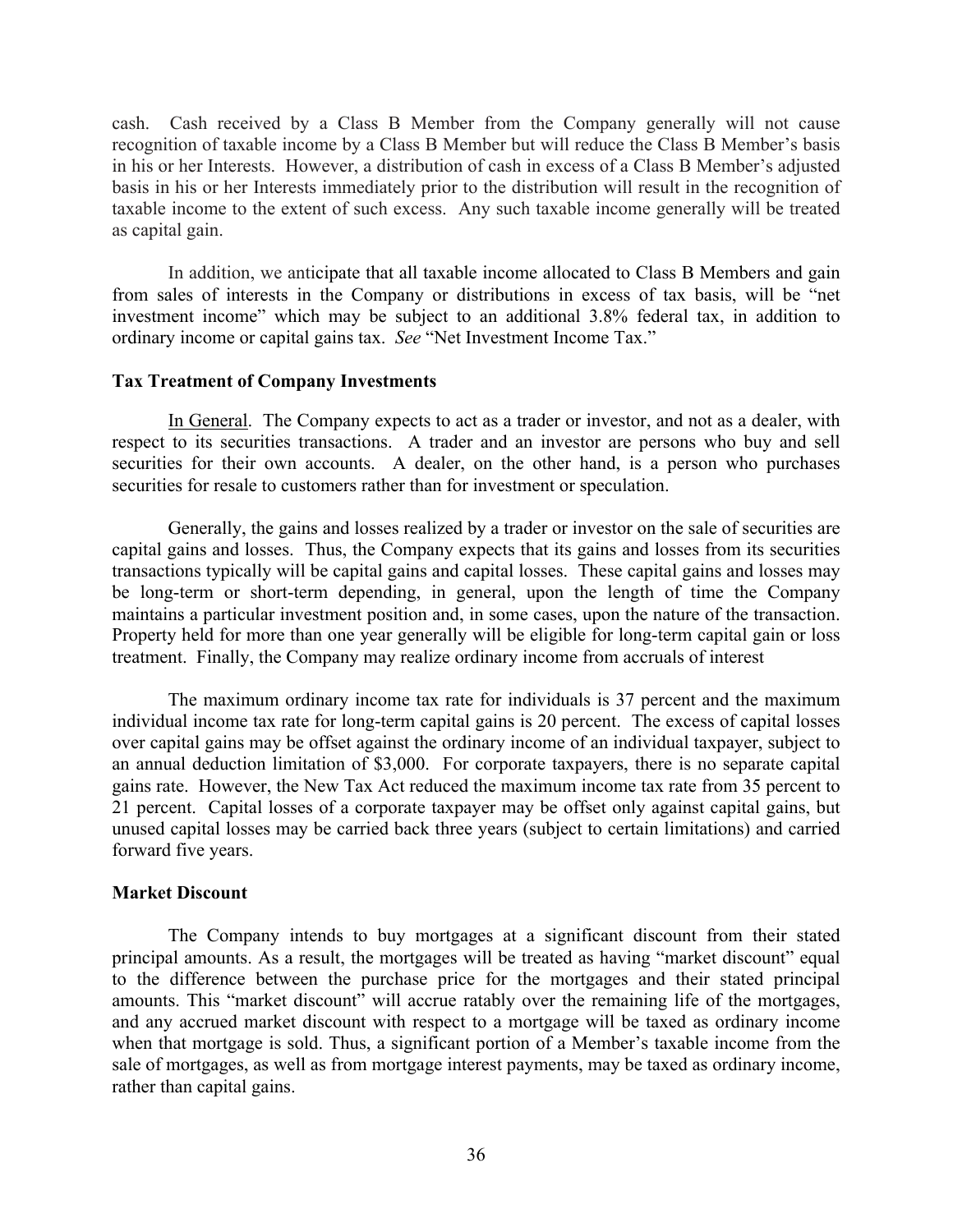#### **Net Investment Income Tax**

To the extent the Company (and thus a Member) has income from investments, the individual may be subject to net investment income tax. Effective Jan. 1, 2013, individual taxpayers became liable for a 3.8 percent Net Investment Income Tax on the lesser of their net investment income, or the amount by which their modified adjusted gross income exceeds the statutory threshold amount based on their filing status.

The statutory threshold amounts are:

- Married filing jointly  $-$  \$250,000,
- Married filing separately \$125,000,
- Single or head of household \$200,000, or
- Qualifying widow(er) with a child  $-$  \$250,000.

In general, net investment income includes, but is not limited to: interest, dividends, capital gains, rental and royalty income, and non-qualified annuities. Net investment income generally does not include wages, unemployment compensation, Social Security Benefits, alimony, and most self-employment income. Additionally, net investment income does not include any gain or income excluded from gross income for regular income tax purposes. To the extent any gain or income is excluded from gross income for regular income tax purposes, it is not subject to the Net Investment Income Tax.

If an individual owes the net investment income tax, the individual must file Form 8960. Form 8960 Instructions provide details on how to figure the amount of investment income subject to the tax.

#### **Limitations on Availability of Losses**

#### Tax Basis Rules

Although the Company is not intended to provide material tax benefits to the Members, if the Company incurs a net taxable loss in any year, a Member will only be able to deduct a portion of the taxable loss on his or her individual tax return to the extent (a) such loss may properly be allocated to such Member (as discussed above), (b) such Member has a sufficient tax basis to deduct such loss, (c) such Member has a sufficient amount "at risk" with respect to the Company, and (d) such loss is not suspended under the passive activity rules. The "at risk" and "passive activity" rules are discussed in more detail below.

A Member's tax basis for his or her Interests generally will be equal to the amount of cash and the adjusted basis of other property contributed by him, her or it to the Company, increased by the Member's share of any Company liabilities and by taxable income allocated to the Member, and decreased by the amount of losses allocated to him, her or it and cash distributed to him, her or it. Subject to the limitations discussed below, each Member may deduct on his, her or its federal income tax return his, her or its share of the Company's taxable losses, if any, to the extent that he, she or it has basis in his, her or its Interests. Any tax loss in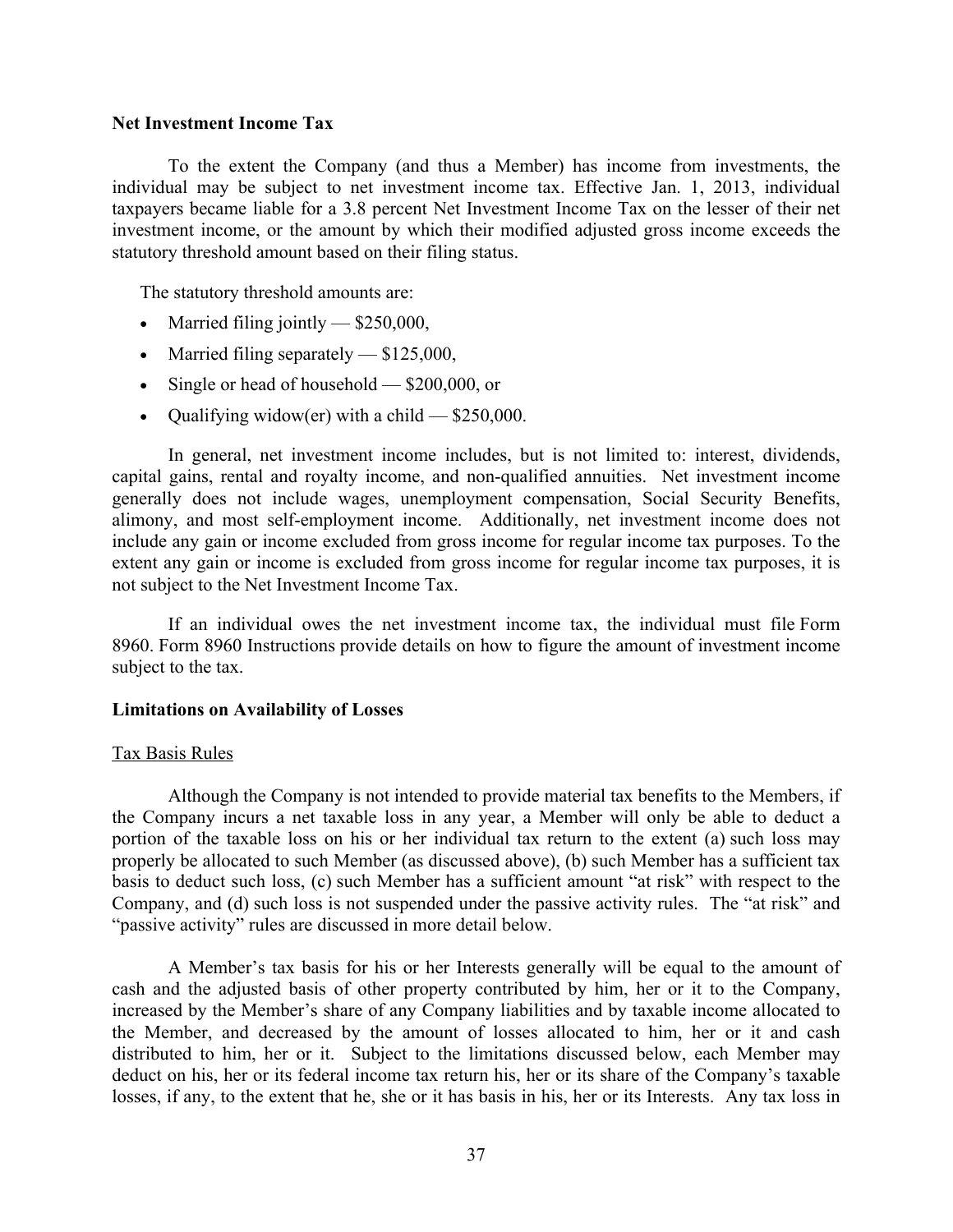excess of a Member's tax basis may be carried over indefinitely and may be deducted in future years to the extent that the Member's basis has increased above zero.

### At-Risk Rules

A Member who is an individual, an S Corporation, or a closely-held C Corporation (*i.e.*, in which five or fewer shareholders directly or indirectly own more than 50% of the stock) must be "at risk" with respect to its investment in the Company in order to deduct the losses and deductions generated by the Company. A Member generally will be considered "at risk" to the extent of the cash and adjusted basis of other property contributed to the Company, as well as any borrowed amounts contributed to the Company with respect to which such Member has personal liability for payment from his or her own assets.

#### Passive Activity Rules

The passive activity rules are designed to prevent taxpayers from using losses from "passive" activities to offset income from certain other sources, including "active" business income. Whether a particular Member's share of the income or loss of the Company will be characterized as "passive" may depend on his or her personal circumstances. To the extent a Member's interest in the Company is treated as an interest in a passive activity, that Member's allocable share of losses from the Company would only be deductible against the Members' passive income from other investments, and would not be deductible against such Member's income from other non-passive sources, including salary income, income from an active trade or business and income from a portfolio of individual assets. Losses suspended under the passive activity rules may be carried forward indefinitely and used to offset passive income earned in future years or deducted when such Member disposes of his or her interest in the Company. It is not expected that an investment in the Company by a Class B Member will be subject to the passive activity loss limitations.

## **Investment Expense Deduction.**

To the extent any of the expenses of the Company allocated to the Class B Members are determined to be (and are separately stated as) investment expenses, such expenses will not be deductible to Class B Members that are not C corporations. Such expenses were previously deductible as miscellaneous itemized deductions. However, the New Tax Act disallowed all miscellaneous itemized deductions.

## **Investment Interest Expense Deduction**

The amount of investment interest expense that can be deducted in a given year by a Class B Member is capped at his, her or its net taxable investment income for the year. Any leftover investment interest expense gets carried forward to the next year and potentially can be used to reduce taxes in the future. Investment income includes ordinary dividends and interest income but does not include investment income taxed at the lower capital gains tax rates, like qualified dividends or municipal bond interest which is not taxed.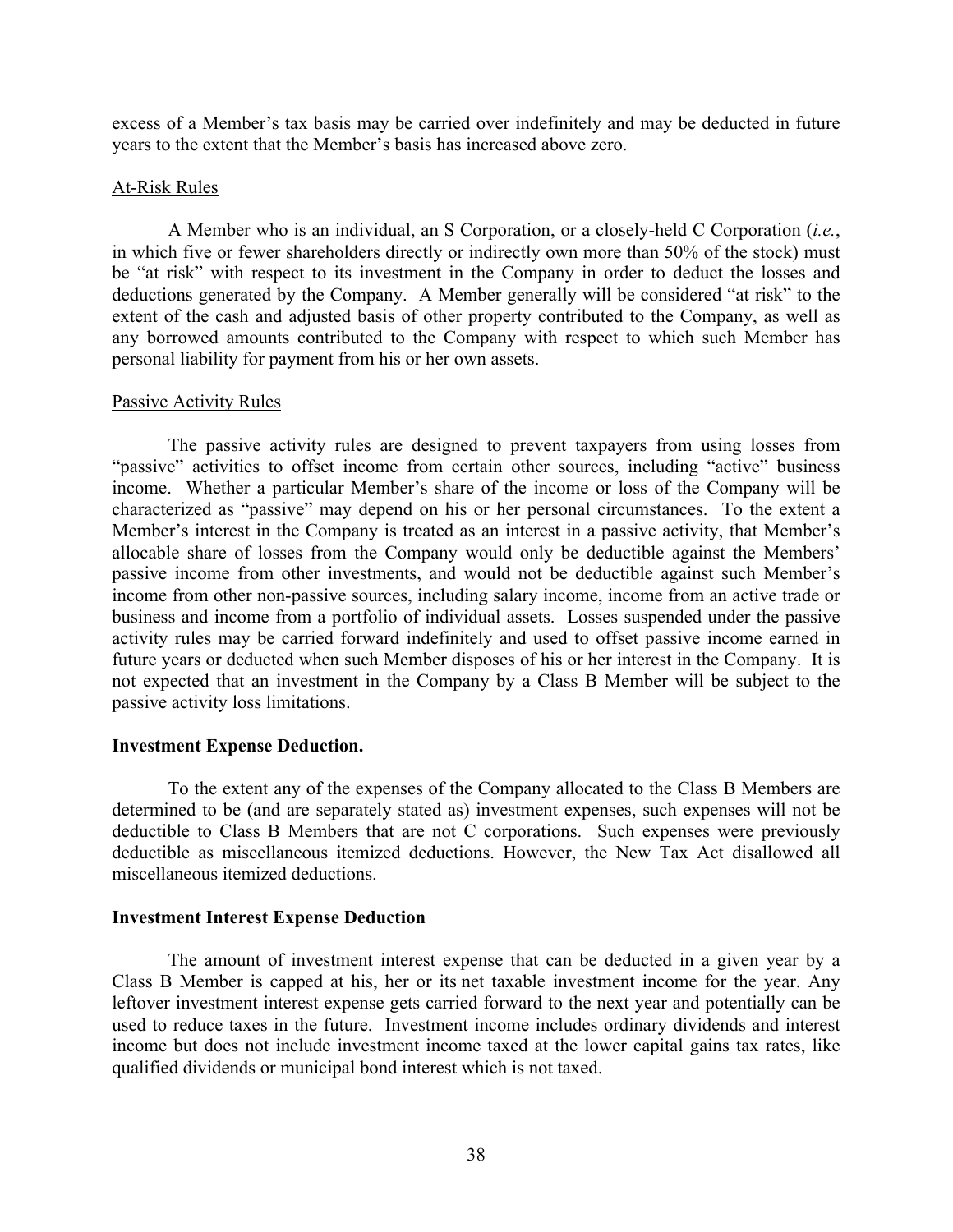#### **Organization and Offering Expenses**

The Company will incur expenses in connection with its organization and this Offering. The Code requires that certain of these organization expenses be capitalized. The Company intends to elect to amortize over one hundred and eighty months as much of these expenditures as qualify as "organizational expenses" as defined in the Code. Offering expenses, including attorneys' fees allocable to the preparation of this Memorandum, and any expenses incurred in connection with the Offering of Interests to the Members, will be capitalized permanently, and no deduction will be obtained by the Company with respect to such expenses. The IRS may challenge the amount of expenses that the Company treats as "organizational expenses," and/or attempt to recharacterize other payments as non-deductible offering or syndication expenses.

#### **Alternative Minimum Tax (AMT)**

The New Tax Act completely repealed the corporate AMT. As such, Members that are taxed as corporations (other than S corporations) will not be concerned with the impact of an investment in the Company on AMT.

Non-corporate taxpayers are subject to an alternative minimum tax to the extent the tentative minimum tax ("TMT") exceeds the regular income tax otherwise payable. The rate of tax imposed on alternative minimum taxable income ("AMTI") in computing TMT is 26% and 28%. AMTI consists of the taxpayer's taxable income, as adjusted under Sections 56 and 58 of the Code, plus the taxpayer's items of tax preference, reduced by the applicable exemption amount for such taxpayer, which exemption amount is phased out for taxpayers above a certain income level (i.e., phase out thresholds). The Company will not be subject to the alternative minimum tax, but each Member is required to take into account on that Member's own tax return his or her share of the Company's tax preference items and adjustments in order to compute alternative minimum taxable income. Since the impact of this tax depends on each Member's particular situation, Members are urged to consult their own tax advisors as to the applicability of the alternative minimum tax with respect to an investment in the Company.

The New Tax Act increases the exemption amount threshold to \$109,400 for married taxpayers filing a joint return (half this amount for married taxpayers filing a separate return), and \$70,300 for all other taxpayers (other than estates and trusts) for tax years beginning after December 31, 2017, and beginning before January 1, 2026. It also increases the phase-out threshold to \$1,000,000 for married taxpayers filing a joint return, and \$500,000 for all other taxpayers (other than estates and trusts) beginning after December 31, 2017, and beginning before January 1, 2026.

THE AMOUNT OF ANY ALTERNATIVE MINIMUM TAX DEPENDS UPON THE TOTAL INCOME LIABILITY OF THE TAXPAYER. EACH MEMBER SHOULD CONSULT HIS OR HER OWN TAX ADVISOR TO DETERMINE THE EFFECT OF THE ALTERNATIVE MINIMUM TAX ON HIS OR HER INVESTMENT IN THE COMPANY.

#### **Disposition of Interests**

Upon the sale or exchange of all or some the Interests or upon the redemption of such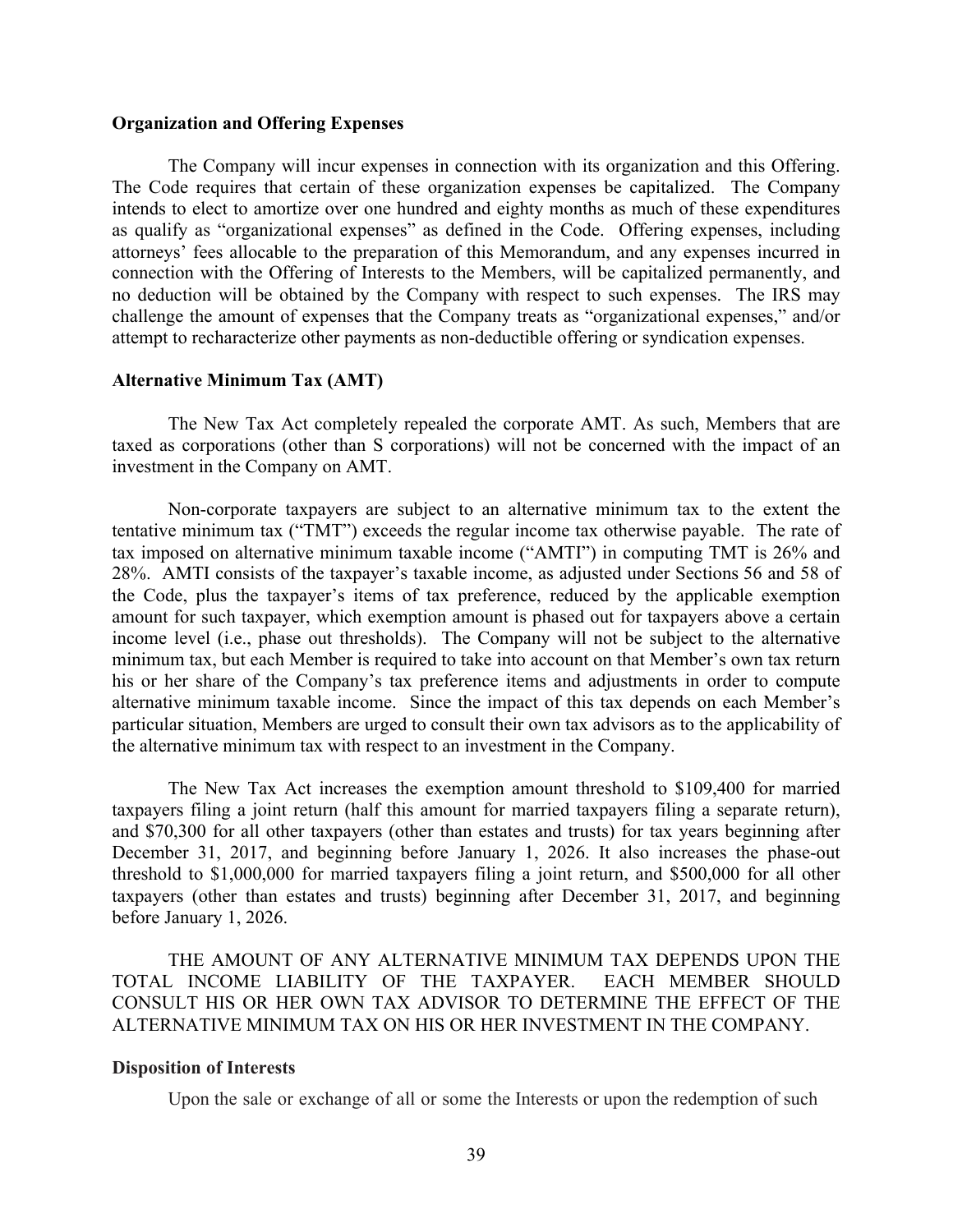Interests by the Company, if held by the Class B Member as a capital asset for more than 12 months, will result in recognition of long-term capital gain or loss, except for such Class B Member's share of the Company's ''Section 751 assets'' (*i.e*. inventory items and unrealized receivables). ''Unrealized receivables'' includes any right to payment for goods delivered, or to be delivered, to the extent the proceeds would be treated as amounts received from the sale or exchange of non-capital assets, services rendered or to be rendered, to the extent not previously includable in income under the Company's accounting methods, and deductions previously claimed by such Class B Member for depreciation, depletion and Mining and Exploration Costs with respect to the Company. ''Inventory items'' includes property properly includable in inventory and property held primarily for sale to customers in the ordinary course of business and any other property that would produce ordinary income if sold, including accounts receivable for goods and services. These tax items are sometimes referred to as ''Section 751 assets.'' All of these tax items may be recaptured as ordinary income rather than capital gain regardless of how long a Class B Member has owned the Interests. Moreover, due to the operation of Code Section 751, a Class B Member may recognize both ordinary income and a capital loss on the disposition of the same Interests, even if the Interests are disposed at a loss.

If a Class B Member dies, or sells or exchanges all of his, her or its Interests, the tax year of the Company will close with respect to such Class B Member, but not with respect to the remaining Members, and on the date of death, sale or exchange, and there will be a proration of partnership items for the Company's tax year. If a Class B Member sells less than all of his, her or its Interests, the Company's tax year will not terminate with respect to such Class B Member, but such Class B Member's proportionate share of the Company's items of income, gain, loss, deduction and credit will be determined by taking into account such Class B Member's varying interests in the Company during the tax year.

You are urged to seek advice based on your particular circumstances from an independent tax advisor before any sale or other disposition of your Interests, including any redemption of your Interests by the Company.

#### **Company Tax Audits**

There is a possibility that, either in the normal course or pursuant to its audit guidelines, the IRS will audit the information returns filed by the Company. An audit could result in the disallowance of certain deductions taken by the investors. In addition, an audit of the Company could lead to an audit of an investor's personal tax return with respect to non-Company items.

The expense of any audit of the Company by the IRS (and by any other taxing authority) will be borne by the Company and not by the Members. All costs of any audit of any Member's return, including any subsequent administrative or court proceedings, will be borne by the Member individually. If a tax deficiency is determined with respect to the return of a Member for any year, the Member will be liable for interest on such deficiency from the due date of the return at the rate set by the IRS on a quarterly basis in accordance with Section 6621 of the Code and may be subject to penalties for underreporting of income and failure to pay tax.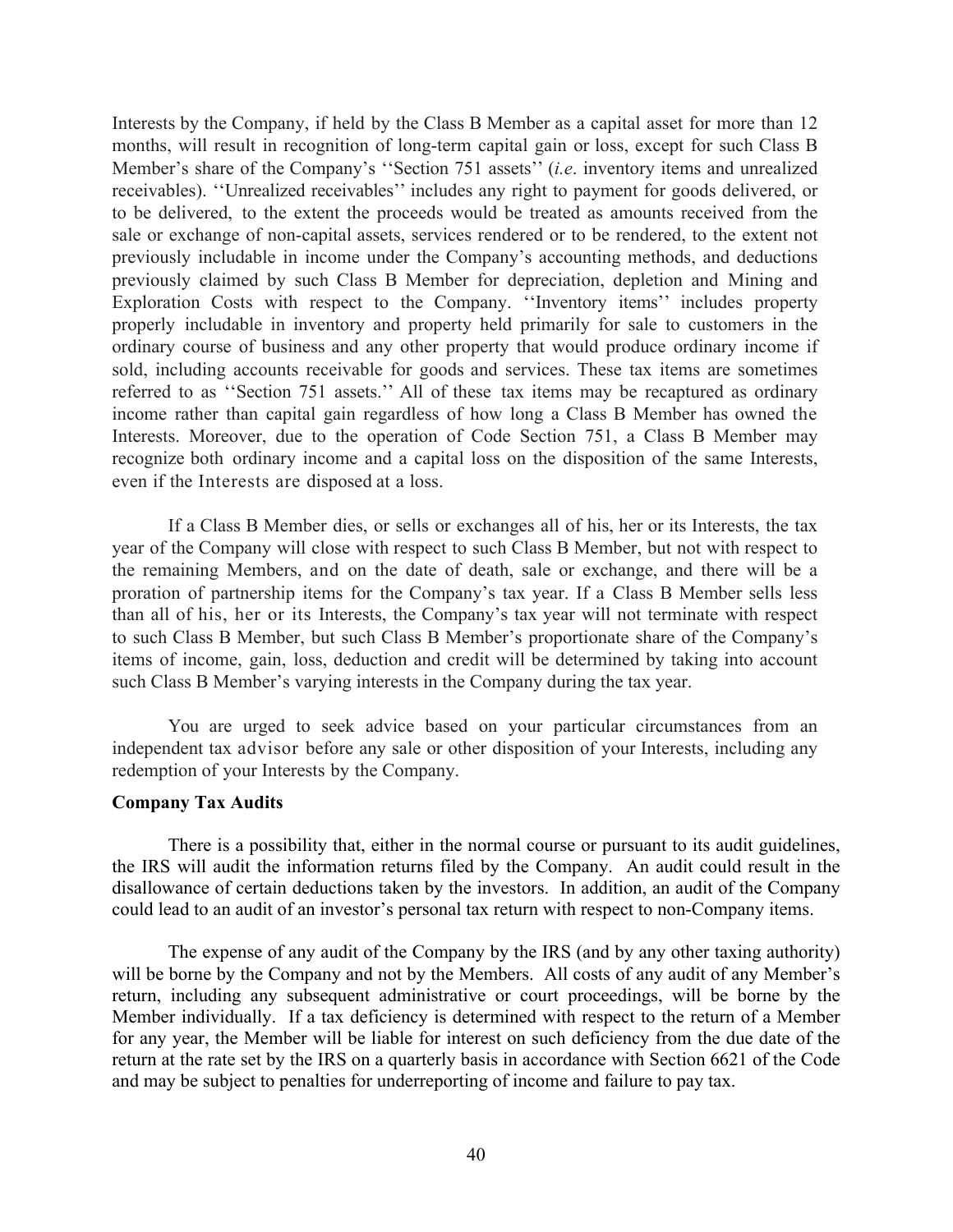The Code imposes detailed procedures for the auditing of partnerships for federal income tax purposes. These provisions require that the proper tax treatment of partnership items of income, gain, loss, deduction, preference item, and credit must be determined at the partnership level in unified administrative and judicial partnership proceedings rather than in separate proceedings conducted by each partner.

A centralized partnership audit regime is currently in effect that requires the Company to designate a person, whether or not an owner of an interest in the Company, as the "partnership representative." (referred to herein as the "**Company Tax Representative**") to take the place of the Tax Matters Partner from the prior regime. Although the Company Tax Representative will have more powers with respect to the Company audit matters and potentially less accountability to the Members of the Company than the Tax Matters Partner did under the former audit regimen, the Company's Operating Agreement requires the Manager to keep the Members informed of all matters affecting their Interests. Nic DeAngelo will serve as the Company Tax Representative. The biggest change implemented by this new audit regime is that that any adjustment to items of income, gain, loss, deduction, or credit of a partnership (i.e., the Company) for a partnership tax year (and any partner's (i.e., Class B Member's) distributive share thereof) shall be determined, and any tax attributable thereto shall be assessed and collected, at the partnership level. In addition, the applicability of any penalty, addition to tax, or additional amount which relates to an adjustment to any such item or share shall also be determined at the partnership level. The prior audit regime had these adjustments occurring at the individual level, which meant that each Member of an LLC taxed as a partnership (such as the Company) would have to have amended their own personal returns. Because of the new regime, although the Manager will keep Members reasonably apprised of all audit matters, no Member will have the ability to personally contest an adjustment to his or her tax return. Additionally, all amounts collected by the IRS from the Company under the new regime likely would have to be paid prior to distributions to the Members, thus possibly delaying, or in some cases eliminating, distributions that otherwise would have been made to Members, including the Class B Members. Because of these significant procedural changes (which may have substantive tax consequences on Members), each potential Class B Member is urged to consult with his or her personal tax advisor.

#### **Tax-Exempt Members**

In general, Members that are otherwise exempt from federal income taxation pursuant to Section 501(a) of the Code ("Tax-Exempt Investors") are subject to taxation with respect to any unrelated business taxable income ("UBTI"). Under Section 512(c) of the Code, when computing UBTI, a Tax-Exempt Investor must include its distributive share of income of any partnership of which it is a partner to the extent that such income would be UBTI if earned directly by the Tax-Exempt Investor.

UBTI is generally defined as gross income from a trade or business regularly carried on by a tax-exempt entity that is unrelated to its exempt purpose (including an unrelated trade or business regularly carried on by a partnership of which the Member is a partner) less the deductions directly connected with that trade or business. Subject to income earned through conducting a U.S. trade or business and to the discussion of the "unrelated debt financed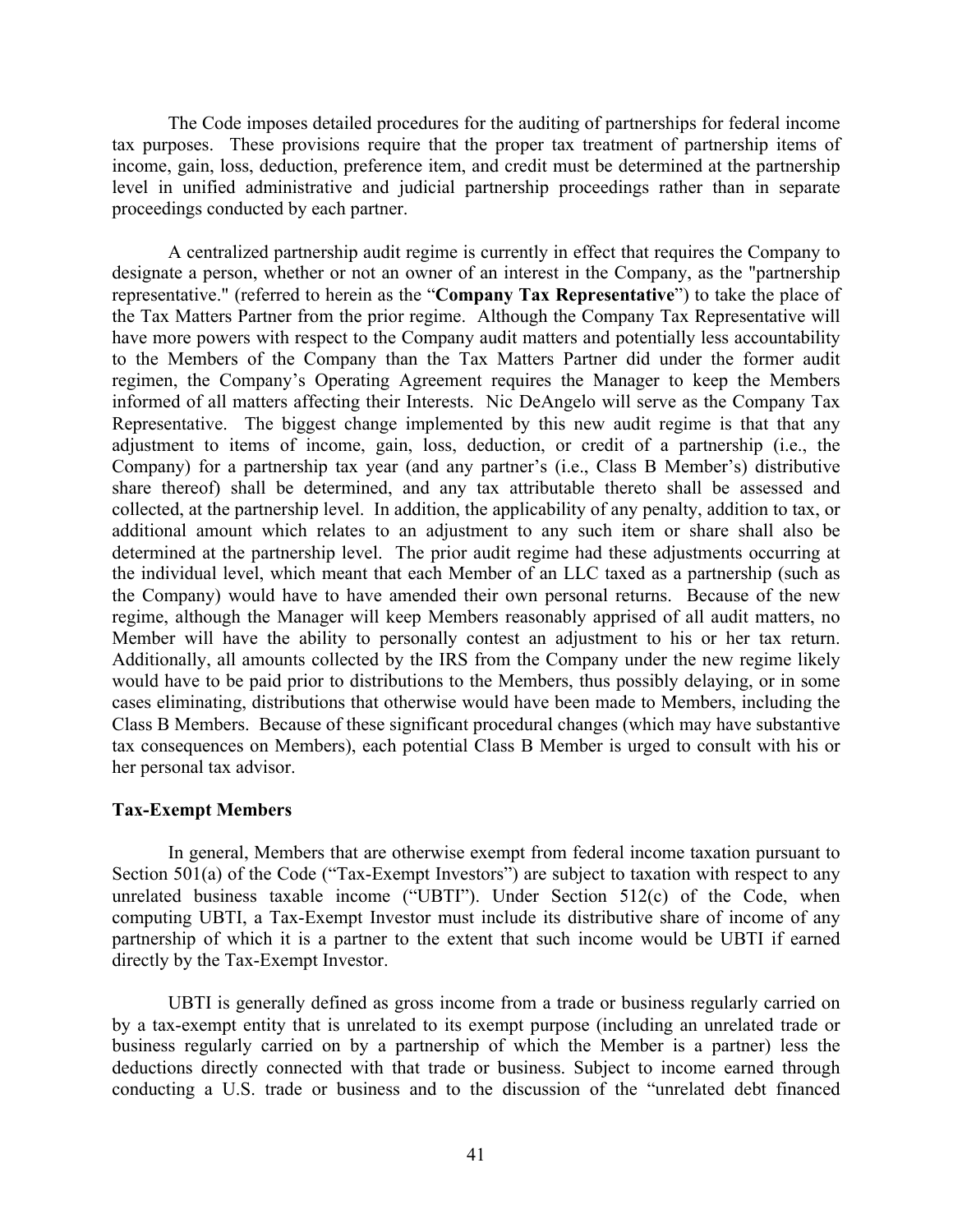income" below, UBTI generally does not include interest, most real property rents or gains from the sale, exchange, or other disposition of property (other than inventory or property held primarily for sale to customers in the ordinary course of a trade or business), but does include operating income from businesses owned directly or through a "flow-through" entity for U.S. federal income tax purposes.

If a Tax-Exempt Investor's acquisition of an interest in the Fund is debt-financed, or the Fund incurs "acquisition indebtedness" with respect to an investment, then all or a portion of the income attributable to the debt-financed property will be included in UBTI regardless of whether such income would otherwise be excluded as dividends, interests, rents, gain or loss from sale of eligible property or similar income. Such treatment will apply, in the case of ordinary income, only in tax years in which the Fund had acquisition indebtedness outstanding or, in the case of a sale, if the Fund had acquisition indebtedness outstanding at any time during the 12-month period prior to the sale.

In addition, UBTI can be realized through an acquisition, development, and disposition strategy whereby the Fund would be treated as a "dealer" with respect to all or part of the assets in which it invests. In this case all the gain from the disposition of such assets generally would be UBTI (subject to a limited exception for gain from the sale of certain real estate assets acquired from insolvent financial institutions). Because the Fund expects to incur "acquisition indebtedness" with respect to certain investments, Tax-Exempt Investors will likely recognize UBTI with respect to an investment in the Fund. In addition, the loan programs and some of the direct acquisitions of real property may constitute a U.S. trade or business.

There can be no assurance that the Tax-Exempt Investors will not incur UBTI with respect to any investment. Accordingly, Tax-Exempt Investors are urged to consult with their own tax advisors regarding the possible consequences of an investment in the Fund.

## **TAX-EXEMPT INVESTORS SHOULD CONSULT THEIR OWN TAX ADVISORS REGARDING ALL ASPECTS OF UBTI.**

#### **State and Local Taxes**

In addition to the federal income tax aspects described above, Class B Members should consider potential state and local tax consequences of an investment in the Company. Each potential Class B Member is advised to consult with his or her own tax advisor to determine if the state or locality in which he or she is a resident imposes a tax upon his or her share of the income or loss of the Company. To the extent that a non-resident investor pays tax to a state or locality by virtue of operations within that state or locality, the investor may be entitled to a deduction or credit against tax owed to the investor's state or locality of residence with respect to the same income and should consult with his or her tax advisor in this regard. The Company may be required to withhold state taxes from distributions to the Class B Members in some instances.

## **INVESTOR SUITABILITY STANDARDS**

A purchase of Interests in the Offering involves a high degree of risk and is not a suitable investment for all potential accredited investors. See "Risk Factors." The offer and sale of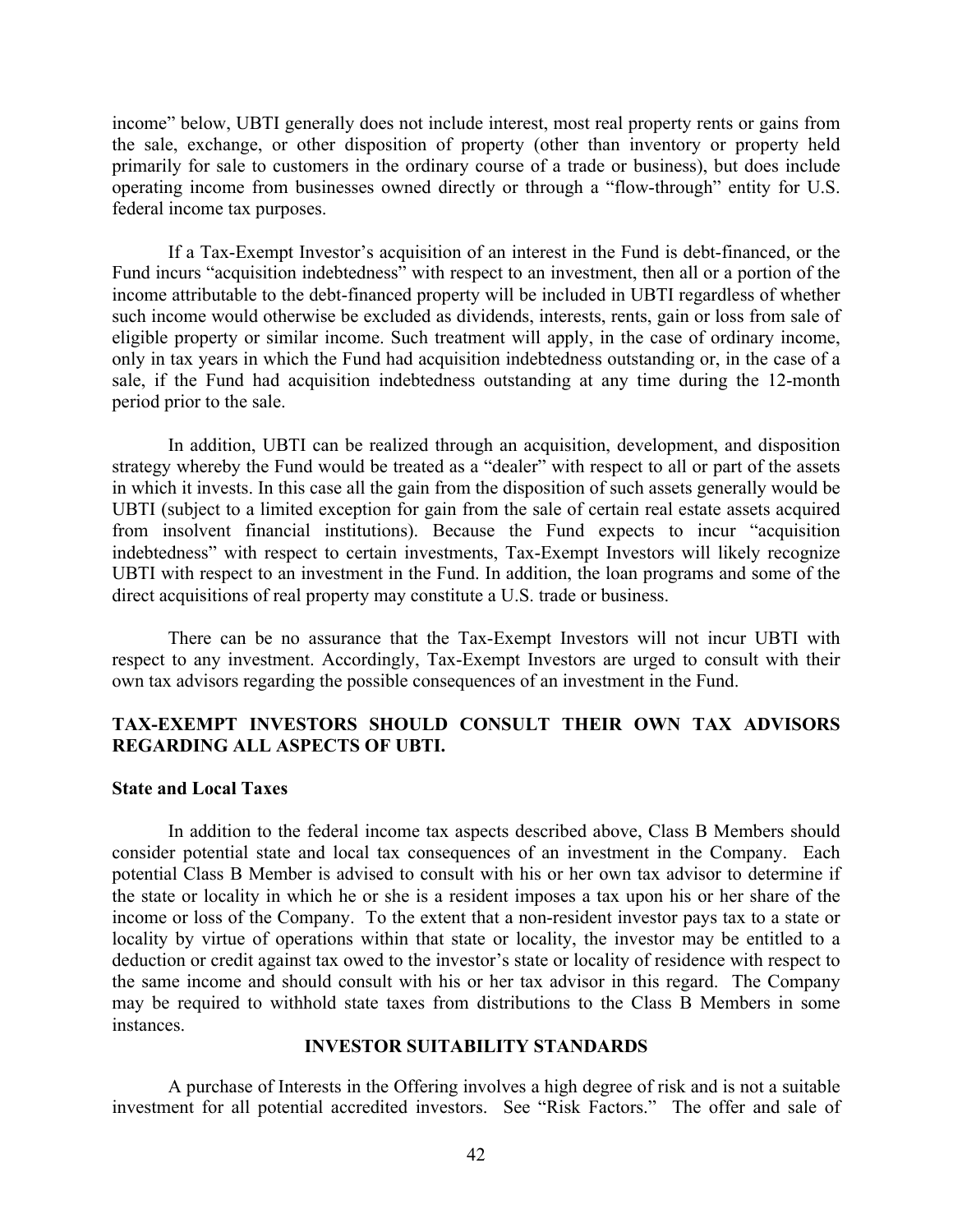Interests are exempt from registration under the Securities Act and applicable state securities laws pursuant to exemptions therein. Accordingly, the Interests are being offered by the Company to accredited investors who meet the suitability standards set forth below and in the Subscription Agreement. An investment in the Interests is suitable only for persons who have adequate means of providing for their current needs and personal contingencies and have no need for liquidity in an investment of this type. In order to satisfy the suitability standards, each prospective purchaser will be required to represent to the Company, among other things, that he or she meets each of the following requirements: (a) he, she or it is an accredited investor as that term is defined in Rule 501 of Regulation D promulgated under the Securities Act, and he, she or it has the requisite knowledge or has relied upon the advice of his or her own professional adviser with regard to the financial, business, tax and other considerations involved in making such an investment, and (b) he, she or it is acquiring the Interests for investment only and not with a view to resale or distribution thereof. Sales of Interests will be made only to persons who the Company has reasonable grounds to believe immediately prior to sale, and upon making reasonable inquiry, by reason of their business or financial experience, have the capacity to protect their own interest in connection with the Offering. The Company has the unconditional right to reject any subscription.

IF THE COMPANY IS INCORRECT IN ITS ASSUMPTION AS TO THE CIRCUMSTANCES OF A PARTICULAR PROSPECTIVE INVESTOR, THEN THE DELIVERY OF THIS MEMORANDUM TO THAT PROSPECTIVE INVESTOR SHALL NOT BE DEEMED TO BE AN OFFER, AND THIS MEMORANDUM SHALL BE RETURNED TO THE COMPANY IMMEDIATELY.

THE SUITABILITY STANDARDS DISCUSSED ABOVE REPRESENT MINIMUM SUITABILITY STANDARDS FOR PROSPECTIVE INVESTORS. EACH PROSPECTIVE INVESTOR SHOULD DETERMINE WHETHER AN INVESTMENT IN THE COMPANY IS APPROPRIATE IN THAT INVESTOR'S PARTICULAR CIRCUMSTANCES.

## **ADDITIONAL INFORMATION**

The summaries of, and references to, various documents in this Memorandum do not purport to be complete and in each instance, reference should be made to the copy of such document which is either an Exhibit to this Memorandum or which will be made available to potential investors and their professional advisers on request. During the course of the Offering, the Company will answer questions from prospective investors and their professional advisers concerning the Company and the terms and conditions of the Offering and will, on request, make available to such persons, any additional information, to the extent the Company possesses such information and it can be provided without substantial expense, which is necessary to verify the accuracy of the information contained in this Memorandum or otherwise furnished by the Company or which a prospective investor or his or her professional advisers desire in evaluating the merits and risks of an investment in the Interests.

Prospective investors should retain their own professional advisers to review and evaluate the economic, tax and other consequences of ownership of the Interests and are not to construe the contents of this Memorandum or any other information furnished by the Company, as investment, legal, accounting or tax advice.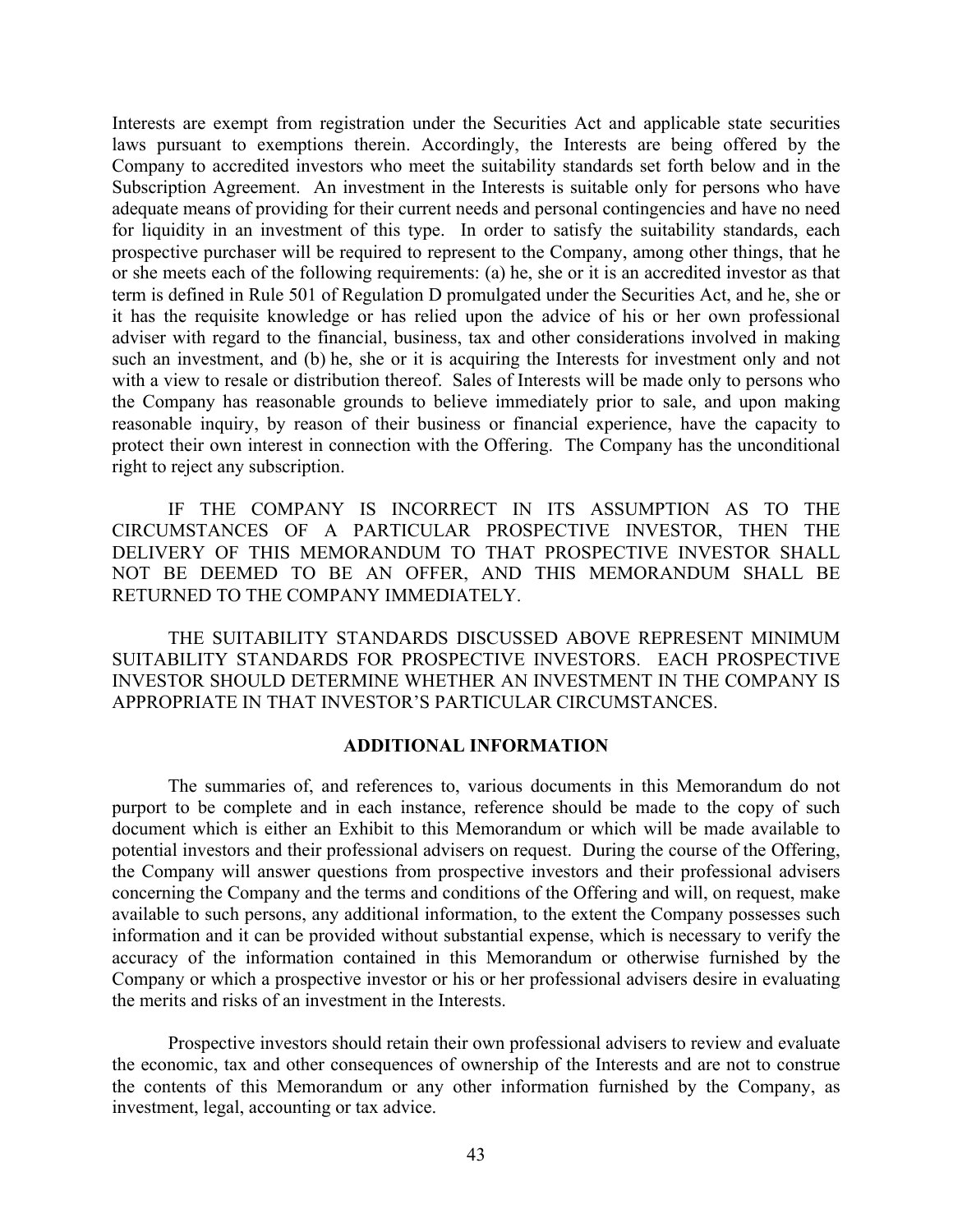# **EXHIBIT A**

# *SUBSCRIPTION AGREEMENT*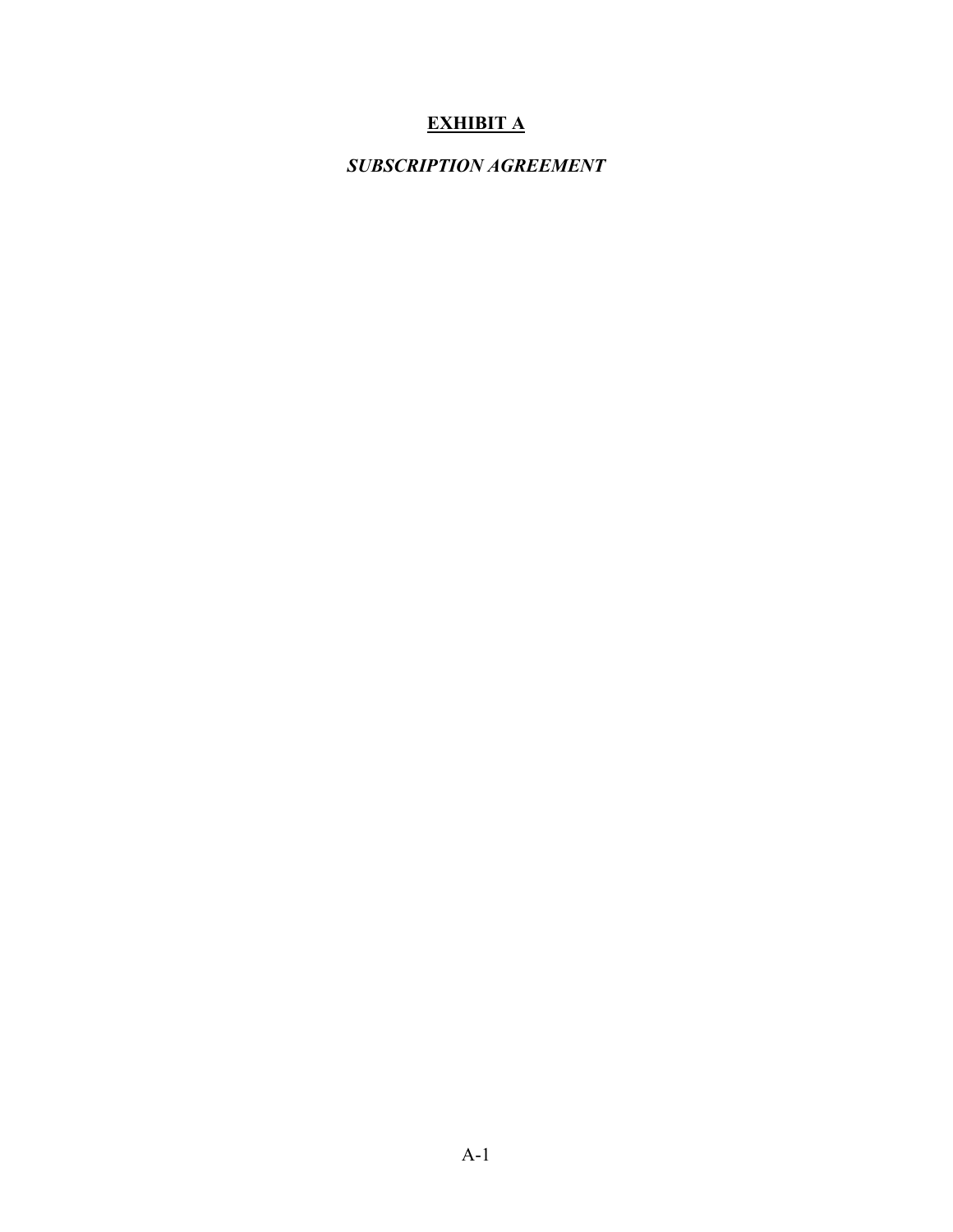# **EXHIBIT B**

# *ACCREDITED INVESTOR VERIFICATION PROCESS WITH VERIFY INVESTOR, LLC ("VERIFY INVESTOR")*

After the investor signs the documents, the investor will receive a confirmation email from Investor.Relations@pprnoteco.com with a link to Verify Investor's website: https://www.verifyinvestor.com/. Using the link, the investor will follow the instructions to create an account if one does not already exist for the investor. The investor will then follow the instructions below to upload applicable documents to Verify Investor's website. Verify Investor's licensed attorneys will then approve or deny the accreditation status at no charge to the investor.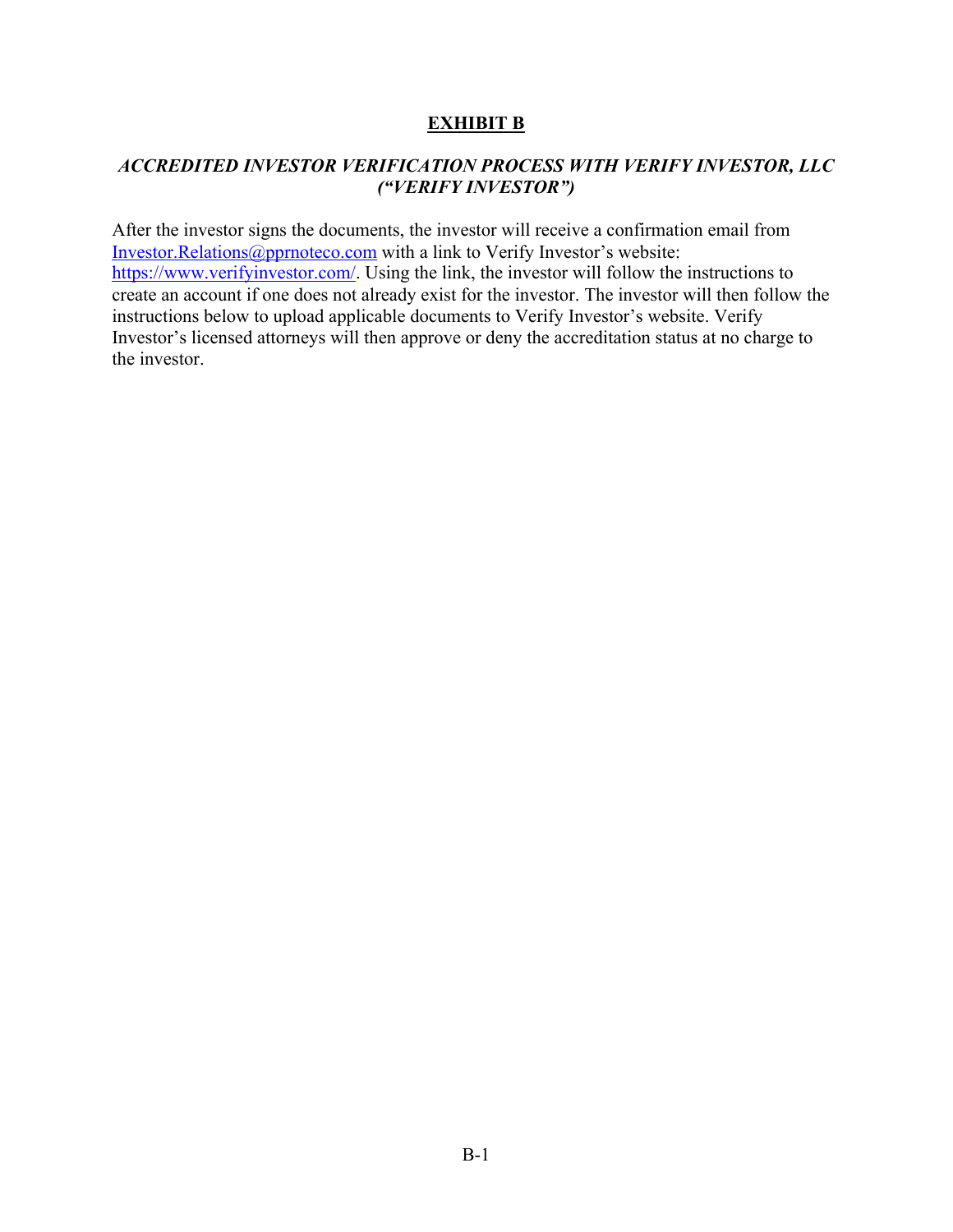| <b>Verification Method</b>                                                                                                                                                                                                                                                                                                                                                                                                                                                                                                                                                                                                                                                                                                                                                                                                            |               |
|---------------------------------------------------------------------------------------------------------------------------------------------------------------------------------------------------------------------------------------------------------------------------------------------------------------------------------------------------------------------------------------------------------------------------------------------------------------------------------------------------------------------------------------------------------------------------------------------------------------------------------------------------------------------------------------------------------------------------------------------------------------------------------------------------------------------------------------|---------------|
| I already have or can get a new letter, which is dated within the<br>last three months, from a registered broker-dealer, an SEC-<br>registered investment adviser, a licensed attorney, or a certified<br>public accountant certifying the investor as an accredited<br>investor.                                                                                                                                                                                                                                                                                                                                                                                                                                                                                                                                                     | Select        |
| OR -                                                                                                                                                                                                                                                                                                                                                                                                                                                                                                                                                                                                                                                                                                                                                                                                                                  |               |
| A natural person with income exceeding \$200,000 in each of the<br>two most recent years or joint income with that person's spouse<br>or spousal equivalent exceeding \$300,000 for those years and<br>has a reasonable expectation of reaching the same income level<br>in the current year.                                                                                                                                                                                                                                                                                                                                                                                                                                                                                                                                         | Select        |
| OR -                                                                                                                                                                                                                                                                                                                                                                                                                                                                                                                                                                                                                                                                                                                                                                                                                                  |               |
| A director, executive officer, or general partner of the issuer of<br>the securities being offered or sold, or a director, executive<br>officer, or general partner of a general partner of that issuer.                                                                                                                                                                                                                                                                                                                                                                                                                                                                                                                                                                                                                              | <b>Select</b> |
| - OR -                                                                                                                                                                                                                                                                                                                                                                                                                                                                                                                                                                                                                                                                                                                                                                                                                                |               |
| Any natural person whose individual net worth, or joint net worth<br>with that person's spouse or spousal equivalent, exceeds<br>\$1,000,000 USD.                                                                                                                                                                                                                                                                                                                                                                                                                                                                                                                                                                                                                                                                                     | <b>Select</b> |
| For purposes of calculating net worth:                                                                                                                                                                                                                                                                                                                                                                                                                                                                                                                                                                                                                                                                                                                                                                                                |               |
| Joint net worth can be the aggregate net worth of the investor<br>and spouse or spousal equivalent; assets need not be held<br>jointly to be included in the calculation. Reliance on the joint net<br>worth standard of this method does not require that the<br>securities be purchased jointly.                                                                                                                                                                                                                                                                                                                                                                                                                                                                                                                                    |               |
| o The person's primary residence shall not be included as<br>an asset:<br>o Indebtedness that is secured by the person's primary<br>residence, up to the estimated fair market value of the<br>primary residence at the time of the sale of securities, shall<br>not be included as a liability (except that if the amount of<br>such indebtedness outstanding at the time of sale of<br>securities exceeds the amount outstanding 60 days before<br>such time, other than as a result of the acquisition of the<br>primary residence, the amount of such excess shall be<br>included as a liability); and<br>o Indebtedness that is secured by the person's primary<br>residence in excess of the estimated fair market value of the<br>primary residence at the time of the sale of securities shall be<br>included as a liability. |               |
|                                                                                                                                                                                                                                                                                                                                                                                                                                                                                                                                                                                                                                                                                                                                                                                                                                       |               |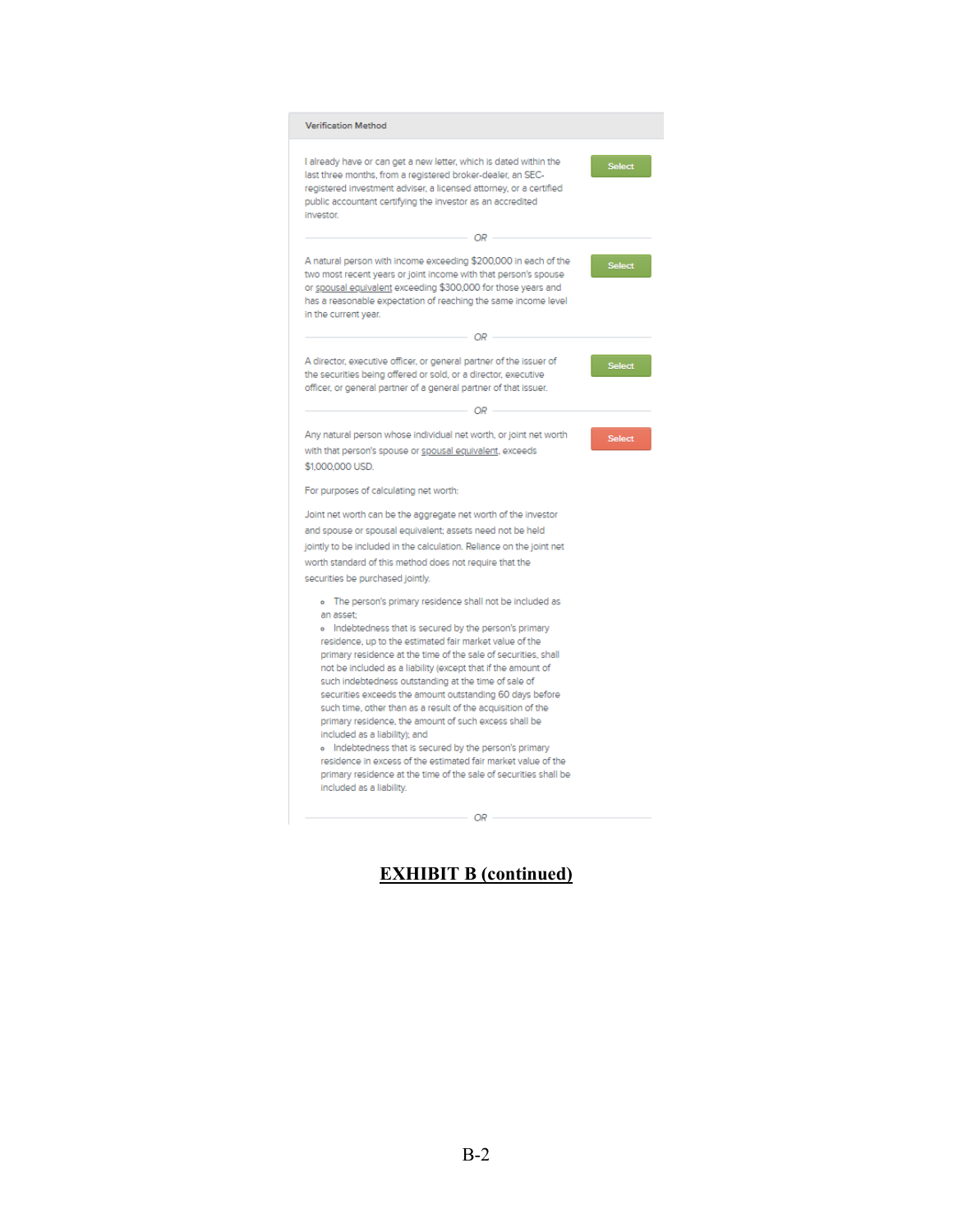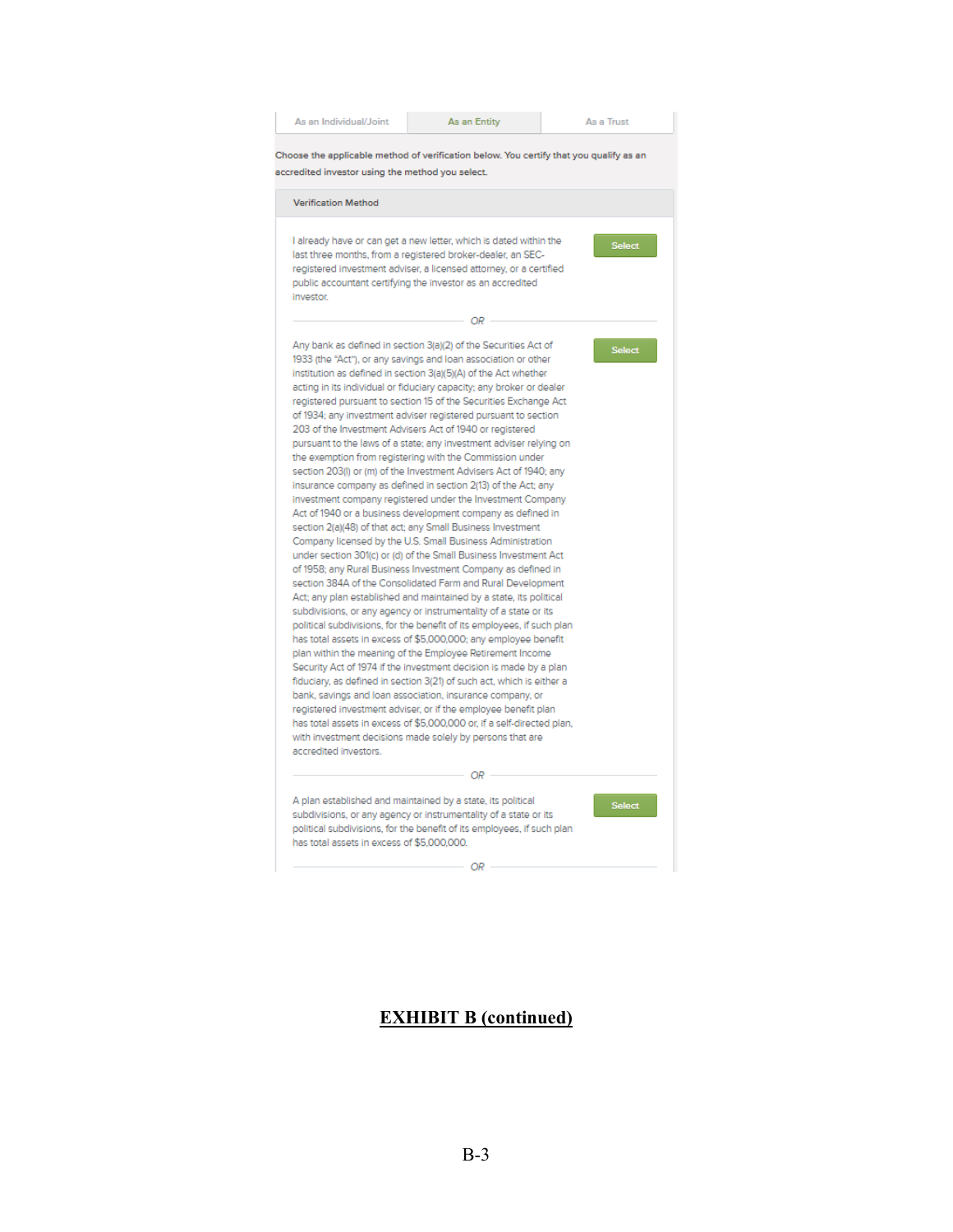| OR                                                                                                                                                                                                                                                                                                                                                                                                    |               |
|-------------------------------------------------------------------------------------------------------------------------------------------------------------------------------------------------------------------------------------------------------------------------------------------------------------------------------------------------------------------------------------------------------|---------------|
| A private business development company as defined in section<br>202(a)(22) of the Investment Advisers Act of 1940.                                                                                                                                                                                                                                                                                    | <b>Select</b> |
| OR                                                                                                                                                                                                                                                                                                                                                                                                    |               |
| Any organization described in section 501(c)(3) of the Internal<br>Revenue Code, corporation, Massachusetts or similar business<br>trust, partnership, or limited liability company, not formed for the<br>specific purpose of acquiring the securities offered, with total<br>assets in excess of \$5,000,000. Most entities/companies choose<br>this if they have over \$5,000,000 in assets.       | <b>Select</b> |
| OR                                                                                                                                                                                                                                                                                                                                                                                                    |               |
| A trust, with total assets in excess of \$5,000,000, not formed for<br>the specific purpose of acquiring the securities offered, whose<br>purchase is directed by a person who either alone or with his<br>purchaser representative(s) has such knowledge and experience<br>in financial and business matters that he is capable of evaluating<br>the merits and risks of the prospective investment. | <b>Select</b> |
| OR                                                                                                                                                                                                                                                                                                                                                                                                    |               |
| An entity in which all the equity owners are accredited investors.                                                                                                                                                                                                                                                                                                                                    | <b>Select</b> |
| OR                                                                                                                                                                                                                                                                                                                                                                                                    |               |
| Any employee benefit plan within the meaning of the Employee<br>Retirement Income Security Act of 1974 AND                                                                                                                                                                                                                                                                                            | <b>Select</b> |
| if the investment decision is made by a plan fiduciary, as defined<br>in section 3(21) of such act, which is either a bank, savings and<br>loan association, insurance company, or registered investment<br>adviser, OR                                                                                                                                                                               |               |
| if the employee benefit plan has total assets in excess of<br>\$5,000,000, OR                                                                                                                                                                                                                                                                                                                         |               |
| if a self-directed plan, with investment decisions made solely by<br>persons that are accredited investors                                                                                                                                                                                                                                                                                            |               |

 ${\cal OR}$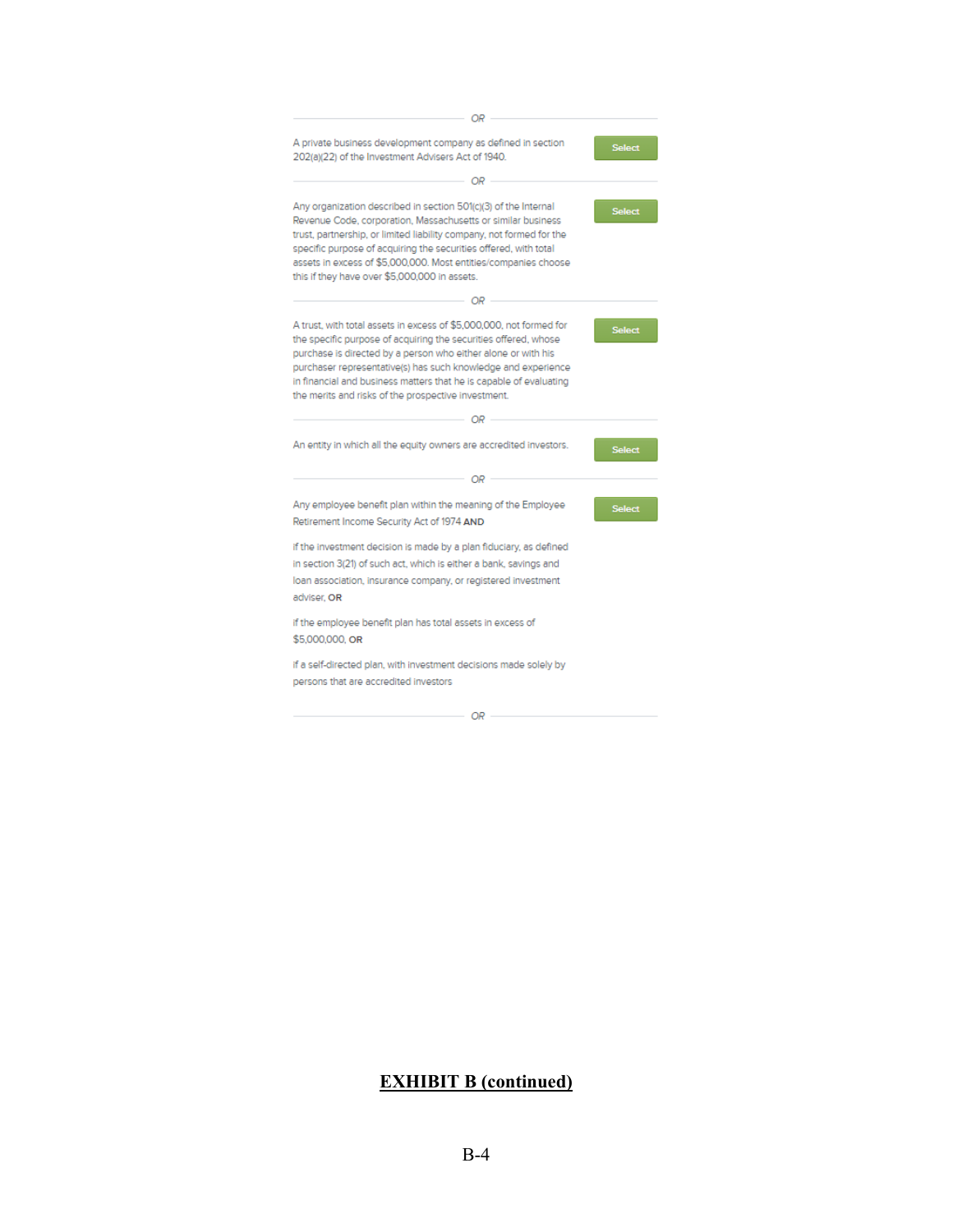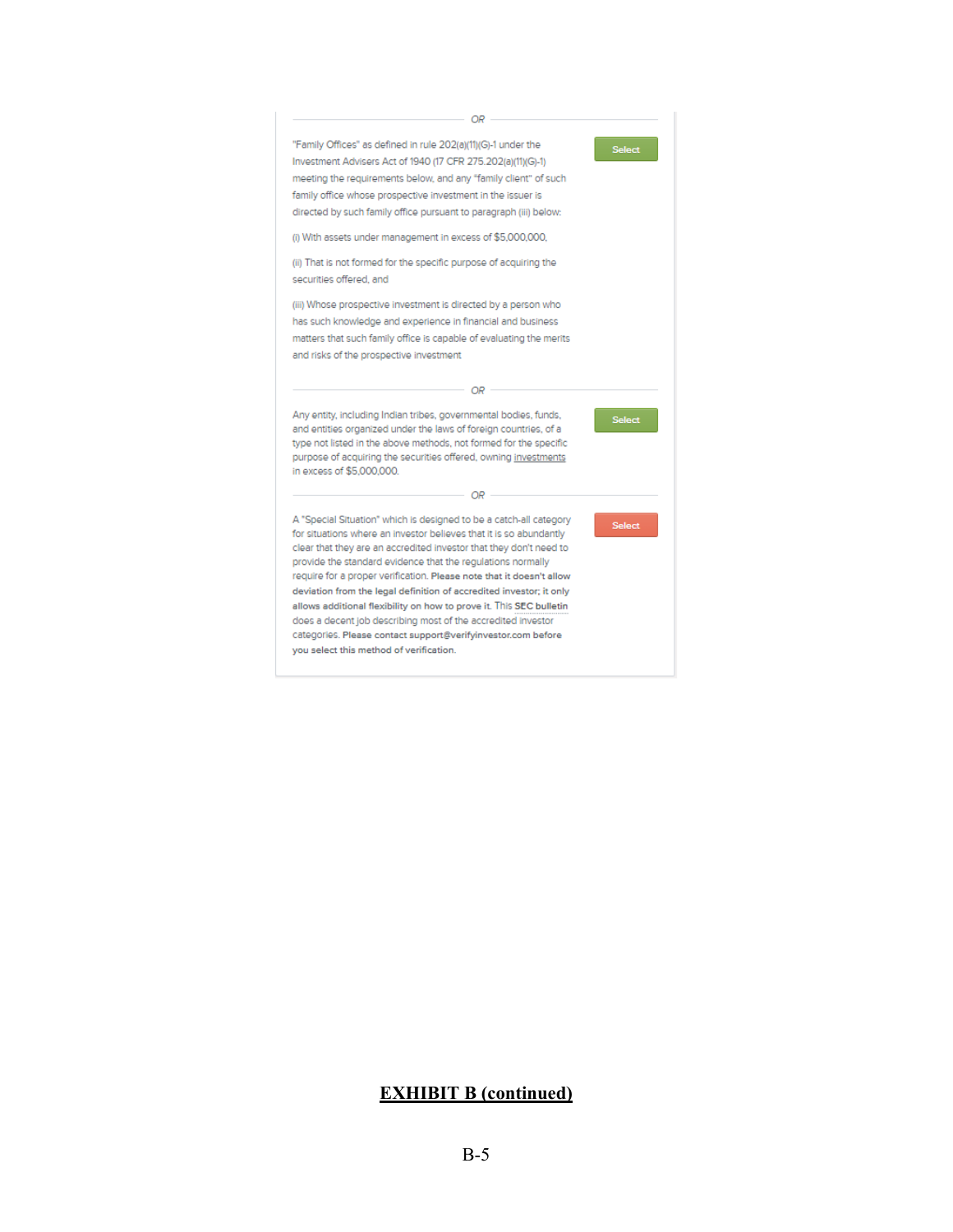| Select                                                                         |                                                                                                                                                                                                                                                                      | ÷                       |
|--------------------------------------------------------------------------------|----------------------------------------------------------------------------------------------------------------------------------------------------------------------------------------------------------------------------------------------------------------------|-------------------------|
| How are you investing?                                                         |                                                                                                                                                                                                                                                                      |                         |
|                                                                                | Click Individual/Joint if you are investing in your own personal name or if you are investing                                                                                                                                                                        |                         |
|                                                                                | with your spouse, but in your own personal names (such as John and Jane Doe). If you're                                                                                                                                                                              |                         |
|                                                                                | investing through an entity or trust, click Entity or Trust, as appropriate. If you are investing                                                                                                                                                                    |                         |
|                                                                                | through an IRA, click the appropriate category depending on whether your IRA is set up                                                                                                                                                                               |                         |
| with your direct names or through an entity or trust.                          |                                                                                                                                                                                                                                                                      |                         |
| As an Individual/Joint                                                         | As an Entity                                                                                                                                                                                                                                                         | As a Trust              |
| <b>Verification Method</b>                                                     | Choose the applicable method of verification below. You certify that you qualify as an                                                                                                                                                                               |                         |
|                                                                                |                                                                                                                                                                                                                                                                      |                         |
| investor                                                                       | I already have or can get a new letter, which is dated within the<br>last three months, from a registered broker-dealer, an SEC-<br>registered investment adviser, a licensed attorney, or a certified<br>public accountant certifying the investor as an accredited | <b>Yes</b><br><b>No</b> |
|                                                                                |                                                                                                                                                                                                                                                                      |                         |
| accredited investor using the method you select.<br><b>Return to Dashboard</b> |                                                                                                                                                                                                                                                                      |                         |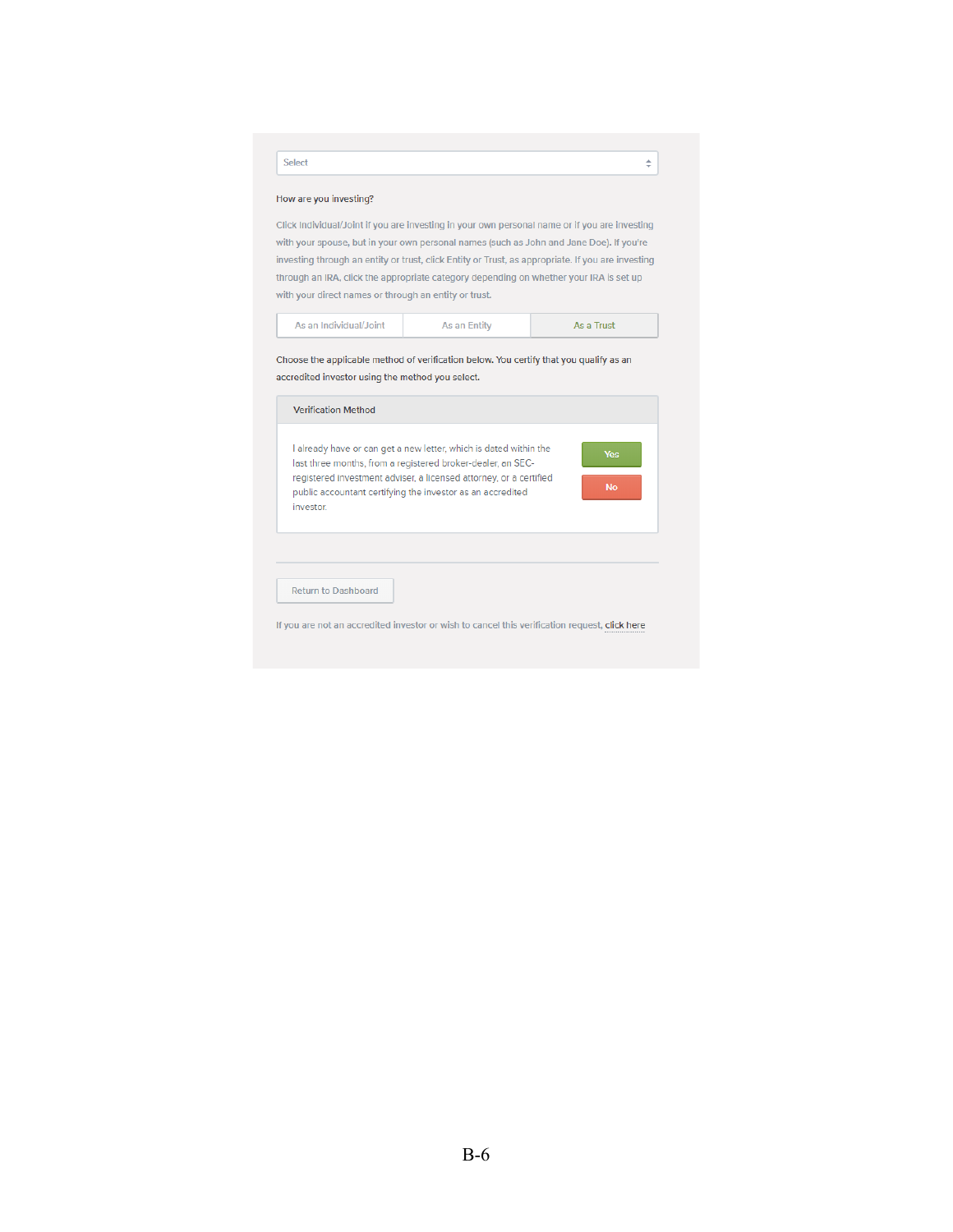# **EXHIBIT C**

# *LIMITED LIABILITY COMPANY AGREEMENT OF SIG ICF-I, LLC*